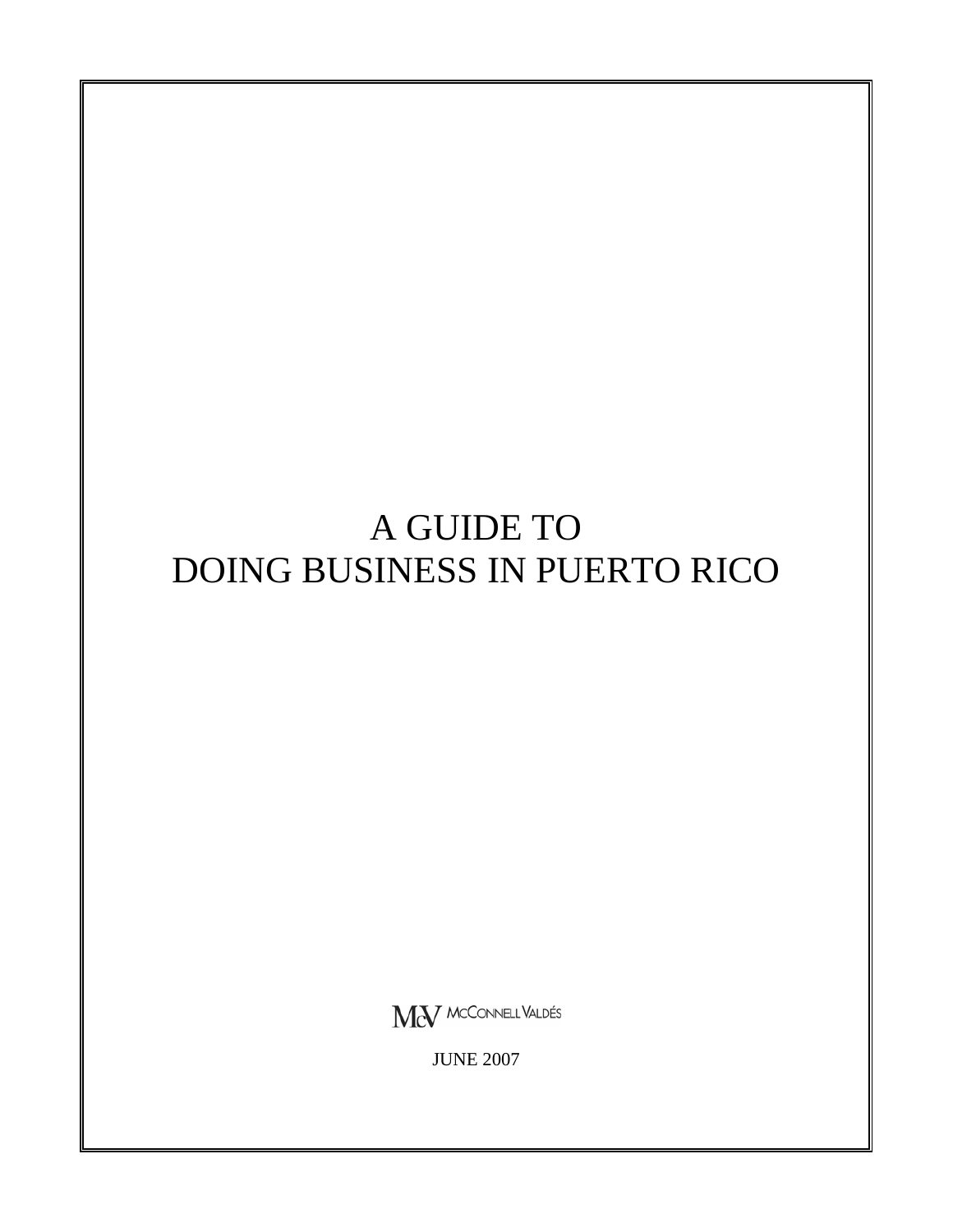A GUIDE TO DOING BUSINESS IN PUERTO RICO Prepared by: McConnell Valdés 2007

The information and materials (the "Materials") made available in this publication (the "Guide") are for informational purposes only. While we hope and believe the Guide will be helpful as a background matter, we cannot warrant that the Guide is accurate or complete. Moreover, the Guide is general in nature and does not purport to cover the many issues that can arise in each subject matter, and my not apply to particular factual or legal circumstances. The Guide does not provide an exhaustive list of all the legal issues confronted by a business, and depending on the details specific to each business, there may be additional laws or regulations that apply. In any event, the Guide does not constitute legal advice and should not be relied on as such. McConnell Valdés renders legal advice only after compliance with certain procedures for accepting clients and when it is legally permissible to do so. Readers seeking to act upon any of the Materials contained in this publication are urged to seek their own legal advice.

©2007 McConnell Valdés. All rights reserved. Reproduction or modification of any portion of this Guide without the written permission of McConnell Valdés is prohibited.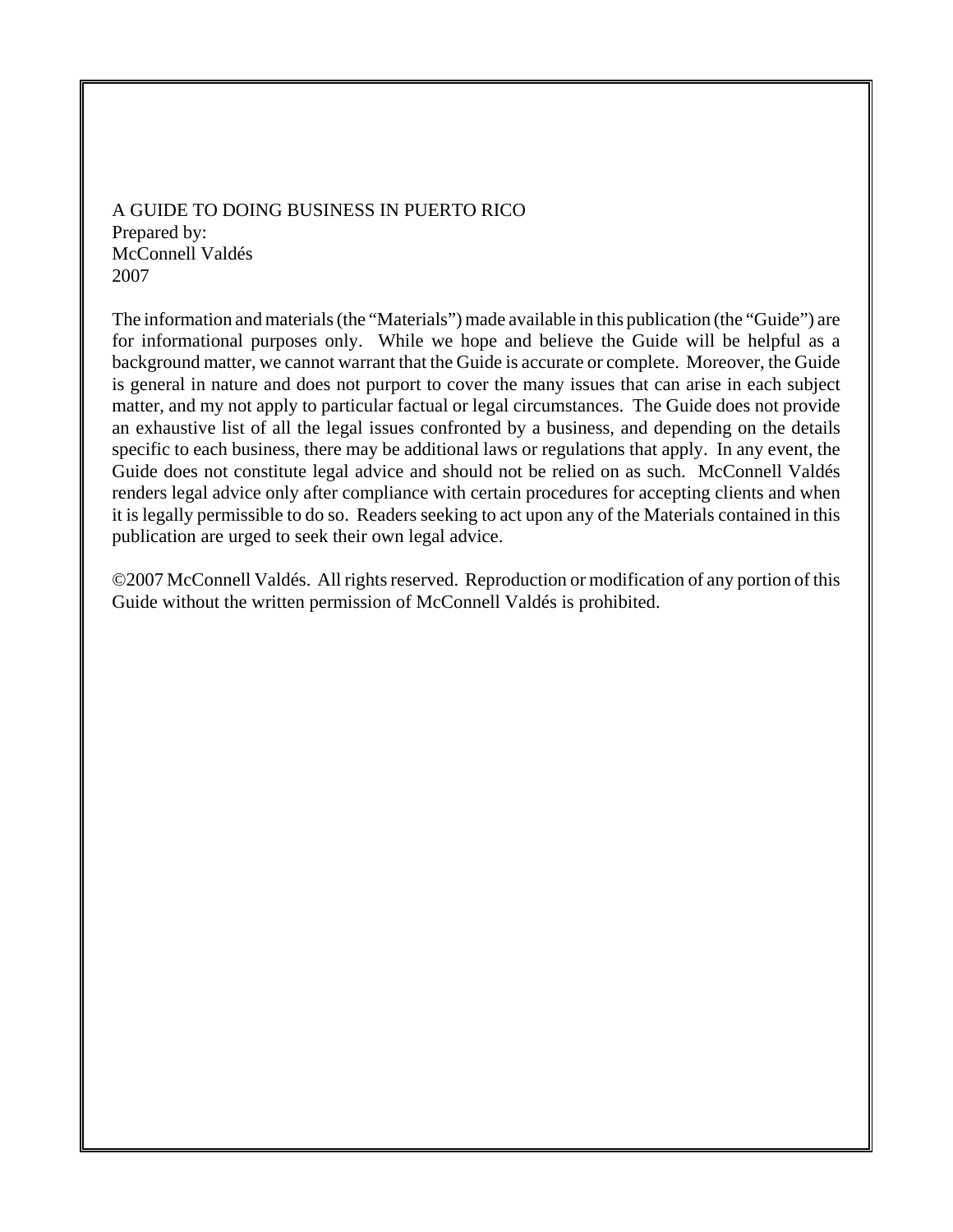# **A GUIDE TO DOING BUSINESS IN PUERTO RICO**

# **TABLE OF CONTENTS**

|           |      | I. GEOGRAPHY, CLIMATE, CULTURE AND POPULATION |
|-----------|------|-----------------------------------------------|
| A.        |      |                                               |
| <b>B.</b> |      |                                               |
| $C$ .     |      |                                               |
| D.        |      |                                               |
|           |      |                                               |
|           |      |                                               |
|           |      |                                               |
|           |      |                                               |
| A.        |      |                                               |
|           | (1)  |                                               |
|           | (2)  |                                               |
|           | (3)  |                                               |
|           | (4)  |                                               |
|           | (5)  |                                               |
|           | (6)  |                                               |
|           | (7)  |                                               |
|           | (8)  |                                               |
|           | (9)  |                                               |
|           | (10) |                                               |
|           | (11) |                                               |
|           | (12) |                                               |
|           | (13) |                                               |
|           | (14) |                                               |
| <b>B.</b> |      |                                               |
|           | (1)  |                                               |
|           | (2)  |                                               |
|           | (3)  |                                               |
|           | (4)  |                                               |
|           | (5)  |                                               |
|           | (6)  |                                               |
|           | (7)  |                                               |
|           | (8)  |                                               |
|           | (9)  |                                               |
| C.        |      |                                               |
|           | (1)  |                                               |
|           | (2)  |                                               |
|           | (3)  |                                               |
|           | (4)  |                                               |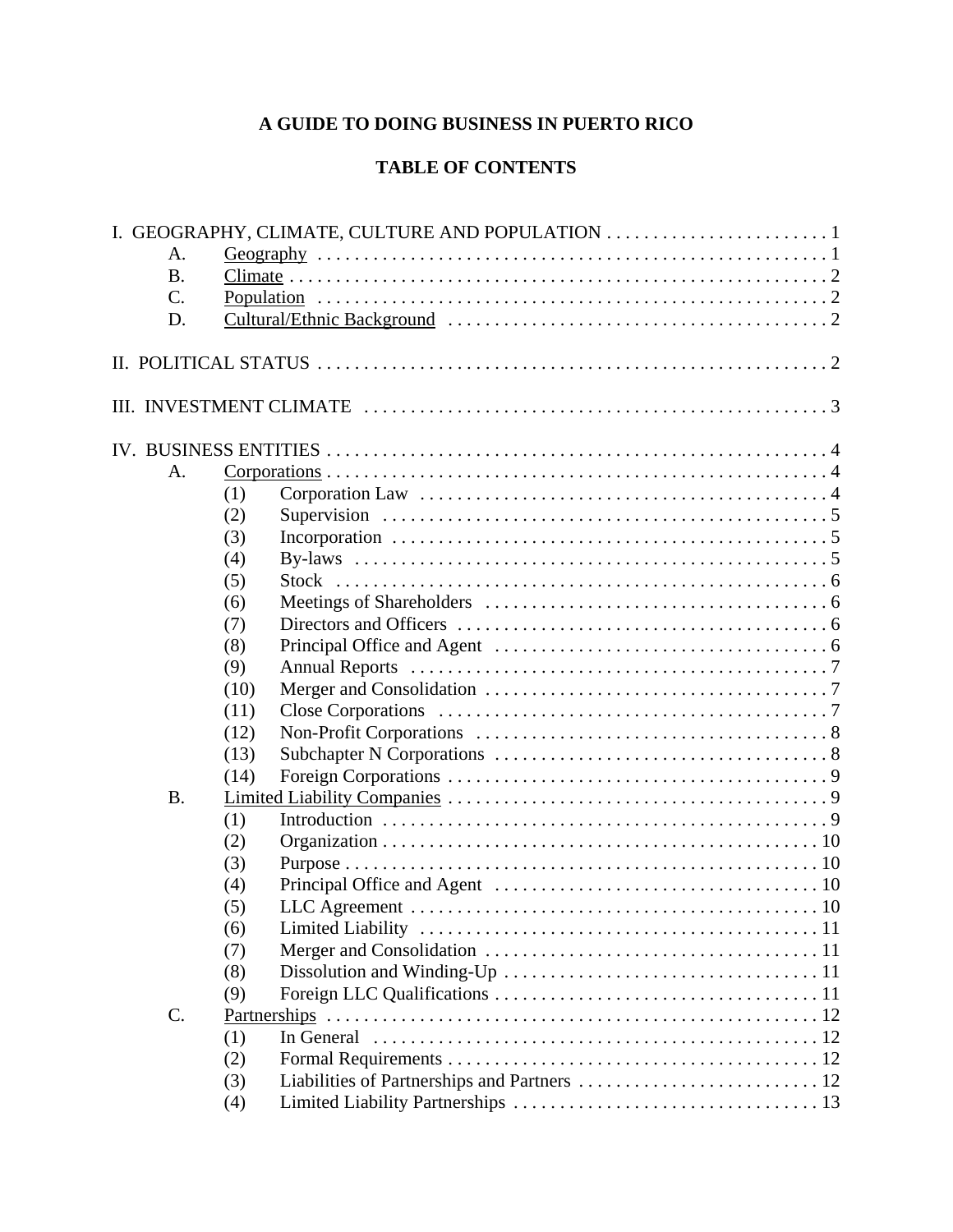|                 | Limited Partnerships ("Sociedades en Comandita")  13<br>(5)              |  |  |
|-----------------|--------------------------------------------------------------------------|--|--|
|                 | (6)                                                                      |  |  |
| D.              |                                                                          |  |  |
| E.              |                                                                          |  |  |
| F.              |                                                                          |  |  |
| G.              |                                                                          |  |  |
|                 | Independent Distributors and Sales Representatives  15<br>(1)            |  |  |
|                 | (2)                                                                      |  |  |
|                 | (3)                                                                      |  |  |
|                 | (4)                                                                      |  |  |
|                 |                                                                          |  |  |
| A.              |                                                                          |  |  |
|                 | (1)                                                                      |  |  |
|                 | (2)                                                                      |  |  |
|                 | (3)                                                                      |  |  |
|                 | (4)                                                                      |  |  |
|                 | The Hart-Scott-Rodino Antitrust Improvements Act of 1976  17<br>(5)      |  |  |
|                 | (6)                                                                      |  |  |
| <b>B.</b>       |                                                                          |  |  |
|                 | (1)                                                                      |  |  |
|                 | Reporting Requirements for Foreign Direct Investment  19<br>(2)          |  |  |
|                 | The International Investment and Trade in Services Survey Act  19<br>(3) |  |  |
|                 | The Agricultural Foreign Investment Disclosure Act of 1978  20<br>(4)    |  |  |
|                 | (5)                                                                      |  |  |
|                 | (6)                                                                      |  |  |
|                 | (7)                                                                      |  |  |
|                 | (8)                                                                      |  |  |
|                 | (9)                                                                      |  |  |
|                 | (10)                                                                     |  |  |
| $\mathcal{C}$ . |                                                                          |  |  |
|                 | (1)                                                                      |  |  |
|                 | (2)<br>Franchises                                                        |  |  |
|                 | (3)                                                                      |  |  |
|                 |                                                                          |  |  |
| VI. TAXATION.   |                                                                          |  |  |
| A.              |                                                                          |  |  |
| <b>B.</b>       |                                                                          |  |  |
|                 | (1)                                                                      |  |  |
|                 | <b>Income Tax Rates</b><br>(2)                                           |  |  |
|                 | (a)                                                                      |  |  |
|                 | (b)                                                                      |  |  |
|                 | (c)                                                                      |  |  |
|                 | (d)                                                                      |  |  |
|                 | (3)                                                                      |  |  |
|                 | (a)                                                                      |  |  |
|                 |                                                                          |  |  |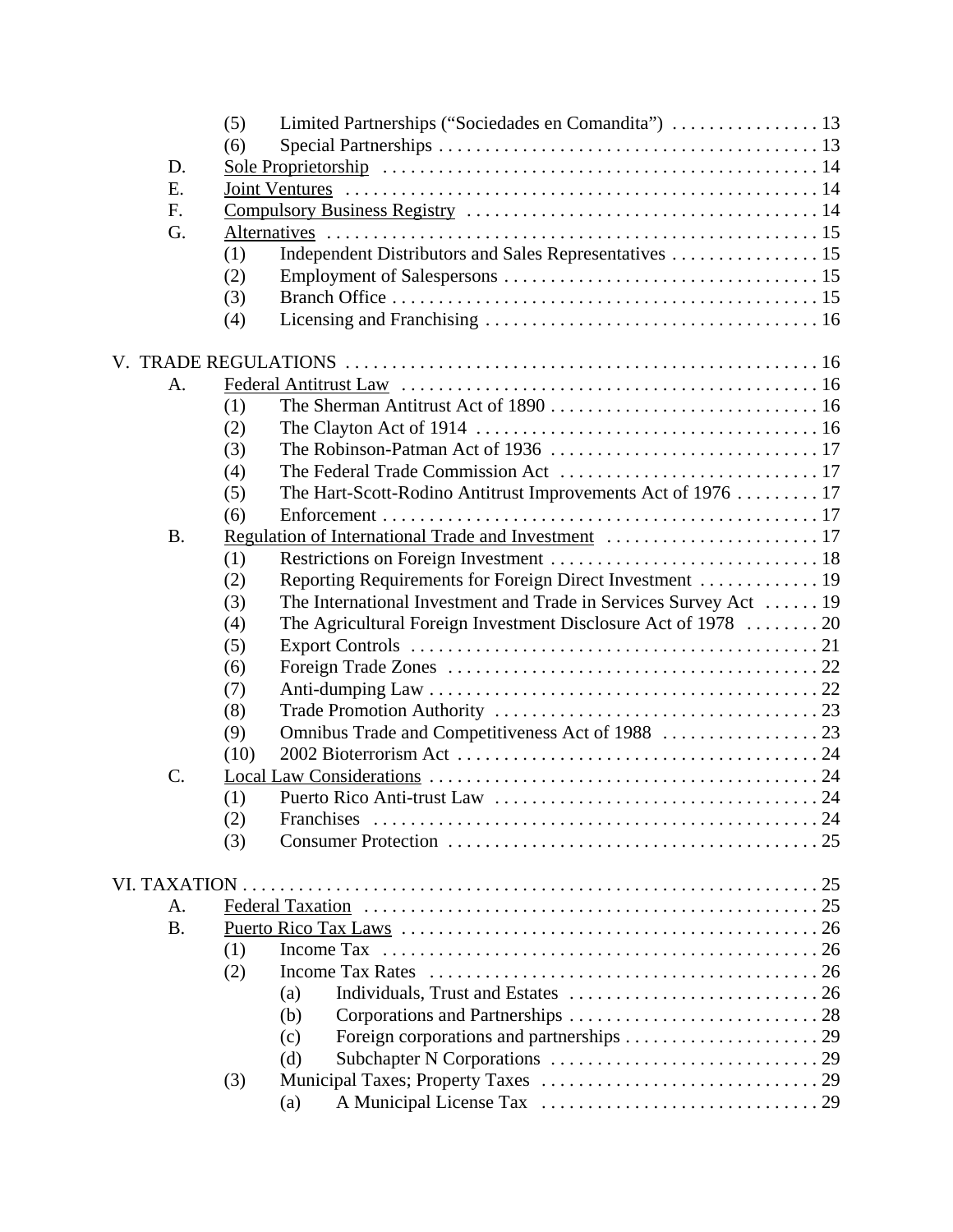|      |    |     | (b) |                                                                                                |  |
|------|----|-----|-----|------------------------------------------------------------------------------------------------|--|
|      |    |     | (c) |                                                                                                |  |
|      |    |     | (d) |                                                                                                |  |
|      |    | (4) |     |                                                                                                |  |
|      |    |     | (a) |                                                                                                |  |
|      |    |     | (b) |                                                                                                |  |
|      |    |     | (c) |                                                                                                |  |
|      |    | (5) |     |                                                                                                |  |
|      |    |     | (a) |                                                                                                |  |
|      |    |     | (b) |                                                                                                |  |
|      |    |     | (c) |                                                                                                |  |
|      |    |     | (d) |                                                                                                |  |
|      |    |     | (e) |                                                                                                |  |
|      |    |     | (f) |                                                                                                |  |
|      |    |     | (g) |                                                                                                |  |
|      |    |     | (h) |                                                                                                |  |
|      |    |     |     |                                                                                                |  |
| VII. |    |     |     |                                                                                                |  |
|      | A. |     |     |                                                                                                |  |
|      |    | (1) |     |                                                                                                |  |
|      |    |     | (a) |                                                                                                |  |
|      |    |     | (b) |                                                                                                |  |
|      |    |     |     | E-1 Treaty Trader and E-2 Treaty Investor Visas  34<br>(i)                                     |  |
|      |    |     |     | H-1A and H-1B Specialty Occupation Visas  34<br>(ii)                                           |  |
|      |    |     |     | (iii)                                                                                          |  |
|      |    |     |     | B-1 Business Visitors and B-2 Visitors for Pleasure 35<br>(iv)                                 |  |
|      |    |     |     | TN Professionals $\dots \dots \dots \dots \dots \dots \dots \dots \dots \dots \dots 35$<br>(v) |  |
|      |    |     |     | F-1 Academic Student Visas Including Practical<br>(vi)                                         |  |
|      |    |     |     |                                                                                                |  |
|      |    |     |     | (vii)                                                                                          |  |
|      |    |     |     | O-1 and O-2 Visas for Extraordinary Ability Persons 36<br>(viii)                               |  |
|      |    |     |     | P-1 Athletes/Group Entertainers and P-2 Reciprocal<br>(ix)                                     |  |
|      |    |     |     |                                                                                                |  |
|      |    |     |     | There are a number of other non-immigrant visas<br>(x)                                         |  |
|      |    |     |     | categories that may apply to specific desired entries. 37                                      |  |
|      |    | (2) |     |                                                                                                |  |
|      |    |     | (a) | Age Discrimination in Employment Act ("ADEA")                                                  |  |
|      |    |     |     |                                                                                                |  |
|      |    |     | (b) |                                                                                                |  |
|      |    |     | (c) | Employee Polygraph Protection Act ("EPPA") 38                                                  |  |
|      |    |     | (d) |                                                                                                |  |
|      |    |     | (e) |                                                                                                |  |
|      |    |     | (f) | Family and Medical Leave Act ("FMLA") 38                                                       |  |
|      |    |     | (g) |                                                                                                |  |
|      |    |     | (h) |                                                                                                |  |
|      |    |     | (i) | National Labor Relations Act and Labor Management                                              |  |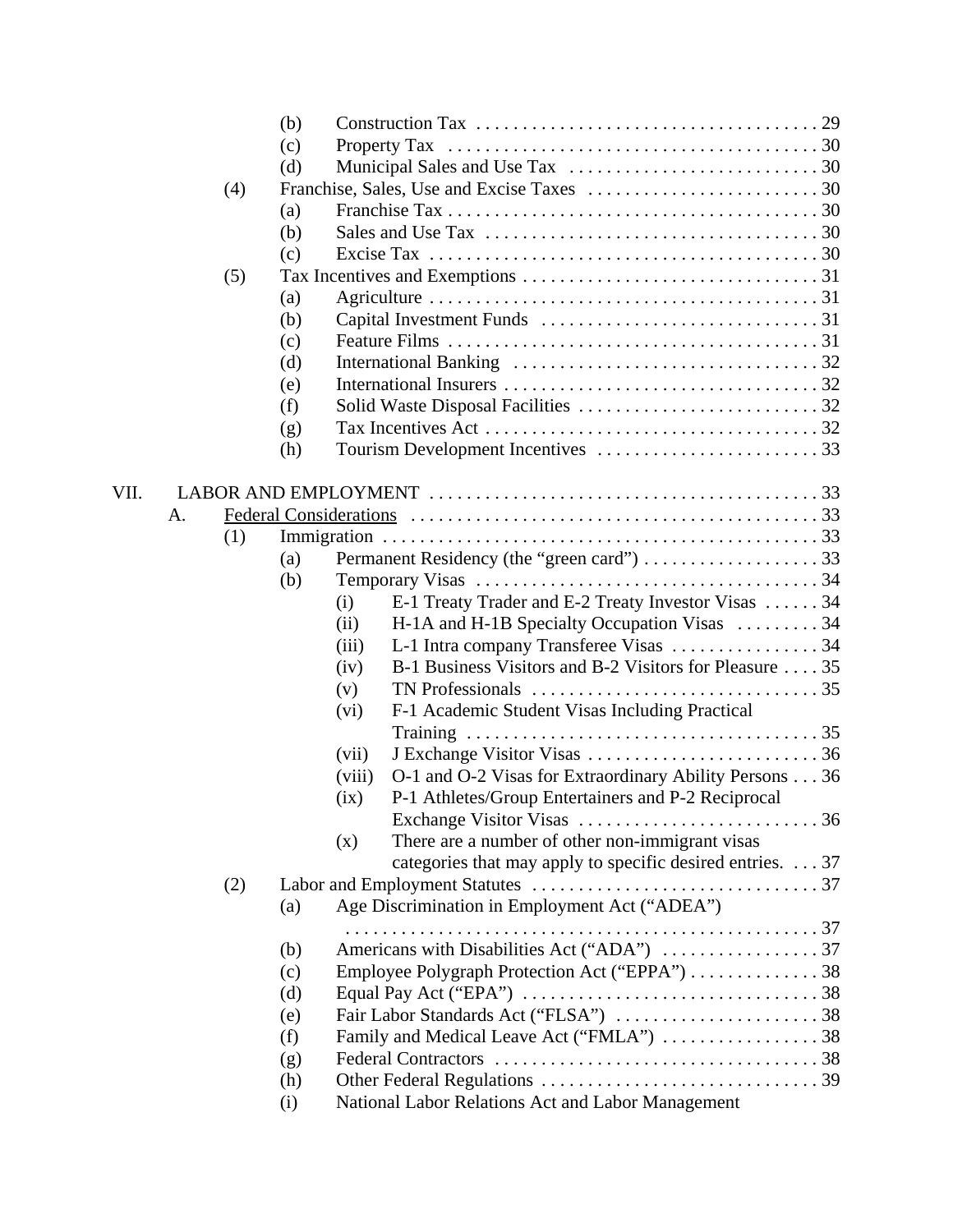|           |     | Occupational Safety and Health Act ("OSHA") 39<br>(j)                   |  |
|-----------|-----|-------------------------------------------------------------------------|--|
|           |     | (k)                                                                     |  |
|           |     | Worker Adjustment Retraining and Notification Act ("WARN") 39<br>(1)    |  |
|           |     | Immigration Reform and Control Act ("IRCA")  40<br>(m)                  |  |
|           | (3) |                                                                         |  |
|           |     | Employee Retirement Income Security Act of 1974 ("ERISA") 40<br>(a)     |  |
|           |     | Consolidated Omnibus Budget Reconciliation Act ("COBRA") 40<br>(b)      |  |
|           |     | Health Insurance Portability and Accountability Act ("HIPAA") 41<br>(c) |  |
| <b>B.</b> |     |                                                                         |  |
|           | (1) |                                                                         |  |
|           | (2) |                                                                         |  |
|           | (3) |                                                                         |  |
|           |     | (a)                                                                     |  |
|           |     | (b)                                                                     |  |
|           |     |                                                                         |  |
|           |     | (c)                                                                     |  |
|           |     | (d)                                                                     |  |
|           |     | (e)                                                                     |  |
|           |     | (f)                                                                     |  |
|           |     | (g)                                                                     |  |
|           |     |                                                                         |  |
|           |     |                                                                         |  |
| A.        |     | Federal Considerations (References to "state" include Puerto Rico)  43  |  |
|           | (1) | Resource Conservation and Recovery Act ("RCRA")  43                     |  |
|           | (2) | The Comprehensive Environmental Response, Compensation                  |  |
|           |     |                                                                         |  |
|           |     | "Owners or Operators" of the Contaminated Facility  44<br>(a)           |  |
|           |     | "Owners or operators" of the Facility at the Time of<br>(b)             |  |
|           |     | Release of the Hazardous Substance  44                                  |  |
|           |     | (c)                                                                     |  |
|           | (3) |                                                                         |  |
|           | (4) |                                                                         |  |
| <b>B.</b> |     | Puerto Rico Law                                                         |  |
|           | (1) |                                                                         |  |
|           |     |                                                                         |  |
|           |     |                                                                         |  |
| A.        |     |                                                                         |  |
|           | (1) | In General                                                              |  |
|           | (2) |                                                                         |  |
|           | (3) |                                                                         |  |
|           | (4) |                                                                         |  |
|           | (5) | Copyright Registration Application Process  49                          |  |
|           | (6) |                                                                         |  |
|           | (7) |                                                                         |  |
|           | (8) |                                                                         |  |
|           | (9) |                                                                         |  |
|           |     |                                                                         |  |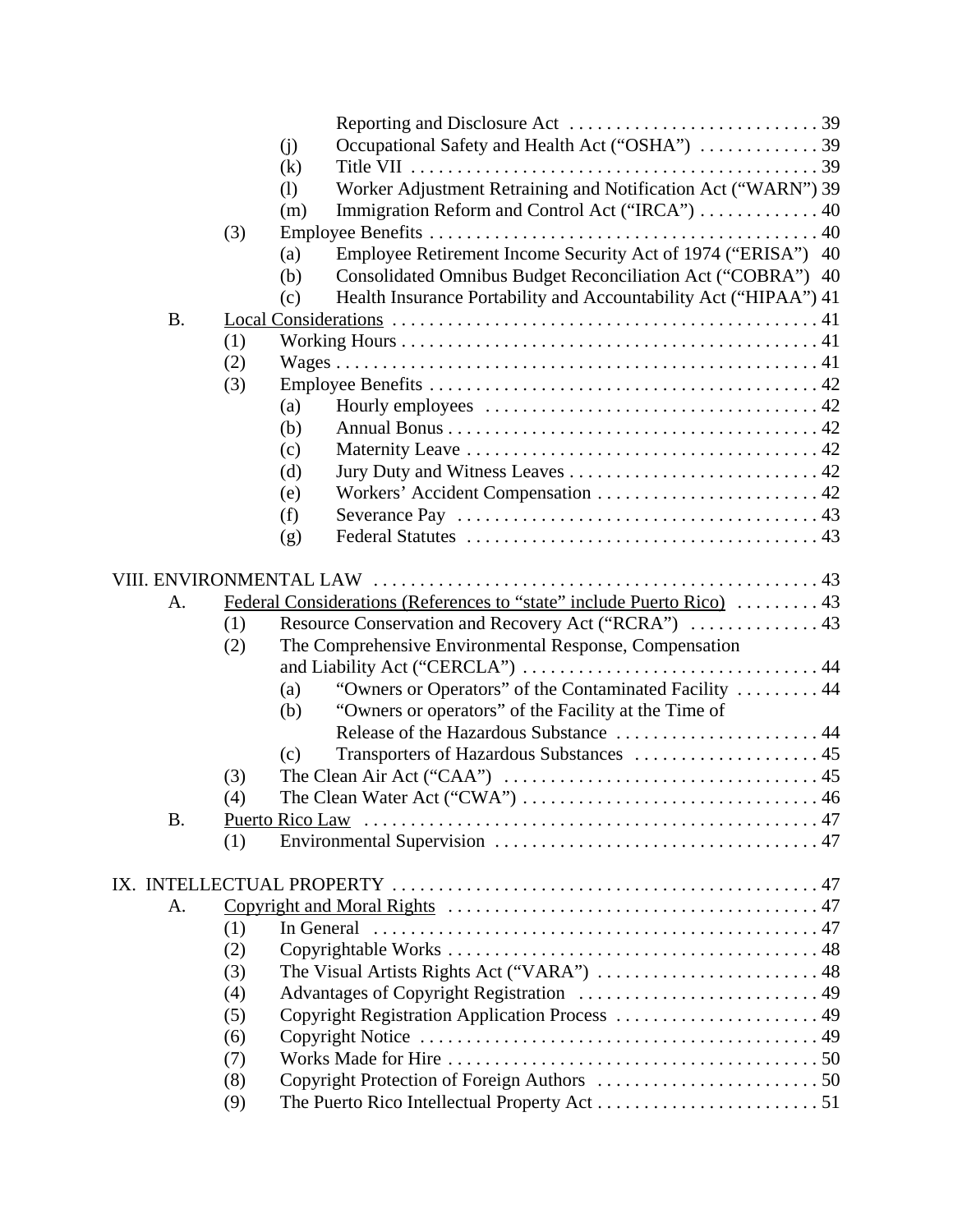| <b>B.</b>       |                                                                 |  |
|-----------------|-----------------------------------------------------------------|--|
|                 | (1)                                                             |  |
|                 | (2)                                                             |  |
|                 | (3)                                                             |  |
|                 | (4)                                                             |  |
|                 | (5)                                                             |  |
|                 | (6)                                                             |  |
| C.              |                                                                 |  |
|                 | (1)                                                             |  |
|                 | (2)                                                             |  |
|                 | (3)                                                             |  |
|                 | (4)                                                             |  |
|                 | (5)                                                             |  |
|                 | (a)                                                             |  |
|                 | (b)                                                             |  |
|                 | (c)                                                             |  |
|                 |                                                                 |  |
|                 |                                                                 |  |
| A.              |                                                                 |  |
| <b>B.</b>       |                                                                 |  |
|                 | (1)                                                             |  |
|                 | (2)                                                             |  |
|                 | (3)                                                             |  |
|                 | (4)                                                             |  |
|                 |                                                                 |  |
|                 | (5)                                                             |  |
|                 | (6)<br>(7)                                                      |  |
|                 |                                                                 |  |
|                 |                                                                 |  |
| A.              |                                                                 |  |
| <b>B.</b>       |                                                                 |  |
| $\mathcal{C}$ . |                                                                 |  |
|                 | (1)                                                             |  |
|                 | (2)                                                             |  |
|                 |                                                                 |  |
|                 |                                                                 |  |
|                 |                                                                 |  |
| А.              |                                                                 |  |
| <b>B.</b>       |                                                                 |  |
| $\mathcal{C}$ . |                                                                 |  |
| D.              |                                                                 |  |
|                 | (1)                                                             |  |
| Ε.              | Taxes Due with Respect to Real Property Sale/Purchase/Lease  65 |  |
| F.              | <b>Public Deeds</b>                                             |  |
| G.              |                                                                 |  |
| H.              |                                                                 |  |
| I.              |                                                                 |  |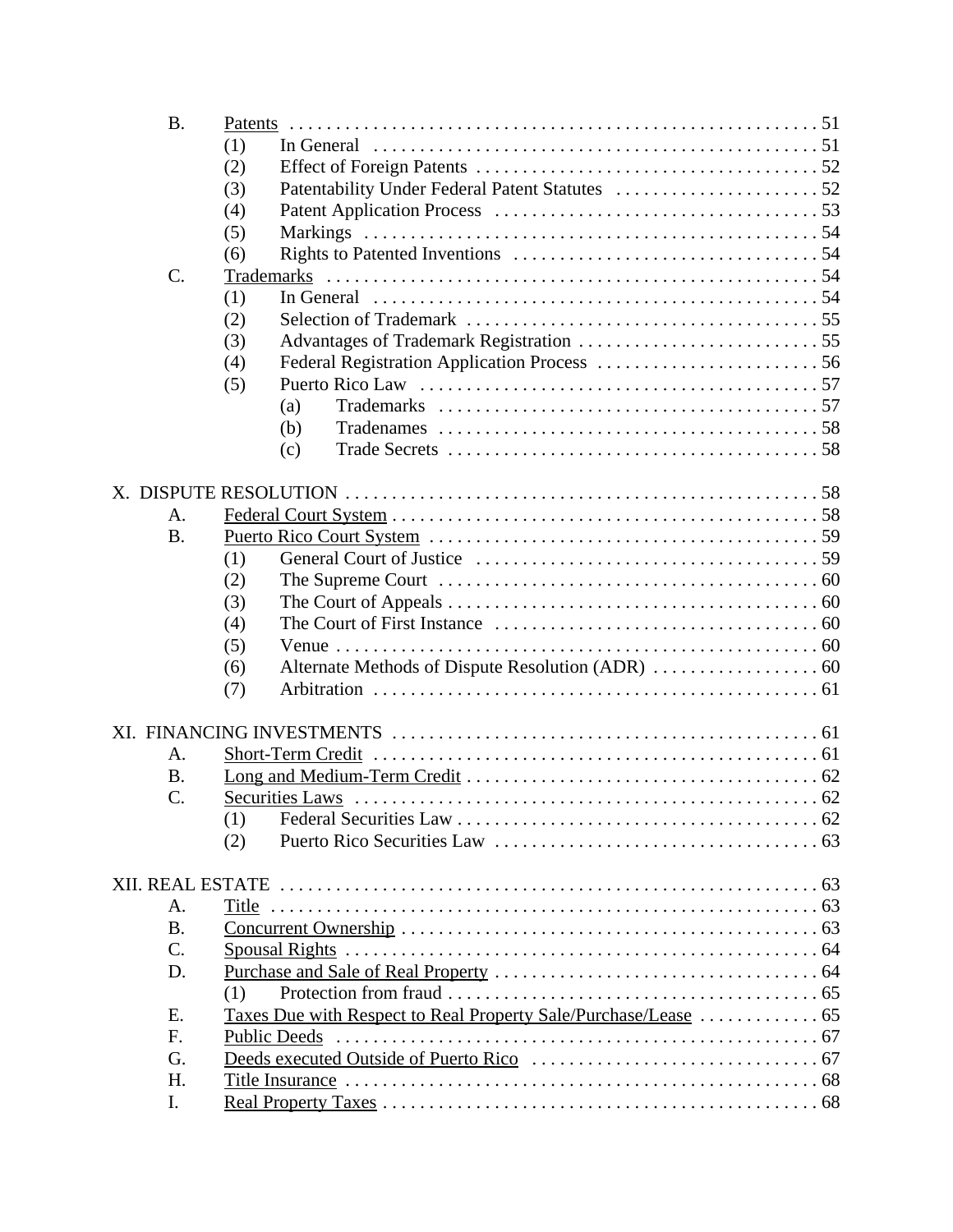| (2) |                                                             |
|-----|-------------------------------------------------------------|
| (3) |                                                             |
| (4) |                                                             |
| (5) |                                                             |
|     | APPENDIX A - PUERTO RICO PRINCIPAL ECONOMIC DEVELOPMENT AND |
|     |                                                             |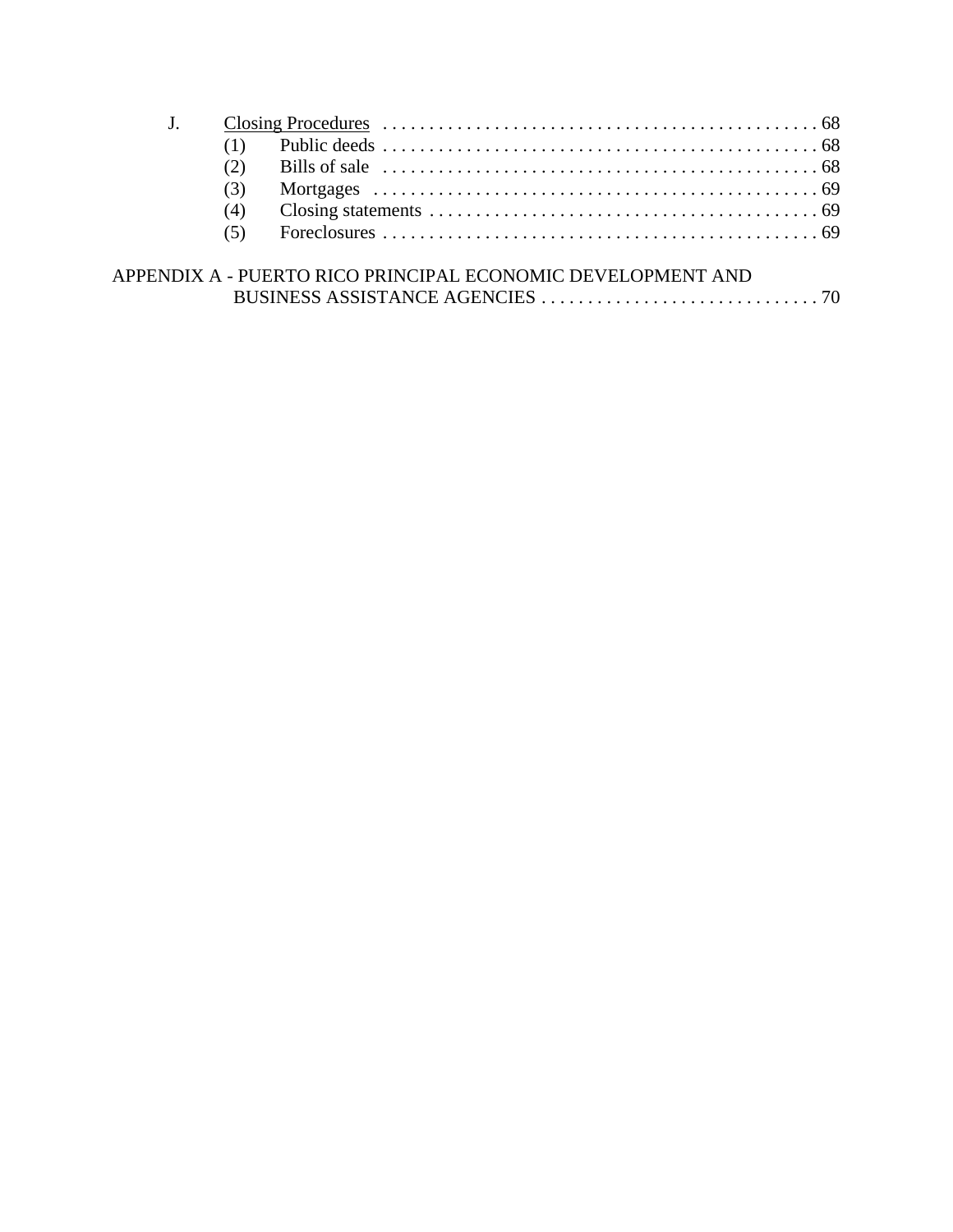# **I. GEOGRAPHY, CLIMATE, CULTURE AND POPULATION**

# **A. Geography**

Puerto Rico forms part of the chain of islands separating the Atlantic Ocean from the Caribbean Sea which begins South of Florida and runs in an arc to the coast of Venezuela. Puerto Rico is located almost in the center of this arc, 1000 miles East-southeast of Miami, Florida and 1,800 miles Southeast of New York City in the Atlantic standard time zone, one hour ahead of the United States east coast.

The smallest of the Greater Antilles, Puerto Rico is rectangular in shape and measures 100 miles (160 km.) by 35 miles (56 km.). The mountainous interior of the island is surrounded on all sides by a wide coastal plain.

Puerto Rico also includes the islands of Vieques (51.7 sq. mi.) (135 sq. km.), and Culebra (10 sq. mi.) (26 sq. km.), approximately 17 miles (27 km.) to the east. Portions of both these islands were used by the United States Navy for training for more than 50 years, but training exercises have now ceased and Navy lands have been returned to the Puerto Rico government.

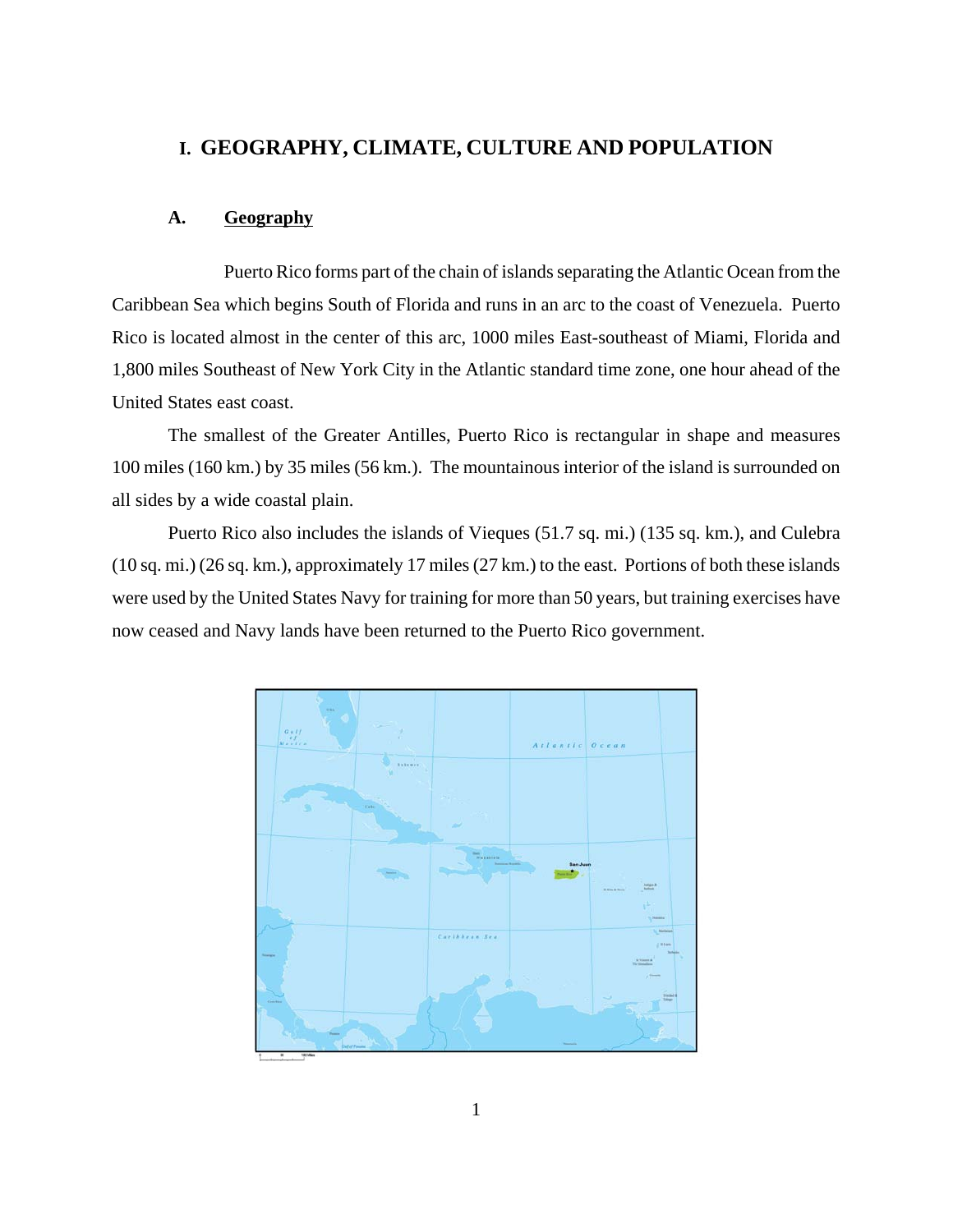#### **B. Climate**

The climate is humid and tropical with mean temperatures in the summer of  $80^{\circ}F$  $(26^{\circ}$ C) and  $75^{\circ}$ F (25.5<sup>o</sup>C) in the winter. Mountain temperatures are considerably cooler. Almost constant North-Easterly trade winds contribute to a very agreeable climate. The Southern part of the island is somewhat drier and warmer than the North. Average annual rainfall is 69 inches (175 c.m.). The period from mid-January to mid-April tends to be the driest time, with plentiful rainfall possible at most other times.

# **C. Population**

Puerto Rico has a population of approximately 4 million people, over 1,000 people per square mile (446 per sq. km.) making it one of the most densely populated places in the world. In addition the more than 2 million Puerto Ricans living on the United States mainland tend to maintain family and other close ties with Puerto Rico.

#### **D. Cultural/Ethnic Background**

Puerto Ricans are proud of their country and their cultural traditions. Although English and Spanish are both official languages, and English is taught in the schools as a second language, Spanish remains the language of choice, except in a business context.

Ethnically, Puerto Ricans are descended primarily from Spaniards and Africans with a sprinkling of Taino Indian (the original inhabitants of the island), United States and European blood.

# **II. POLITICAL STATUS**

Puerto Rico was discovered by Columbus in 1493 and colonized by Spain. In 1898 the island was ceded by Spain to the United States which continues to own Puerto Rico. In 1917, Puerto Ricans became United States citizens and in 1952, the United States Congress approved a constitution for Puerto Rico conferring a right of internal self-government. The United States retains control of foreign affairs, defense and immigration and United States laws apply in Puerto Rico unless Puerto Rico is specifically excluded.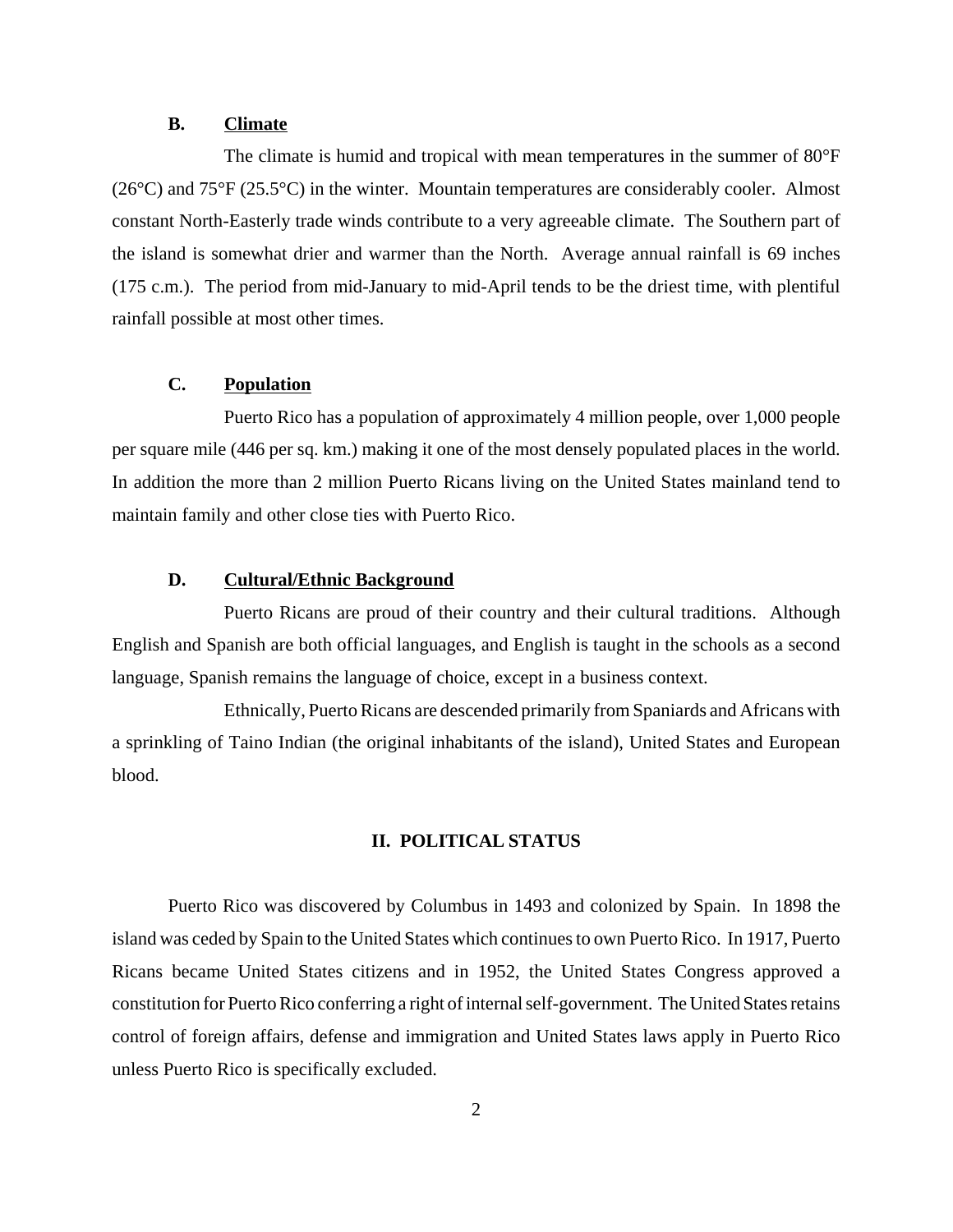#### **III. INVESTMENT CLIMATE**

For more than 50 years, the Puerto Rico government has promoted investment in Puerto Rico through financial and tax incentives aimed at establishing new businesses in Puerto Rico with a primary goal of creating new jobs. Until the late 1990s, the U.S. Congress provided special tax exemptions to new businesses from the U.S. established in Puerto Rico. Federal exemptions ended in 2005, and the Puerto Rico government has redoubled its efforts to create new employment by encouraging domestic and foreign investment. Tax incentives include exemptions or partial exemptions from income, property, municipal gross receipts, construction and excise taxes for certain agricultural activities; qualifying manufacturing activities, tourism development, motion picture film production, and service industries, such as banking, financial, insurance, auditing, computer, distribution and laboratories, when services are rendered in Puerto Rico exclusively for non-residents of Puerto Rico, provided that 80% of the employees of such service industries are residents of Puerto Rico.

As a general rule, in the case of most exempt corporations, dividends paid to shareholders are tax exempt in Puerto Rico. For more detailed information on tax incentives, credits and eligible businesses, see Taxation, infra, subhead Tax Incentives and Exemptions.

Among financial incentives offered are rentals of government manufacturing buildings at reasonable rates, payroll incentives and financing through tax exempt industrial revenue bonds and direct loans.

The Puerto Rico Industrial Development Company (PRIDCO)\* is the government agency primarily responsible for assisting companies relocating to or expanding in Puerto Rico. PRIDCO coordinates and administers the government's incentives and other promotional programs and provides the following services to new or expanding businesses:

(1) Serves as a liaison with government agencies offering incentives for new businesses or expansions;

See Appendix infra, for reference information on PRIDCO and other agencies marked with an asterisk below.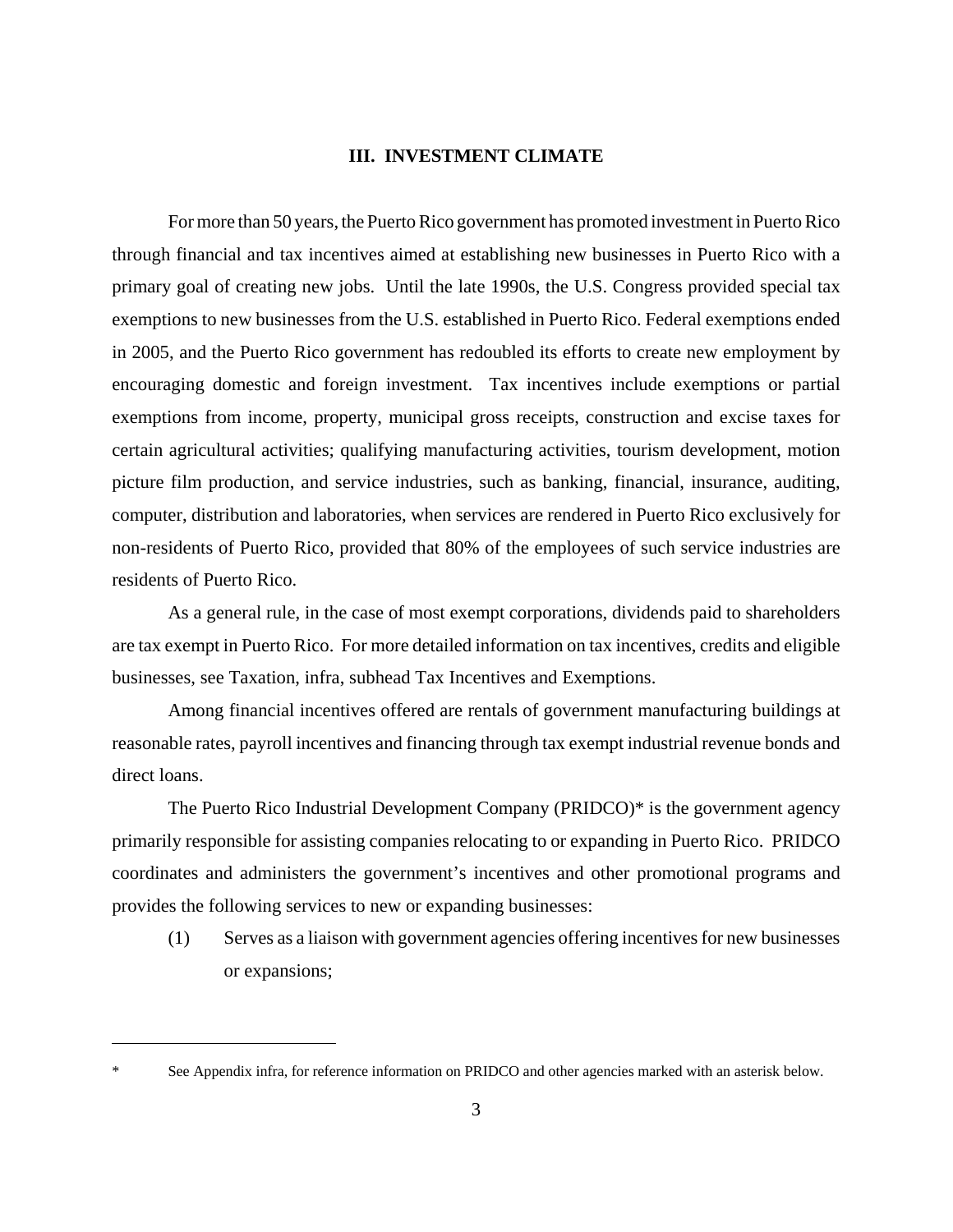- (2) Administers a streamlined process designed to speed up the permitting process for companies wishing to do business in Puerto Rico;
- (3) Offers support and participates in the negotiations with other government agencies for tax and financial incentives;
- (4) Offers orientation and support with respect to location of new enterprises;
- (5) Engages in the development of industrial parks and construction of buildings for sale or lease to new businesses, including buildings built to user specifications; and,
- (6) Manages a Foreign (Free) Trade Zone consisting of 4,400 acres (1,790 hectares) and more than 600 buildings owned by PRIDCO. (See § V B[6] below for discussion of foreign trade zones.)

# **IV. BUSINESS ENTITIES**

# **A. Corporations**

#### **(1) Corporation Law**

The use of a corporation permits investors to limit their liability for acts of the corporation. This limitation of liability has a price: taxes are imposed at the corporation level on the earnings of the corporation and at the investor level on the dividends paid to stockholders. Also, failure to observe the statutory formalities as to formation and operation of a corporation could expose a stockholder to personal liability for acts of the corporation.

The Puerto Rico General Corporation Law is modeled after the Delaware Corporation Law. Special laws apply to banks and insurance companies.

# **(2) Supervision**

Corporations are supervised by the Corporate Division of the Secretary of State's Office\*.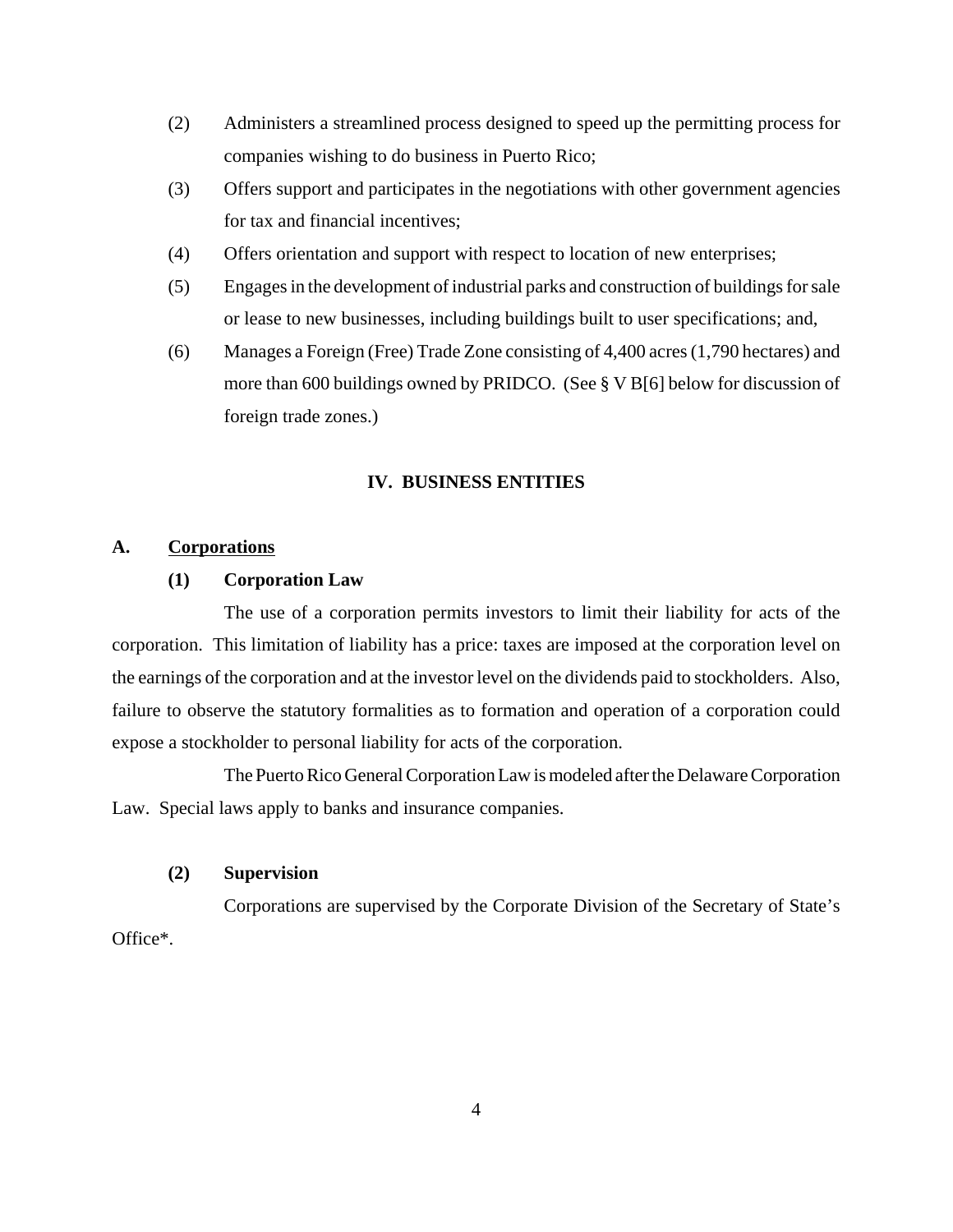#### **(3) Incorporation**

Any person or entity, whether or not resident in Puerto Rico, may form a corporation. A Puerto Rico corporation is formed by filing Articles of Incorporation with the Corporate Division. The articles must be signed by the incorporator or incorporators and must include: (a) the corporate name, (b) the street address, (c) the nature or purpose of the business, provided that it is sufficient to state that the corporation will dedicate itself "to any legitimate matter for which a corporation may be created under the General Law of Corporations of the Commonwealth of Puerto Rico", (d) the class or classes of stock, including total number of shares for each class, par values or a declaration that stock will have no par value, and statement of the powers, preferences and rights of each class of stock, and (e) the name and address of any person acting as a director as of the date of incorporation, if the rights and the powers of incorporators end with the filing of the articles. In addition, the articles may include any other information permissible under the corporation law. The initial Board of Directors of the Corporation may be named in the articles or appointed at a later date by the incorporator. The filing must be accompanied by a fee based on the number of authorized shares of capital stock. The minimum fee is \$100. Incorporation is effective as of the date of filing with the Corporate Division.

Articles may be amended by filing a certificate of amendment with the Corporate Division and payment of a fee. An amendment is initiated by resolution of the directors, followed by a vote of shareholders.

#### **(4) By-laws**

By-laws may be adopted or amended by the incorporators or by the board of directors, and after stock is issued by the stockholders, or by the directors if so authorized by the articles of incorporation.

#### **(5) Stock**

Capital stock of a corporation may be common, preferred or special, with or without par value. Restrictions on transfer of stock are enforceable if noted conspicuously on the stock certificate or in a notice sent to the holders of uncertificated shares.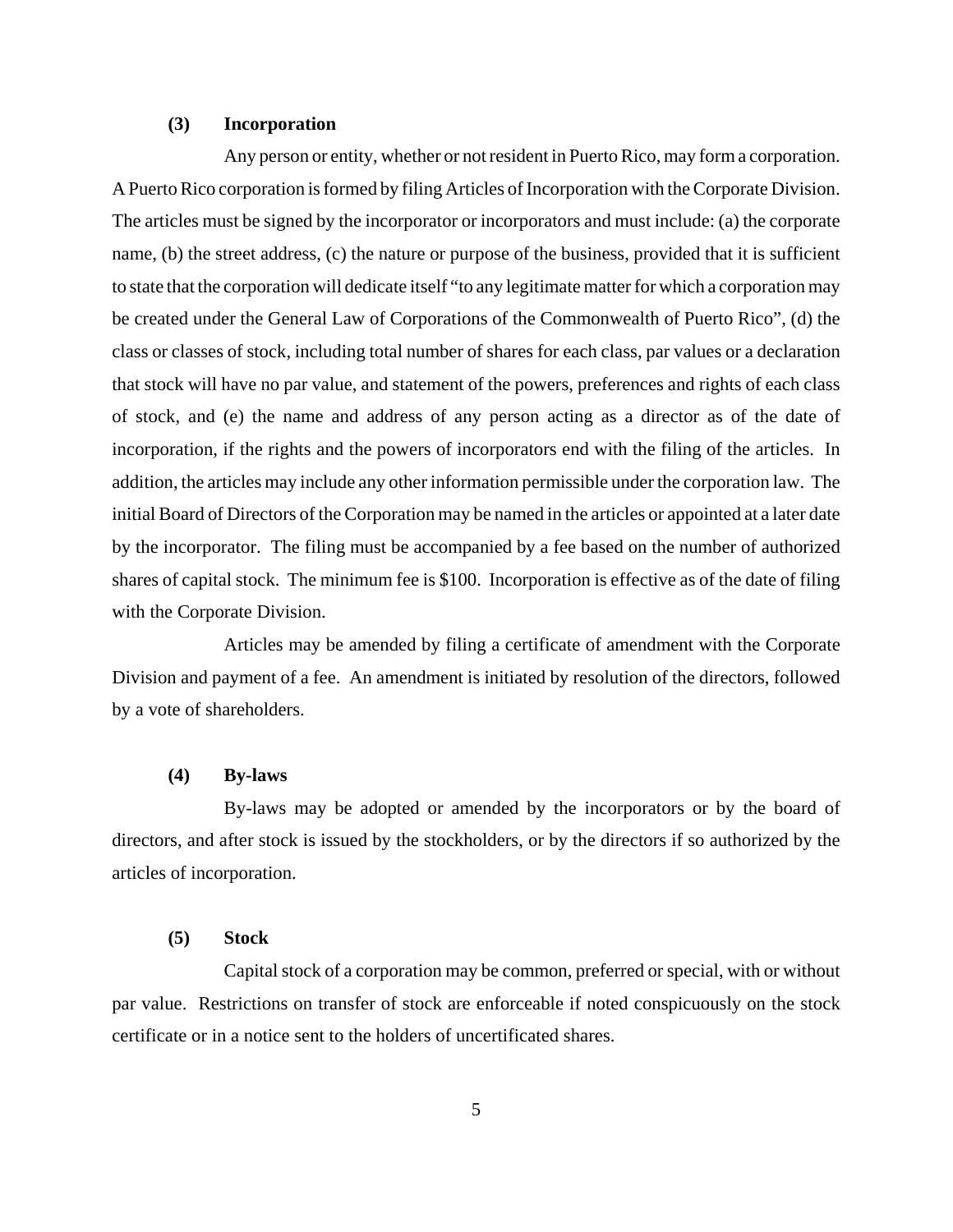Shares of stock are personal property and may be issued only for cash, labor performed, personal property or real property.

#### **(6) Meetings of Shareholders**

The Corporation law provides for a required annual meeting and also for special meetings of shareholders. Meetings are not required for shareholder action if the requisite number of shareholders approves a particular action in writing.

# **(7) Directors and Officers**

The regular business of a corporation is overseen by a board of directors. The board of directors may consist of one or more members. Directors must carry out their duties in good faith and without conflict of interest. Directors may be indemnified by the Corporation. Directors are protected when they rely in good faith upon the books of the Corporation or upon representations of officers or employees. Officers of a corporation shall be provided for in the by-laws or by resolution of the board of directors and may be indemnified by the corporation, provided they act reasonably and in good faith.

# **(8) Principal Office and Agent**

Corporations must maintain a designated principal office in Puerto Rico (which need not be the business office of the corporation) whose location may be changed by resolution of the board of directors duly certified and filed with the corporate division. Each corporation must have an agent, which may be a corporation or an individual, domiciled in Puerto Rico, whose address is the same as that of the designated principal office of the corporation. Service of process may be made on the registered agent.

#### **(9) Annual Reports**

Corporations must file an annual report on or before April 15. Annual reports must be signed by the Corporation's president and treasurer and in the case of a Puerto Rico corporation whose annual volume of business exceeds \$1,000,000, must be accompanied by the Corporation's balance sheet at the close of the preceding fiscal year, certified by a certified public accountant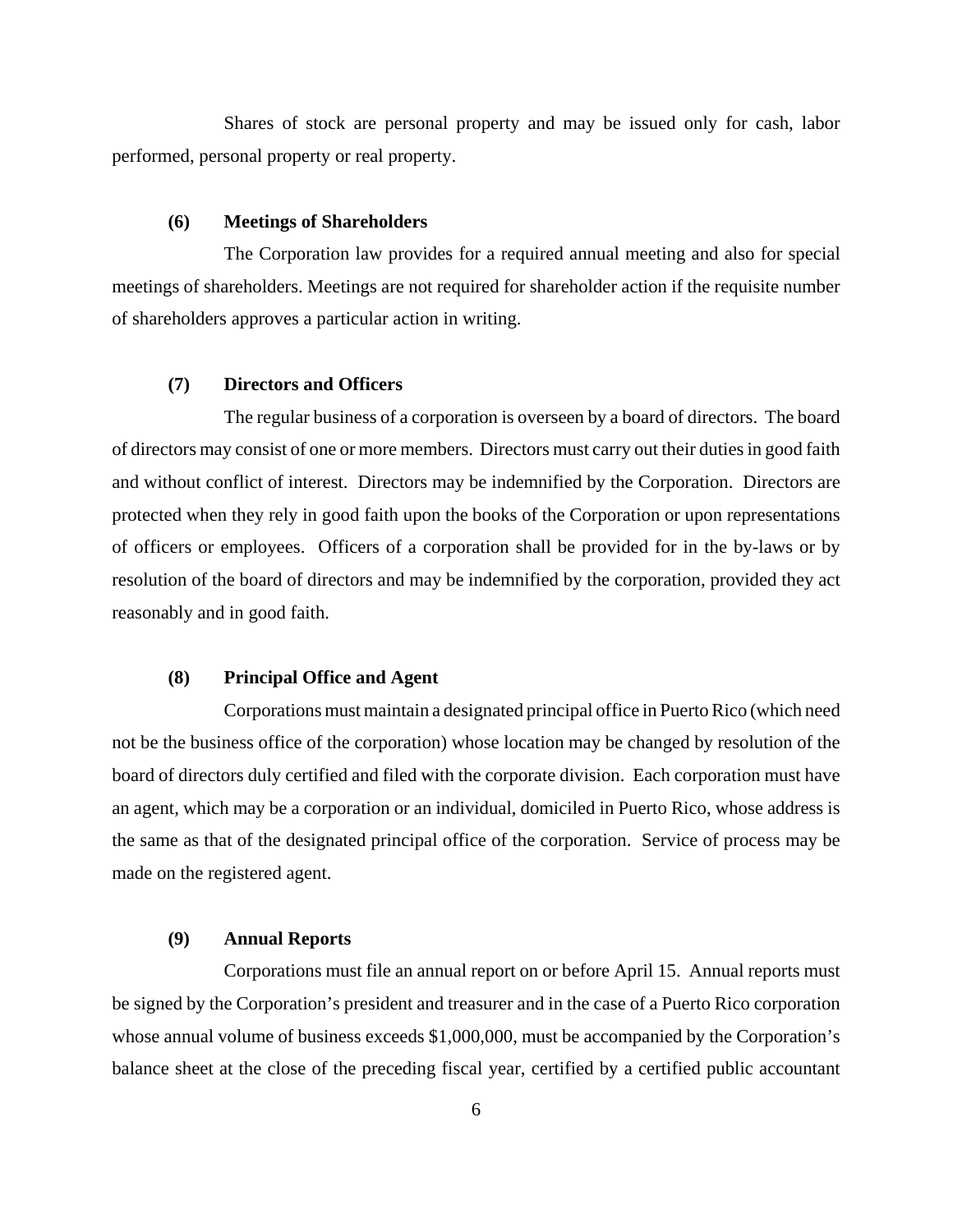licensed in Puerto Rico who cannot be a stockholder or employee of the Corporation. Corporations incorporated outside Puerto Rico must accompany their annual report with an audited balance sheet regardless of annual volume of business. Each annual report must be accompanied by a fee of \$100.

#### **(10) Merger and Consolidation**

Two or more corporations may merge or consolidate. In a merger, one of the corporations survives. In a consolidation, a new corporation is formed to operate the businesses of those consolidating. In either event, the stockholders and creditors of the non-survivor corporations become stockholders and creditors of the survivor and the survivor succeeds to all of the rights and liabilities of the merged or consolidated corporations. Mergers and consolidations generally qualify for tax-free treatment.

A Puerto Rico corporation may also merge with a non-Puerto Rico corporation if the law of the place of incorporation of the latter permits. If the laws of the place where the non-Puerto Rico corporation is incorporated govern the survivor, an agent for service of process in Puerto Rico must be named and the survivor corporation must consent to service in Puerto Rico as to claims arising from business of the Puerto Rico corporation.

#### **(11) Close Corporations**

The Corporation Law permits the incorporation of "close corporations" where management is retained by the stockholders without need of a board of directors. These corporations must be identified as close corporations in the Articles of Incorporation. The stockholders are limited to a maximum of 35 natural persons, they cannot sell stock in a public offering, and may establish types or classes of persons eligible to be stockholders. Otherwise, the provisions of the corporation law apply as they do to other corporations, including the concept of limited liability for stockholders. A close corporation may convert to a regular corporation and viceversa, by appropriate amendments to their articles.

### **(12) Non-Profit Corporations**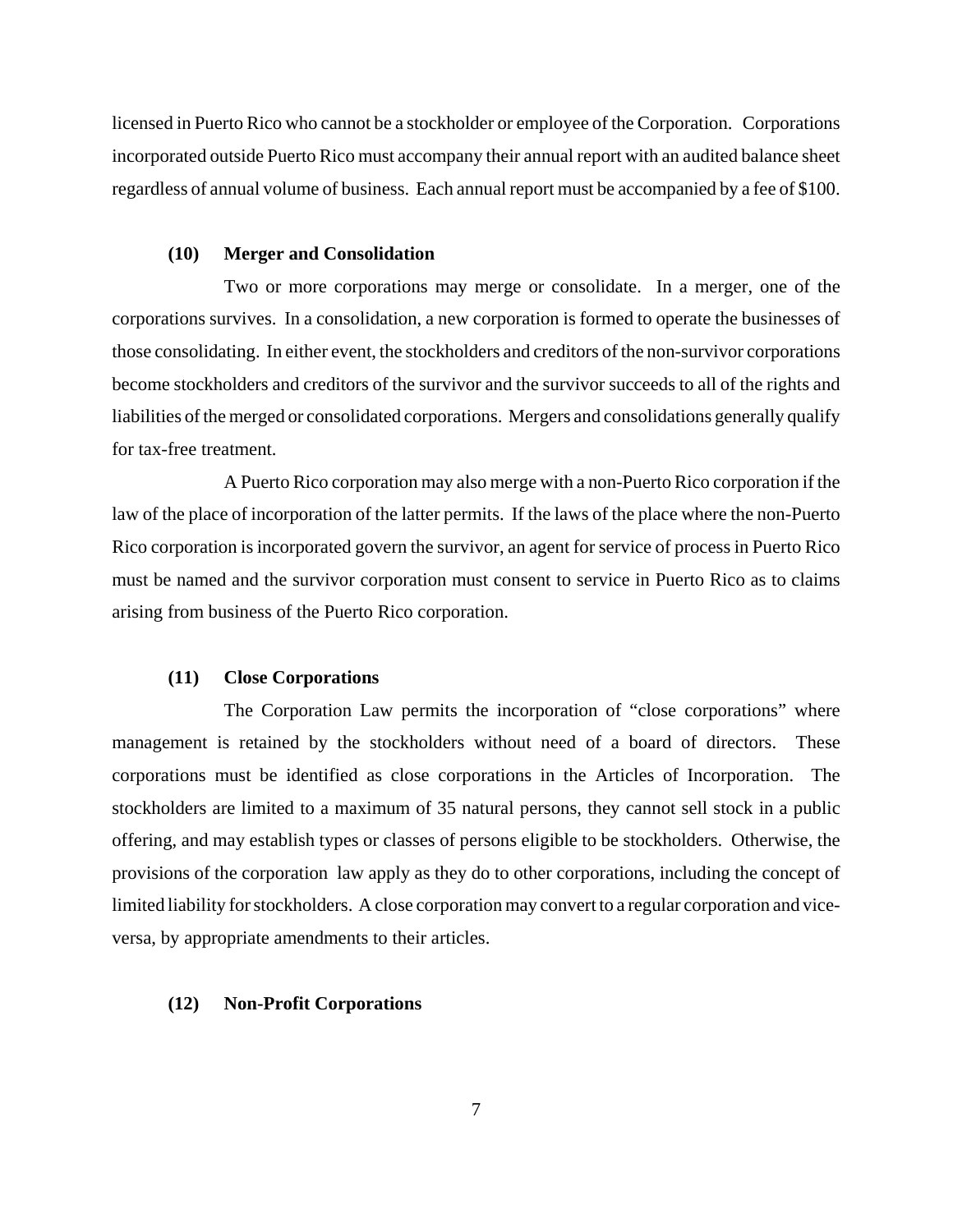Although they are organized under the General Corporation Law, non-profit corporations may not issue stock or make distributions to members, directors or officers, except as reasonable compensation for services.

Articles of Incorporation must:

(i) disclose the nature of the services to be rendered and identify the type of organization, such as professional, civic, religious, community-based, philanthropic or institutional service organization, or social club or foundation; and

(ii) state whether the corporation will have members in addition to directors and officers.

Management structure is flexible but may follow that of a for profit corporation; quorum, however, for transaction of business must be not less than one-third of the members of the governing body.

The Puerto Rico Secretary of Justice has standing to file derivative actions against directors and members of a non-profit corporation.

#### **(13) Subchapter N Corporations**

Certain corporations and partnerships qualify as Subchapter N Corporation, which are the Puerto Rico equivalent of U.S.S. Corporations. Subchapter N Corporations are limited to 35 shareholders or members, must be organized under Puerto Rico law, or be organized under U.S. state or District of Columbia law and be engaged exclusively in trade of business in Puerto Rico. Tax exempt companies and capital investment funds are not eligible. See Chapter VI (2)(iv), infra, as to special tax treatment of N Corporation shareholders.

#### **(14) Foreign Corporations**

In order to do business in Puerto Rico, a corporation not organized under the laws of Puerto Rico must pay a fee of \$100 and file a certified copy of its articles of incorporation, together with a certificate stating the name and address of its registered agent in Puerto Rico, the amount of its assets and the proposed business it plans to conduct in Puerto Rico. Any changes in the articles of incorporation, including mergers or consolidations, must be filed with the Corporate Division within 30 days of the amendment or merger.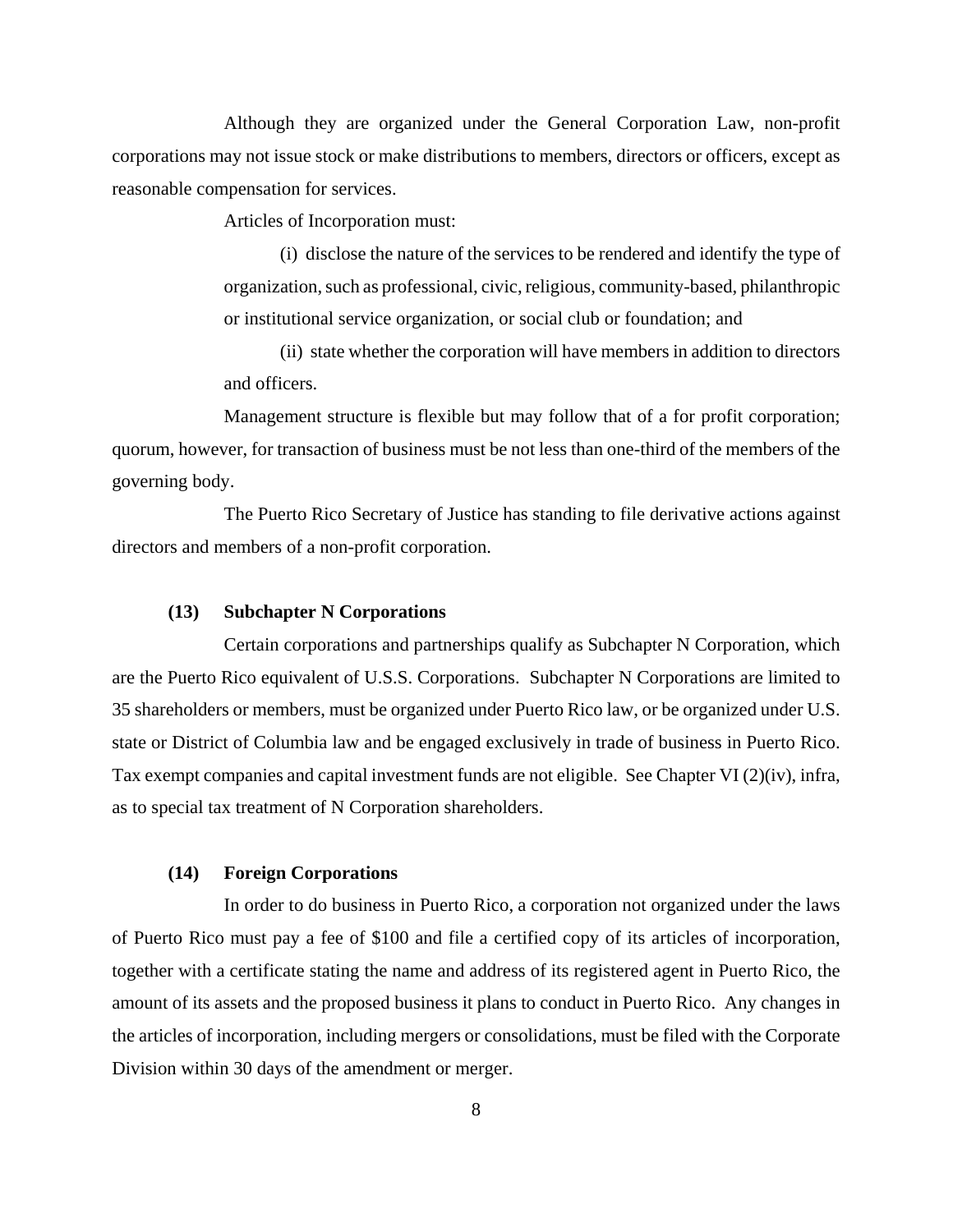A foreign corporation is not considered to be doing business in Puerto Rico if (a) it files, defends against or settles a judicial proceeding in Puerto Rico; (b) it conducts directors or shareholders meetings, or activities related to internal corporate matters in Puerto Rico; (c) it maintains bank accounts in Puerto Rico; (d) it maintains offices for the transfer, cancellation or recording of securities owned by the corporation, or maintains fiduciaries or depositories with respect to such securities in Puerto Rico; (e) it sells merchandise through independent contractors; (f) it obtains business orders by mail or through agents or employees or in any other manner if these orders are accepted outside of Puerto Rico and the products are shipped from outside of Puerto Rico; (g) it creates or acquires debts, mortgages or guarantees it creates, as a borrower or lender, or acquires evidences of debt, mortgages or other liens on real or personal property located in Puerto Rico; (h) it secures or collects debts or forecloses on mortgages or guarantees; (i) it holds title to real and personal property in Puerto Rico; or (j) it conducts an isolated business act in Puerto Rico which is completed within a term of 30 days and is not one of a series of acts of similar nature.

A foreign corporation conducting business in Puerto Rico without having qualified, may not file a judicial action or other proceeding in Puerto Rico.

# **B. Limited Liability Companies**

## **(1) Introduction**

Limited liability companies ("LLCs") are authorized by a 2004 Statute. As an alternative, corporations engaged in certain specified activities may qualify as "special partnerships" and be entitled to certain tax benefits and avoid tax at the corporate level. See Special Partnerships below under "Partnerships".

#### **(2) Organization**

One or more persons must execute the LLC's Certificate of Formation and file it with the Puerto Rico Secretary of State. The Certificate must state the LLC's name, address of its registered office and name and address of its resident agent for service of process, as well as other desired provisions. The Certificate of Formation may be amended by filing a Certificate of Amendment with the Secretary. The LLC's name must include the words "Limited Liability Company", "Compañía de Responsabilidad Limitada", or "C.R.L." or the designation "LLC" or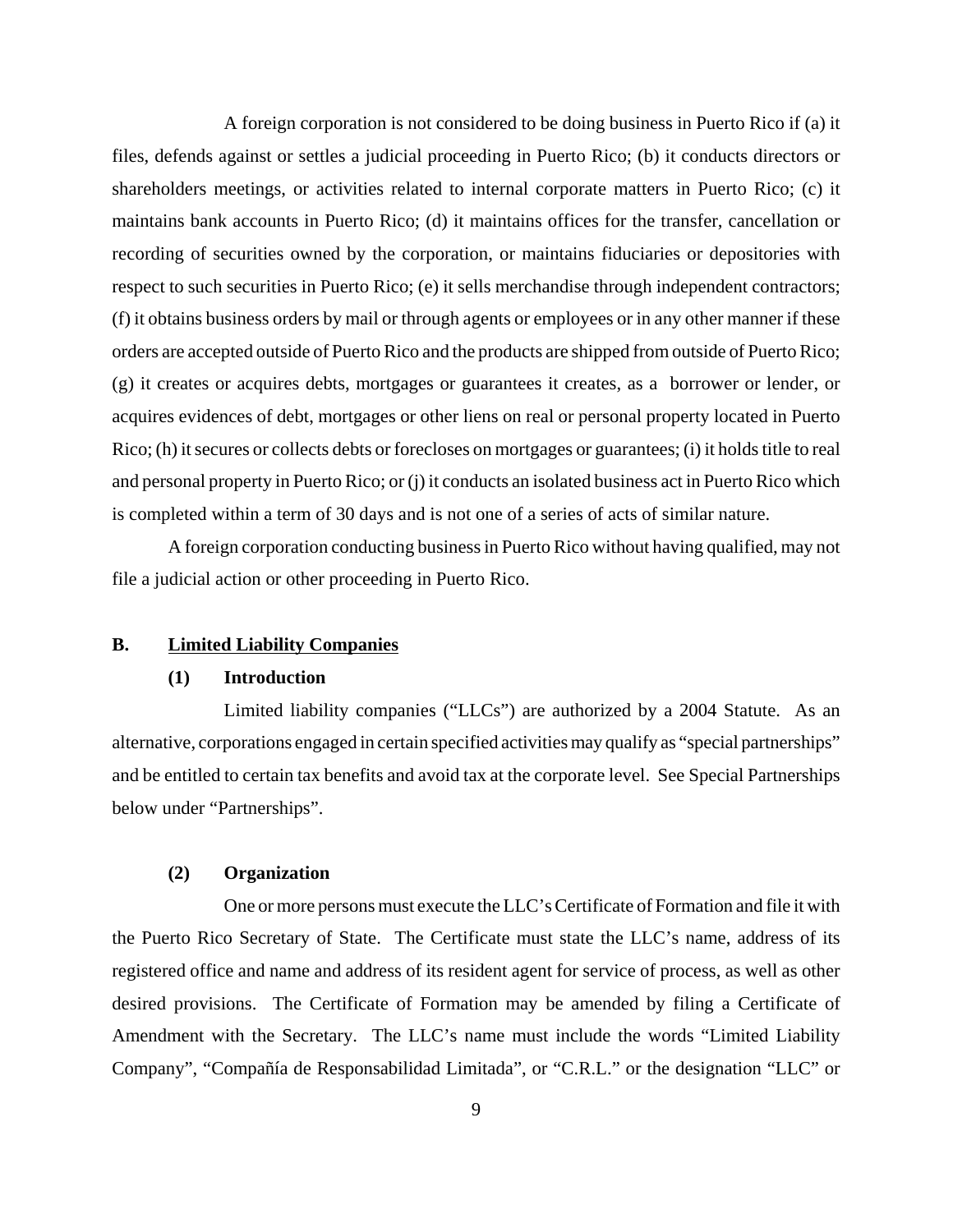"CRL". The name cannot duplicate or imitate any other LLC, corporate or other entity's name on file or reserved with the Secretary of State unless written consent is obtained from the other registrant.

If the LLC is to avoid taxation at the LLC level, it must meet certain rules including number of shareholders; residence of shareholders in Puerto Rico; organization in Puerto Rico (or in the U.S. if business is exclusively in Puerto Rico); shareholders limited to individuals, estates or certain trusts; shareholders cannot be foreign non-residents; may have only one class of stock or membership; financial institutions and investment companies are excluded as are certain other companies. All shareholders must consent to election to be treated as a "corporation of individuals" and an election form must be filed with the Secretary of the Treasury with the fee prescribed by Treasury regulations. Special rules apply to companies with fiscal years not ending on December 31.

# **(3) Purpose**

An LLC may engage in any lawful business.

# **(4) Principal Office and Agent**

Each LLC must maintain a registered office and a resident agent for service of process in Puerto Rico.

#### **(5) LLC Agreement**

The LLC Agreement ("Agreement") is separate from the Certificate of Formation, would normally be prepared by or at the request of the persons organizing the LLC and need not be filed with the Secretary of State. The Agreement sets out the duties of the LLC to its managers and members, and duties of these to the LLC and to each other, as well as the management structure of the LLC, the rights of the managers and members, and their respective shares of interest in the LLC profits and losses. The Agreement may be interpreted or enforced in the Court of First Instance.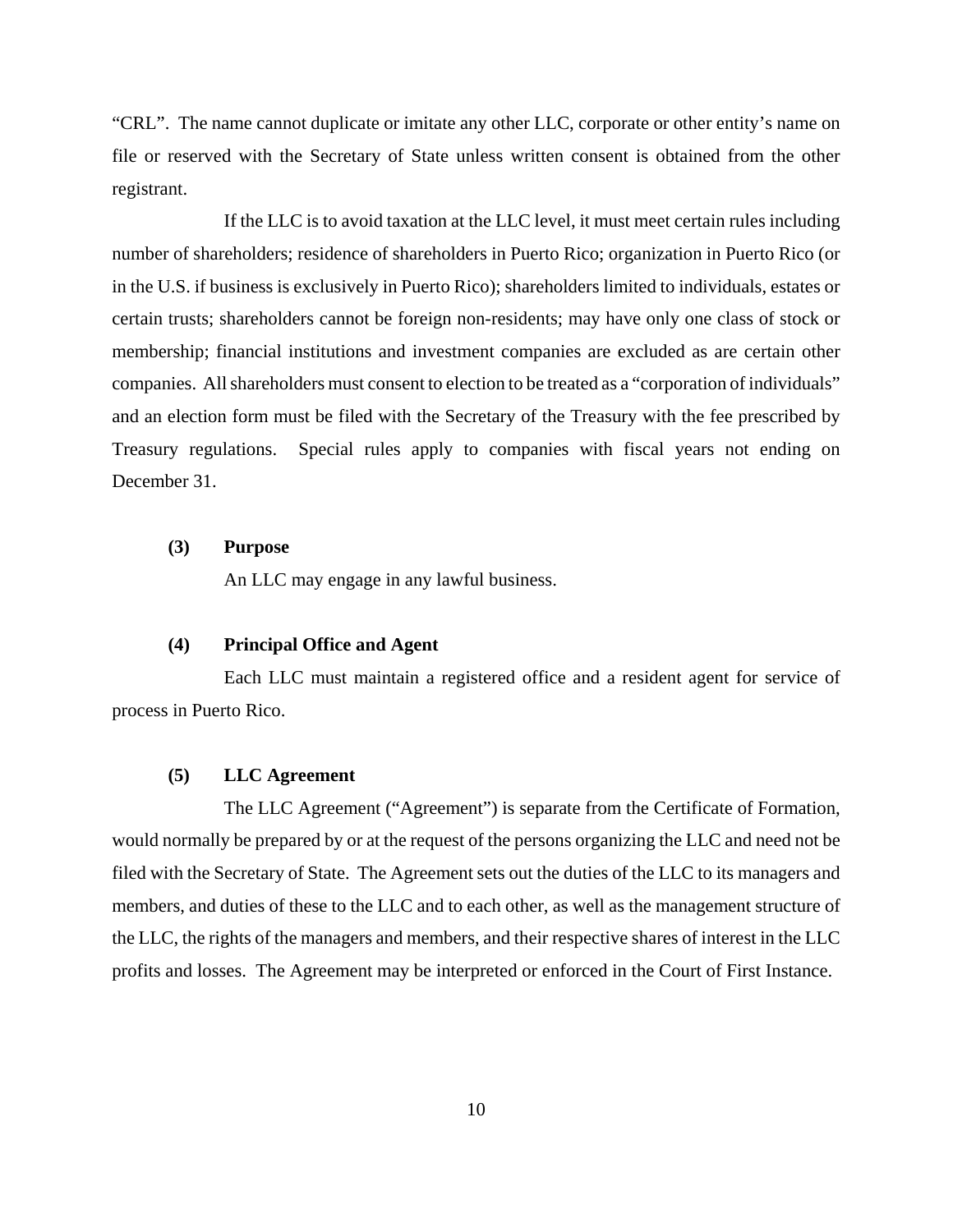#### **(6) Limited Liability**

Unless otherwise provided in the Agreement, no manager or member is personally liable for the LLC's obligations solely by reason of being a manager or member of the LLC. Managers and members are protected by good faith reliance on the LLC's records, and upon information presented to the LLC by any of its managers, members, officers, committees or employees, or by other person as to matters the manager or member reasonably believes are within such other person's professional or expert competence and who has been selected with reasonable care by or on behalf of the LLC.

## **(7) Merger and Consolidation**

An LLC may merge or consolidate with one or more domestic or foreign LLCs or other business entity following the procedures set forth for corporate mergers or consolidations in the General Corporation Law.

#### **(8) Dissolution and Winding-Up**

Dissolution and winding up of an LLC is accomplished following procedures established in General Corporation Law. The Court of First Instance may order the dissolution and winding up of an LLC upon petition by a manager or member of the LLC should the court determine that it is not reasonably possible to continue the affairs of the LLC.

#### **(9) Foreign LLC Qualifications**

A foreign LLC may register in Puerto Rico by petition signed by an authorized person following the procedures specified in General Corporation Law and when registered shall have same powers as a domestic LLC, provided that a foreign LLC's internal affairs and the liability of its managers and members shall continue to be governed by laws of the jurisdiction where the LLC is organized.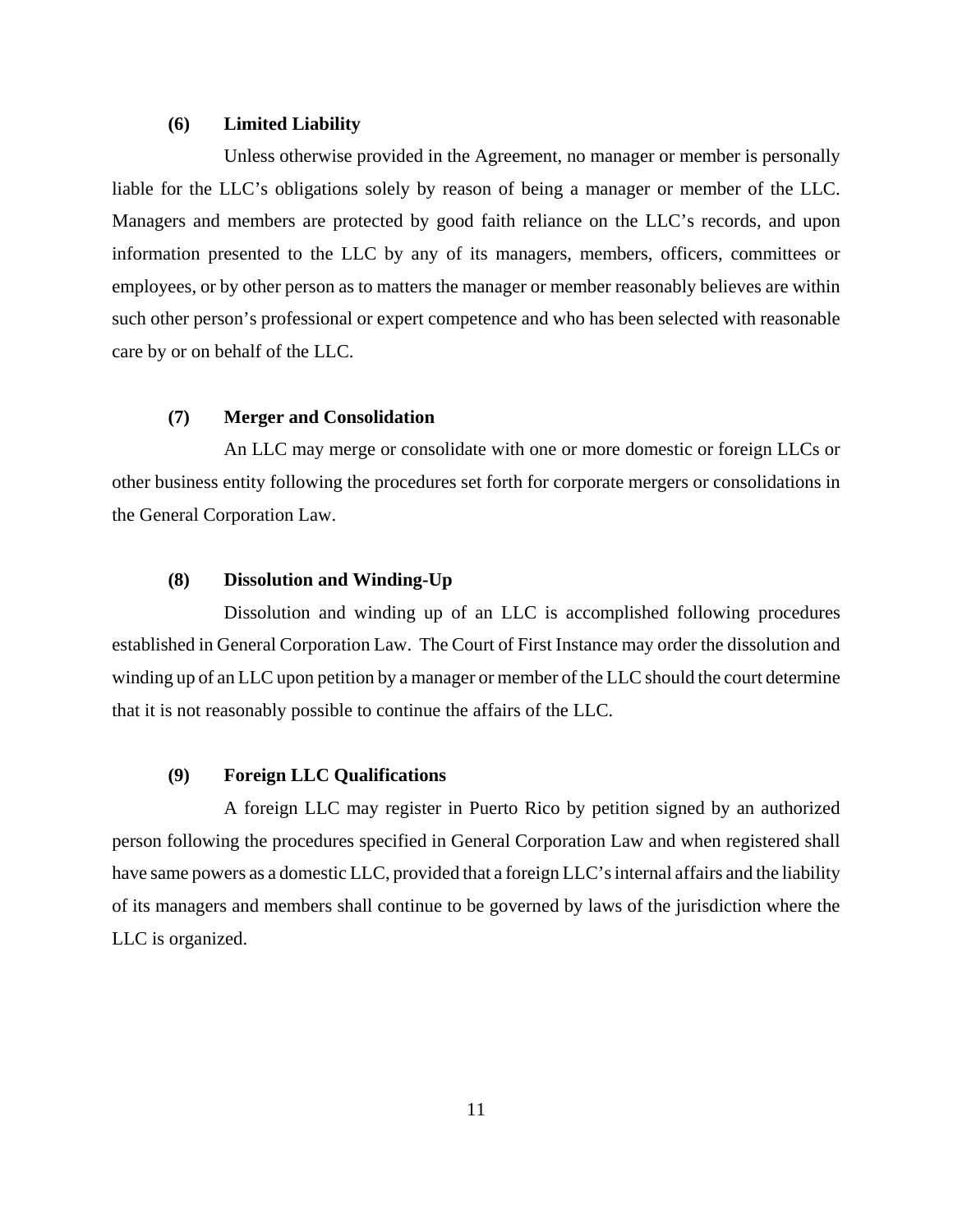# **C. Partnerships**

#### **(1) In General**

With certain exceptions, partnerships in Puerto Rico are governed by civil law rather than common law principles. A Puerto Rico partnership is a juridical entity separate from its partners. With the exception of limited liability partnerships and special partnerships, both discussed below, partnerships and their partners are subject to tax at the partnership level and again at the partner level to the extent of distributions made.

# **(2) Formal Requirements**

Partnership agreements (except those for limited liability partnerships and special partnerships) need not comply with any statutory formalities and need not be recorded in the Department of State. However, a partnership owning real property must have its partnership agreement incorporated into a public deed which is a formal document prepared by a notary public and in which the notary participates. Also, mercantile partnerships and limited partners are required to record their partnership agreements in the Mercantile Registry. Failure to record eliminates the protection of the partnership contract as to third-party claims. The recording fee in the Mercantile Registry is \$1.00 per \$1,000 of capital, up to \$10,000 and 50¢ per \$1,000 above \$10,000.

The Mercantile Registry only acts as a registry. It has no supervisory duties with respect to partnerships. There is a Mercantile Registry in each registry of Property and recording must be effected in the Registry located in the municipality where the principal office of the business is located.

# **(3) Liabilities of Partnerships and Partners**

Except for limited liability partnerships, second tier partners of limited partnerships and special partnerships, the liability of the individual partners is unlimited and joint with respect to losses, damages, disbursements and obligations. Management of the partnership is governed by the partnership agreement. A partner acting within the apparent scope of his authority under the partnership agreement can bind the partnership. Thus, the partnership is liable to a third party for the authorized acts of its partners.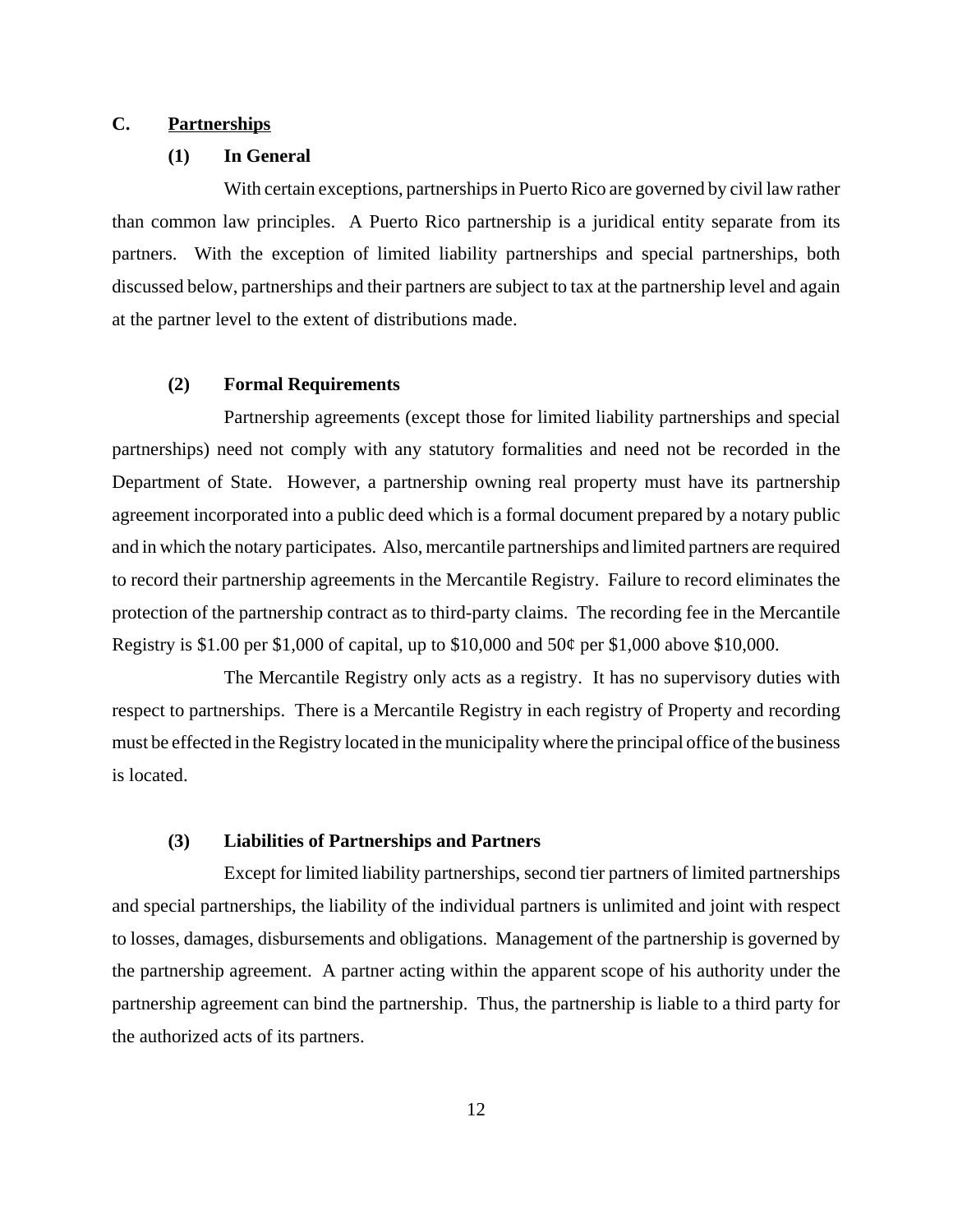# **(4) Limited Liability Partnerships**

These partnerships are supervised by the Secretary of State, Corporate Division. They may be formed by two or more natural persons for any lawful purpose, including professional services, pursuant to a deed of constitution of partnership (if a Puerto Rico partnership) which must be filed with the Secretary. The name must contain the words "limited liability partnership" (sociedad de responsabilidad limitada) or "LLP", "L.L.P.", "SRL" or "S.R.L.".

A partner is not liable for obligations of the partnership or for negligent or unlawful acts of another partner or employee not supervised by him, provided he had no prior knowledge of such acts.

A foreign limited partnership must qualify with the Secretary to do business in Puerto Rico.

# **(5) Limited Partnerships ("Sociedades en Comandita")**

Limited partnerships have two classes of partners. The first class is subject to unlimited and joint liability for partnership debts and the second class has no responsibility for debts and losses, except as to the amount of capital they have subscribed. Limited partnerships must include in their name the names of one or more of the first class of partners, and also the words "and company" ("y Cía.") unless all of the first class of partners are named. The firm name must also conclude with the words "Sociedad en Comandita" (abbreviated as "S. en C.") or "Limited Partnership." Management of a limited partnership rests in the hands of the first class of partners and the rights of the second class of partners are limited as provided in the partnership agreement.

#### **(6) Special Partnerships**

Special Partnerships are not subject to tax at the partnership level and, in addition, its partners enjoy limited liability. However, the partners are taxed annually on their distributive shares of the net income of the partnership. To be eligible for special partnership status, a business must derive at least 70% of its gross income from Puerto Rico sources, except when the business conducted is the production of feature films. Also, special partnerships must derive at least 70% of their income from one or more of the following activities: tourism, agriculture, construction, land development, rehabilitation of buildings and structures, sale or rental of buildings or structures, film production, manufacturing which generates substantial employment and exporting of goods or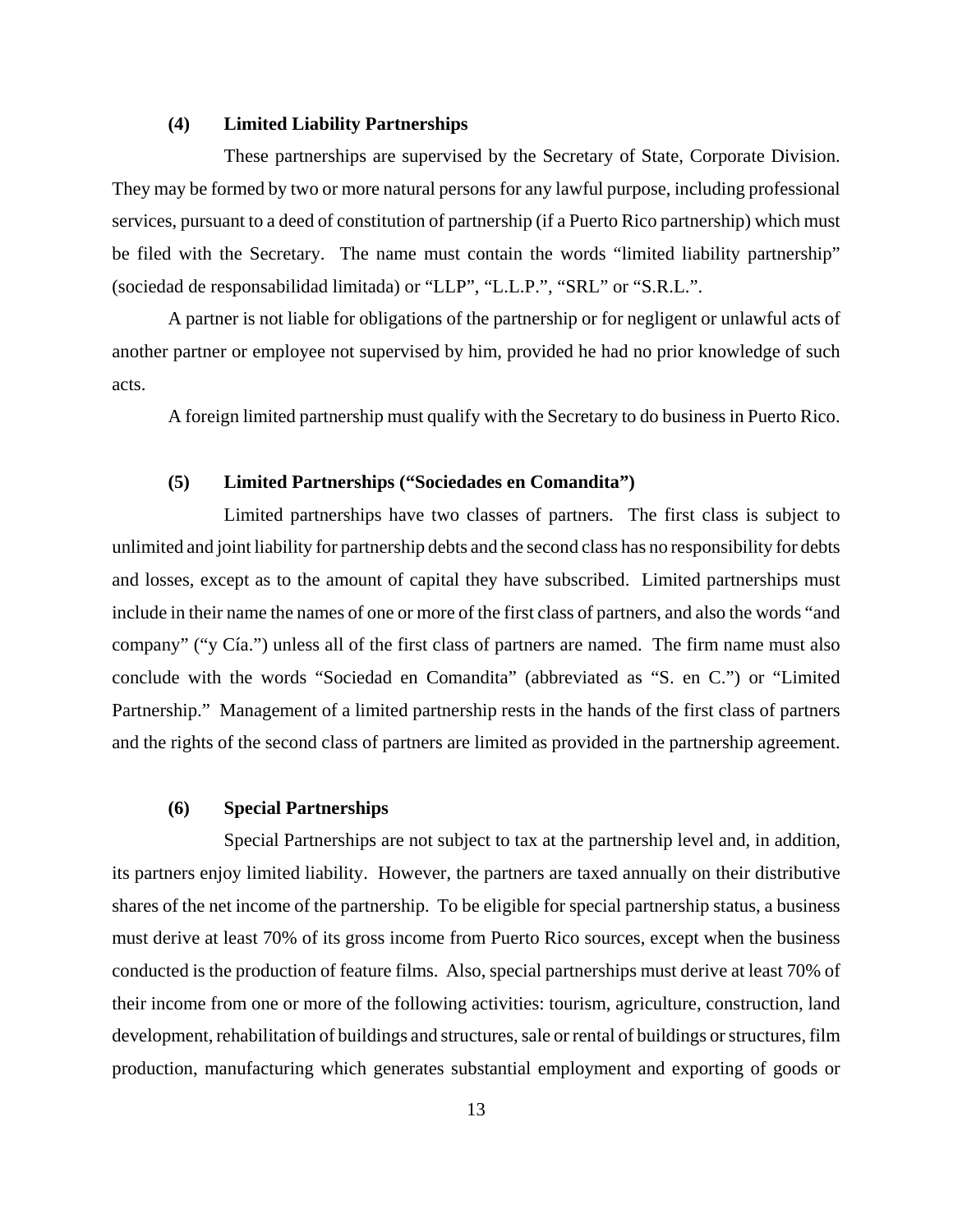services to foreign countries. If they meet the above conditions, a corporation and its shareholders may also qualify for special partnership treatment. Special partnership status is not automatic, it must be elected by the entity.

## **D. Sole Proprietorship**

The term "sole proprietorship" refers to individuals who do not elect to do business as corporations, limited liability companies or partnerships. The business income of these persons is taxed at individual tax rates and their liability for debts and obligations of the business is unlimited. Businesses of this type are required to register in the Compulsory Business Registry which is discussed below.

# **E. Joint Ventures**

Puerto Rico has no special statute governing joint ventures. Unless they are incorporated, these entities are treated as partnerships.

#### **F. Compulsory Business Registry**

Any business, including a sole proprietorship, doing business in Puerto Rico must register in the Compulsory Business Registry by July 15 of each year. Registration consists of filing certain statistical information required by the Puerto Rico Trade and Export Company\*, including type of business, gross sales for the preceding year and an NAIC classification. Registration can be on the internet. Failure to register can result in a fine not exceeding \$5,000. Forms and information are available from the Puerto Rico Trade and Export Company.

# **G. Alternatives**

#### **(1) Independent Distributors and Sales Representatives**

A company may choose to sell its products and services in Puerto Rico using an independent distributor. The distributor will normally maintain a stock of inventory, establish terms of sale and sign sales contracts, deliver goods sold, assume any credit risk and be responsible for establishing a market for the principal's products in Puerto Rico. This will not require that the principal register to do business in Puerto Rico and product sales will be made to the distributor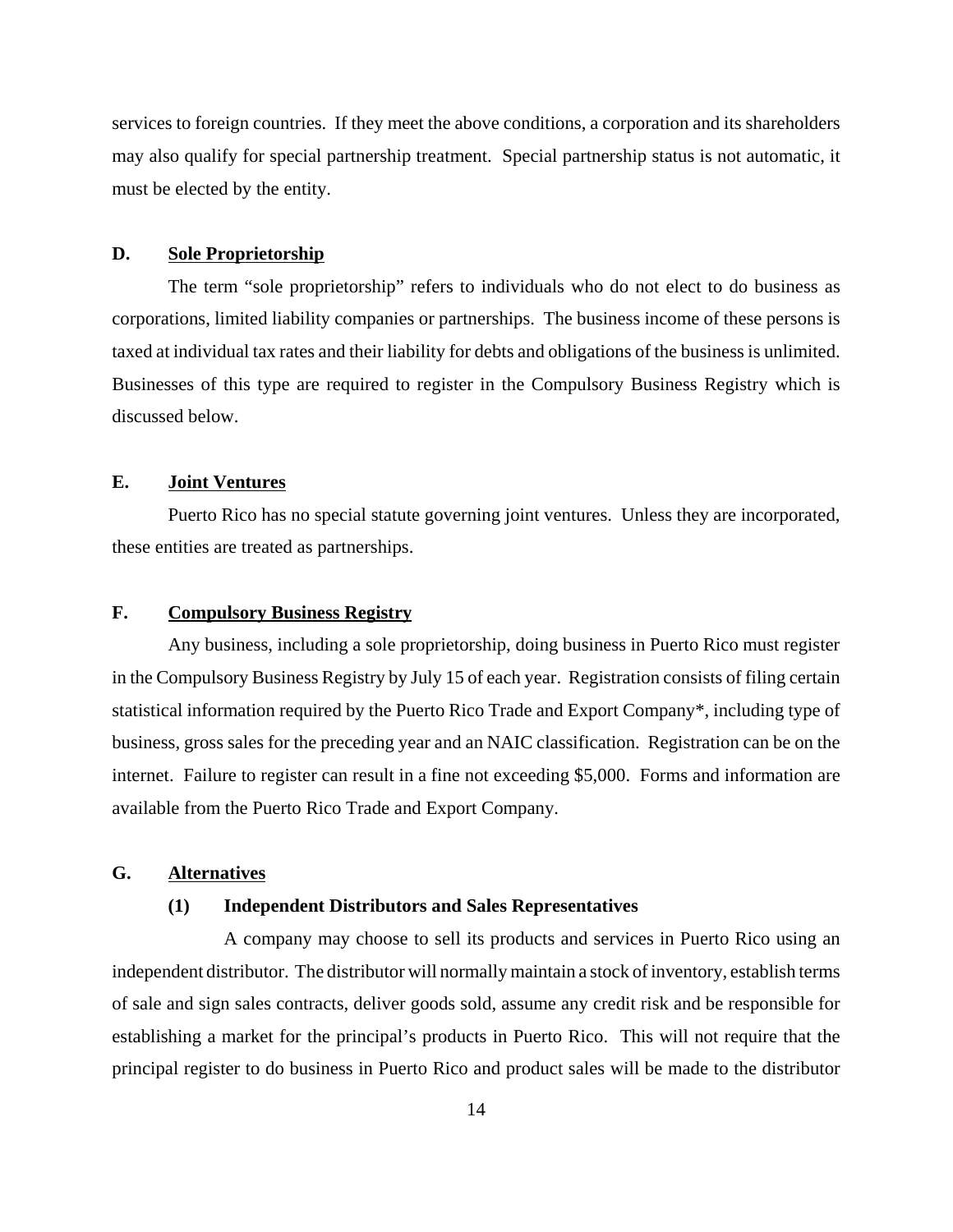outside of Puerto Rico thus avoiding Puerto Rico income tax. This course of action could, however, have serious consequences and should be fully explored before entering into such a relationship. The Puerto Rico Dealers Act prohibits termination, impairment or refusal to renew a distributor's contract except for just cause and establishes damages for unjust termination.

Similar statutory provisions as to unjust termination, impairment or refusal to renew apply to a relationship with an independent sales representative. A sales representative works on commission and does not assume any inventory obligation or credit risk or sign sales contracts or deliver goods, but only markets the product and puts the buyer in touch with the principal. Once again the principal need not register to do business in Puerto Rico and is not subject to Puerto Rico taxes, so long as the only activities in Puerto Rico are conducted by the sales representative and are limited to arranging sales and submitting purchase orders for approval outside of Puerto Rico.

#### **(2) Employment of Salespersons**

A third alternative would be to employ salespersons in Puerto Rico. This alternative avoids registration in Puerto Rico and Puerto Rico taxes on sales, but subjects the principal to Puerto Rico employment laws and taxes.

#### **(3) Branch Office**

Establishment of a branch office in Puerto Rico requires registration to do business, subjects the company to Puerto Rico taxes on all Puerto Rico source income and requires compliance with all Puerto Rico laws pertaining to employees.

# **(4) Licensing and Franchising**

There is no specific statutory regulation of franchising or licensing. Companies are free to enter into license or franchise agreements subject only to Federal Trade Commission Franchising Regulations (16 C.F.R. 4361, et seq.) and to tort provisions of the Puerto Rico Civil Code.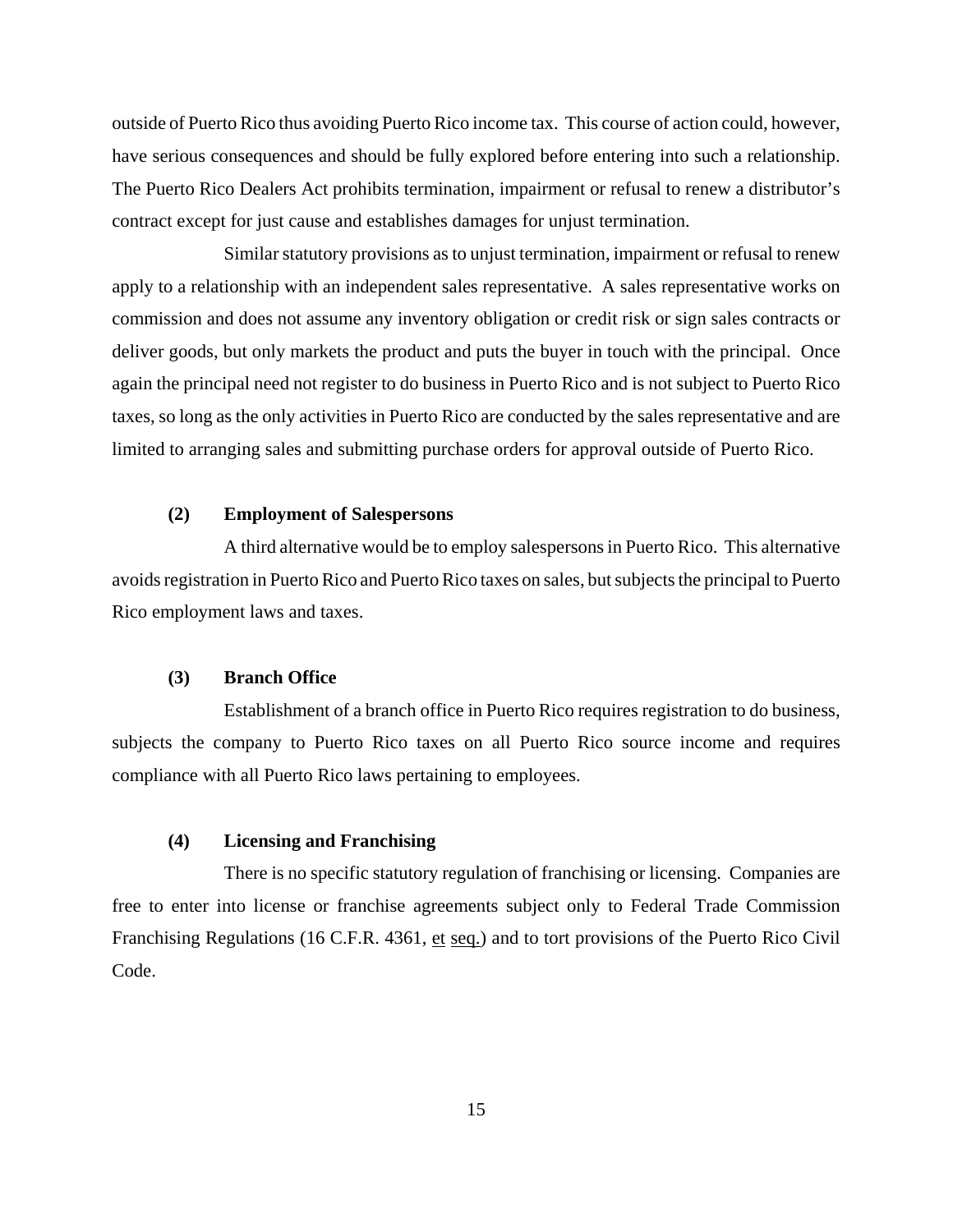#### **V. TRADE REGULATIONS**

#### **A. Federal Antitrust Law**

The antitrust laws of the U.S., which apply in Puerto Rico, are primarily reflected in five federal statutes: the Sherman Act, the Clayton Act, the Robinson-Patman Act, the Federal Trade Commission Act, and the Hart-Scott-Rodino Act.

#### **(1) The Sherman Antitrust Act of 1890**

The Sherman Act is divided into two primary sections. Section 1 prohibits contracts, combinations, and conspiracies made in restraint of trade. Section 2 prohibits unilateral and combined conduct that monopolizes or attempts to monopolize trade. Under the Sherman Act, some restraints are "per se" unreasonable (such as price-fixing agreements between competitors) and others are subject to analysis under a "rule of reason" (such as some restrictions placed on a distributor by a manufacturer). Restraints subject to the "per se" rule are never permitted, while those governed by the "rule of reason" test will be evaluated on a case-by-case basis.

#### **(2) The Clayton Act of 1914**

The Clayton Act prohibits certain specific anti-competitive activities. For example, the Act prohibits some corporate mergers, exclusive dealing contracts, and agreements under which one product is sold subject to the requirement that the purchaser also buy another product from the seller (known as a "tying" arrangement).

#### **(3) The Robinson-Patman Act of 1936**

The Robinson-Patman Act prohibits a seller from discriminating (or inducing others to discriminate) among competing purchasers in the price charged for commodities "of like grade and quality". While the Act focuses on price discrimination, it also addresses other concerns such as discriminatory advertising allowances.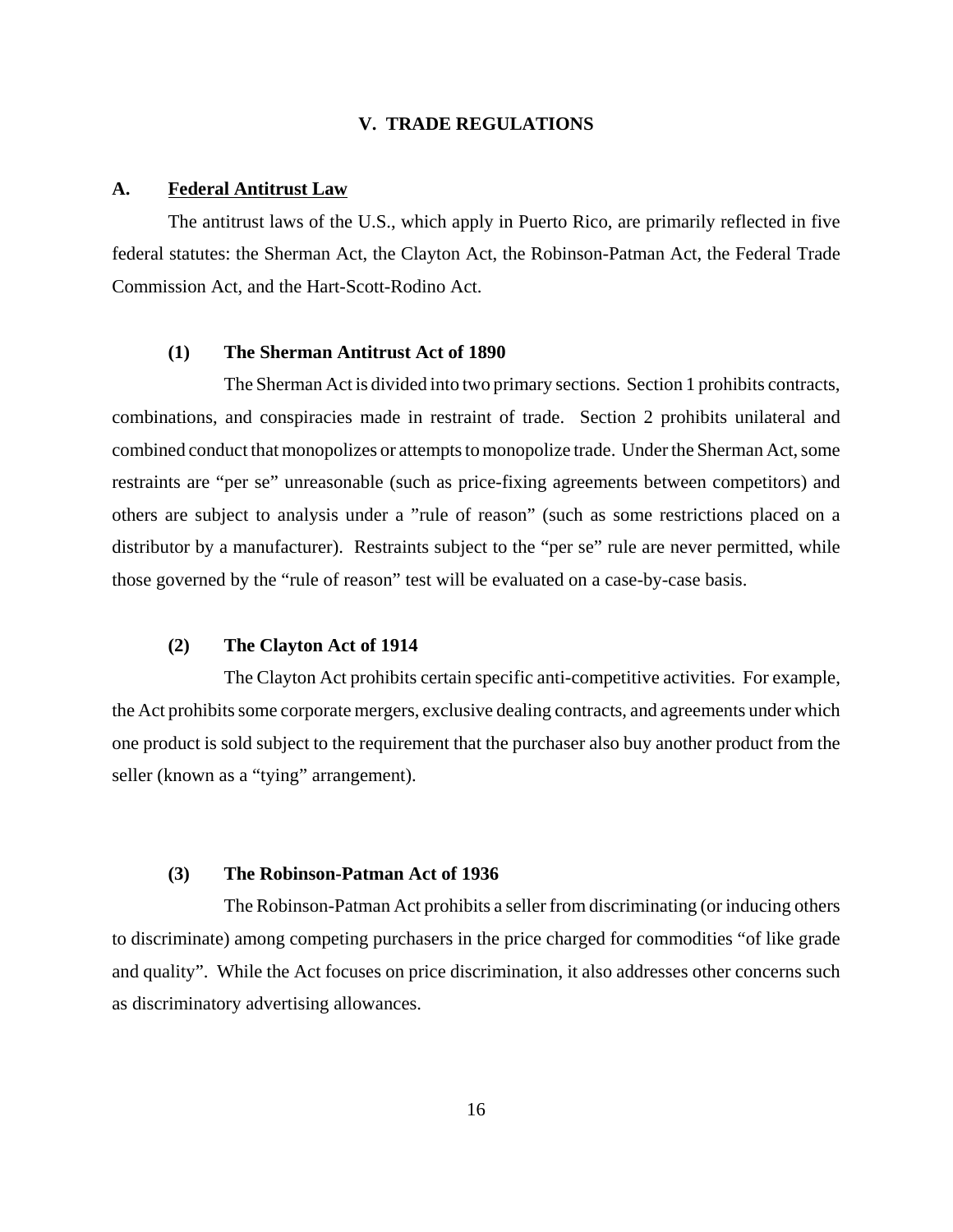#### **(4) The Federal Trade Commission Act**

The FTC Act declares unlawful "unfair methods of competition" and "unfair or deceptive acts or practices."

#### **(5) The Hart-Scott-Rodino Antitrust Improvements Act of 1976**

The Hart-Scott-Rodino Act requires that, under certain circumstances, a company proposing to merge with or acquire another company must give prior notice of the proposed acquisition to the Federal Trade Commission and the Justice Department. Failure to report may result in very substantial fines.

# **(6) Enforcement**

Private individuals and corporations may bring lawsuits under the Sherman Act, the Clayton Act and the Robinson-Patman Act. Remedies may include injunctive relief, treble damages and attorney fees. The government may enforce the Sherman Act through criminal prosecutions and civil suits. In addition, the government may enforce the Clayton Act and the Robinson-Patman Act through the FTC or the Justice Department. Only the government can enforce the Federal Trade Commission Act and the Hart-Scott-Rodino Act.

#### **B. Regulation of International Trade and Investment**

Foreign investment in the U.S. and other international commercial activities involving U.S. entities are subject to a number of U.S. statutes and related regulations. The following discussion outlines some of the more important aspects of these laws which might be relevant to someone investing in or trading with entities located in the U.S.

#### **(1) Restrictions on Foreign Investment**

Under a statutory provision commonly referred to as the Exon-Florio Amendment (Section 721 of Title VII of the Defense Production Act of 1950, as added by Section 5021 of the Omnibus Trade and Competitiveness Act of 1988), the President has broad authority to investigate and prohibit any merger, acquisition or takeover by or with foreign persons which could result in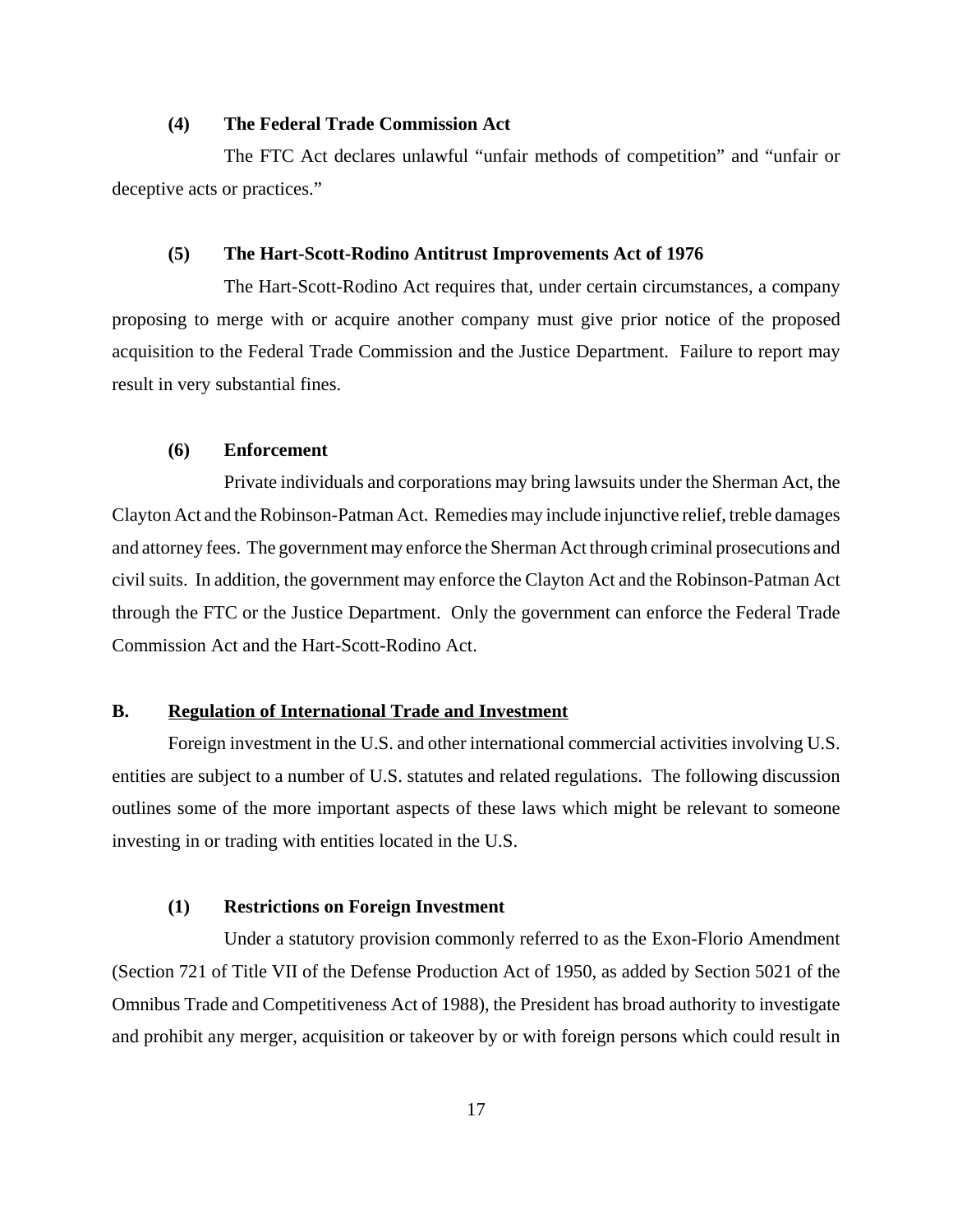foreign control of persons engaged in interstate commerce if the President determines that such merger, acquisition or takeover constitutes a threat to the national security of the U.S. Congress has indicated that the term "national security" is to be interpreted broadly and that the application of the Exon-Florio Amendment should not be limited to any particular industry.

The statute sets out a timetable for investigations of transactions which can take up to 90 days to complete. The President or his designee has 30 days from the date of receipt of written notification of a proposed (or completed) transaction to decide whether to undertake a full-scale investigation of the transaction. The President has delegated the authority to make investigations pursuant to the Exon-Florio Amendment to the Committee on Foreign Investment in th U.S. ("FCIUS"), an interagency committee made up of representatives of various executive branch agencies. Notifications of transactions are not mandatory and may be made by one or more parties to a transaction or by any FCIUS member agency.

If at the end of the initial 30-day period after notification of a transaction, FCIUS decides that a full-scale investigation is warranted, it then has an additional 45 days to complete an investigation and make a recommendation to the President with respect to the transaction. The President then has 15 days in which to decide whether there is credible evidence that leads the President to believe that the foreign interest exercising control might take action to impair the national security. If the President makes such a determination, Exon-Florio empowers the President to take any action which the President deems appropriate to suspend or prohibit the transaction, including requiring divestment by the foreign entity if the transaction has already been consummated.

U.S. law also places certain restrictions on acquisitions of businesses which require a facility security clearance in order to perform contracts involving classified information. Under Department of Defense regulations, foreign ownership may cause the Department to revoke a security clearance unless certain steps are taken to reduce the risk that a foreign owner will obtain access to classified information (DOD5220.22-R). Assuming that a foreign owner will be in a position to "effectively control or have a dominant influence over the business management of the U.S. firm," the Department of Defense may require, as a condition to continuation of the Security clearance, that the foreign owner establish a voting trust agreement, a proxy agreement or a "special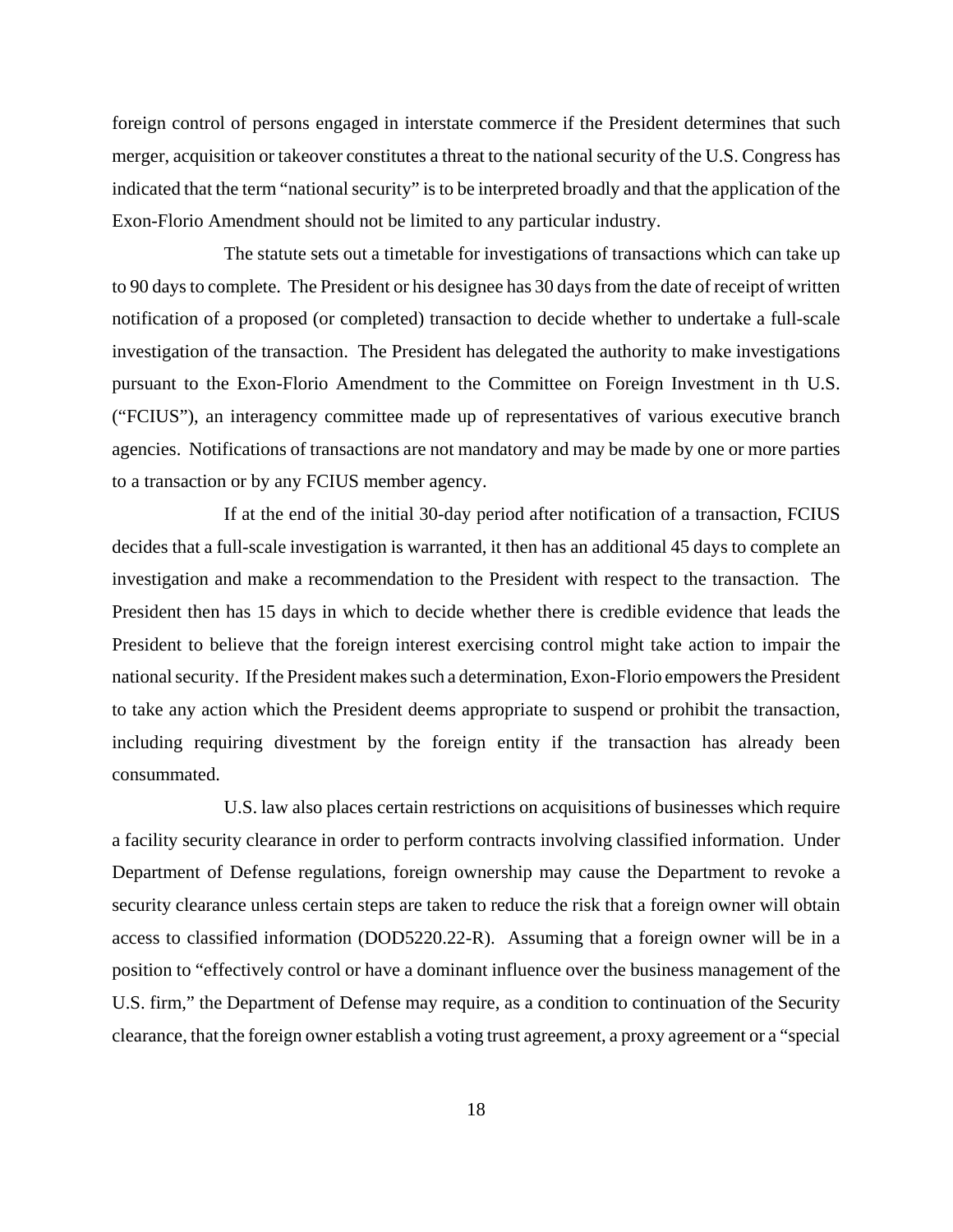security agreement" approved by the Department of Defense and designed to preclude the disclosure of classified information to the foreign owner or other foreign interests.

#### **(2) Reporting Requirements for Foreign Direct Investment**

All foreign investments in a U.S. business enterprise which result in a foreign person owning a 10% or more voting interest (or the equivalent) in that enterprise are required to be reported to the Bureau of Economic Analysis, a part of the U.S. Department of Commerce. Pursuant to the International Investment and Trade in Services Survey Act (22 U.S.C. 3101-3108) and the regulations promulgated thereunder (15 C.F.R. 806), such reports must be made within 45 days after the investment transaction. Depending on the site of the entity involved, quarterly, annual and quinquennial reports may be required thereafter.

#### **(3) The International Investment and Trade in Services Survey Act**

The International Investment and Trade in Services Act ("IISA" or the "Act"), passed in 1976, authorizes the President to collect information and conduct surveys concerning the nature and amount of international investment in the U.S. The IISA's primary function is to provide the federal government with the information necessary to formulate an informed national policy on foreign investments in the U.S. It is not intended to regulate or dissuade foreign investment but is merely a tool to obtain the data necessary to analyze the impact of such investments on U.S. interests.

Under the IISA, international investments are divided into two classifications – direct investments and portfolio investments. Congress has delegated its authority to collect information on both types of international investments to the President. In turn, the President has delegated the power to collect data on direct investments to the Bureau of Economic Analysis ("BEA"), a part of the Department of Commerce, and on portfolio investments to the Department of the Treasury.

A "foreign person" is any person who resides outside the U.S. or is subject to the jurisdiction of a country other than the U.S. A "direct investment" is defined as the ownership or control, directly or indirectly, by one person of 10% or more of the voting interests in any incorporated U.S. business enterprise or an equivalent interest in an unincorporated business enterprise. Because the IISA further defines "business enterprise" to include any ownership in real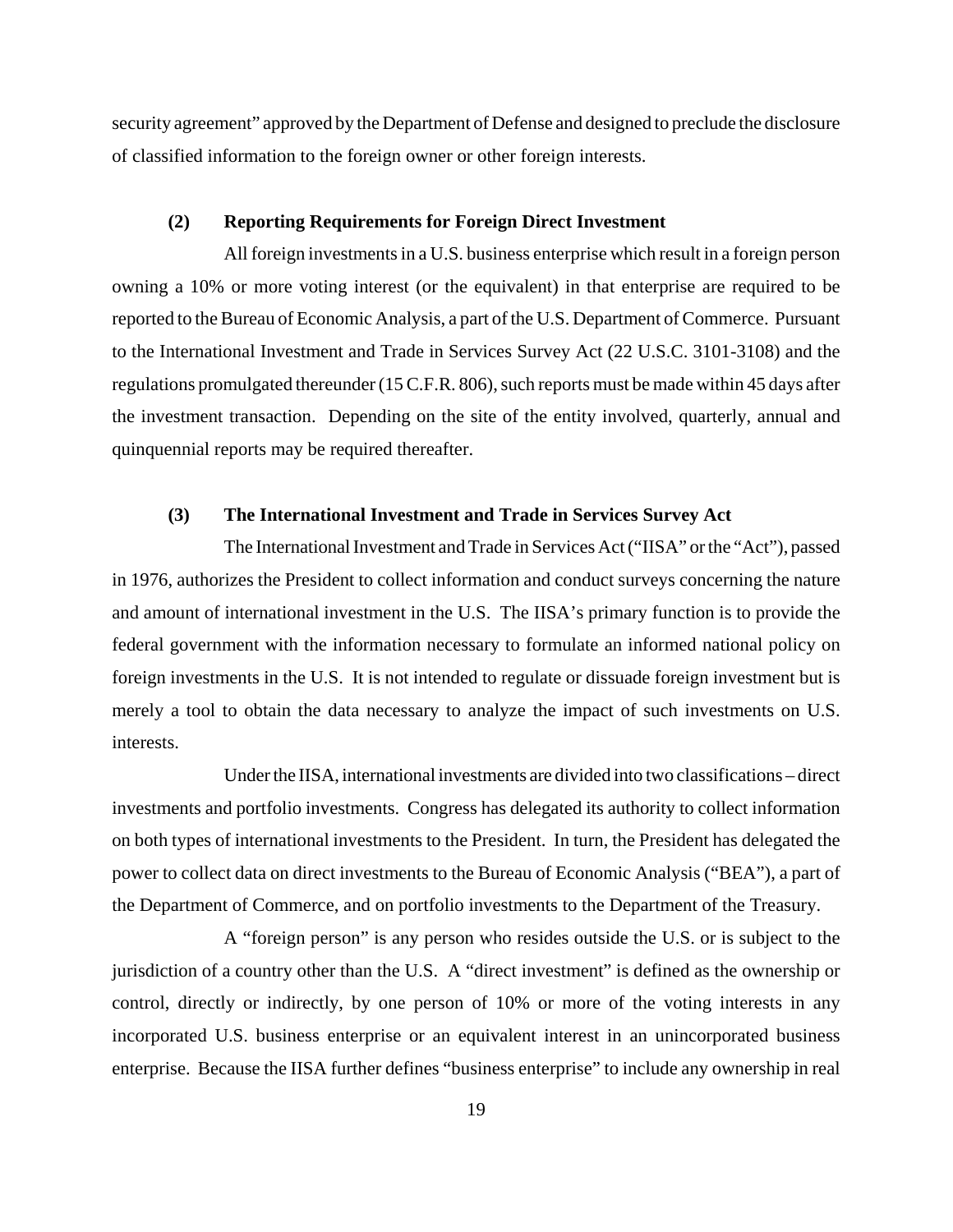estate, any foreign investor's direct or indirect ownership of U.S. real estate constitutes a "direct investment" and falls within the requirement that reports be filed with the BEA.

Unless an exemption applies, a report on Form BE-13 must be filed with the BEA within 45 days of the date on which a direct investment is made. The form collects certain financial and operating data about the investment, the identity of the acquiring entity and certain information about the ultimate beneficial owner. In addition, a Form BE-14 must be filed by any U.S. person assisting in a transaction which is reportable under Form BE-13. The purpose is, obviously, to ensure that those required to file a Form BE-13 do so.

#### **(4) The Agricultural Foreign Investment Disclosure Act of 1978**

The Agricultural Foreign Investment Disclosure Act ("AFIDA" or the "Act") of 1978 requires all foreign individuals, corporations and other entities to report holdings, acquisitions and dispositions of U.S. agricultural land occurring on or after February 1, 1979. The Act contains no restrictions on foreign investment in U.S. agricultural land and is aimed only at gathering reliable data from reports filed with the Secretary of Agriculture to determine the nature and magnitude of this foreign investment. Unlike the reports filed under the International Investment Security Act of 1976, reports filed under AFIDA are not confidential but are available for public inspection.

For the purposes of the Act, a "foreign person" is (a) any individual who is not a citizen or national of the U.S.; (ii) a corporation or other legal entity organized under the laws of a foreign country; and (iii) a corporation or other legal entity organized in the U.S. in which a foreign entity, either directly or indirectly, holds 5% or more of an interest. The definition of "agricultural land" is any land in the U.S. which is used for agricultural, forestry or timber production. AFIDA requires a foreign person to submit a report on Form ASCS-153 to the Secretary of Agriculture any time he holds, acquires or transfers any interest, other than a security interest, in agricultural land. The report requires rather detailed information concerning such matters as the identity and country of organization of the owning entity, the nature of the interest held, the details of a purchase or transfer and the agricultural purposes for which the foreign person intends to use the land. In addition, the Secretary of Agriculture may require the identification of each foreign person holding more than 5% interest in the ownership entity.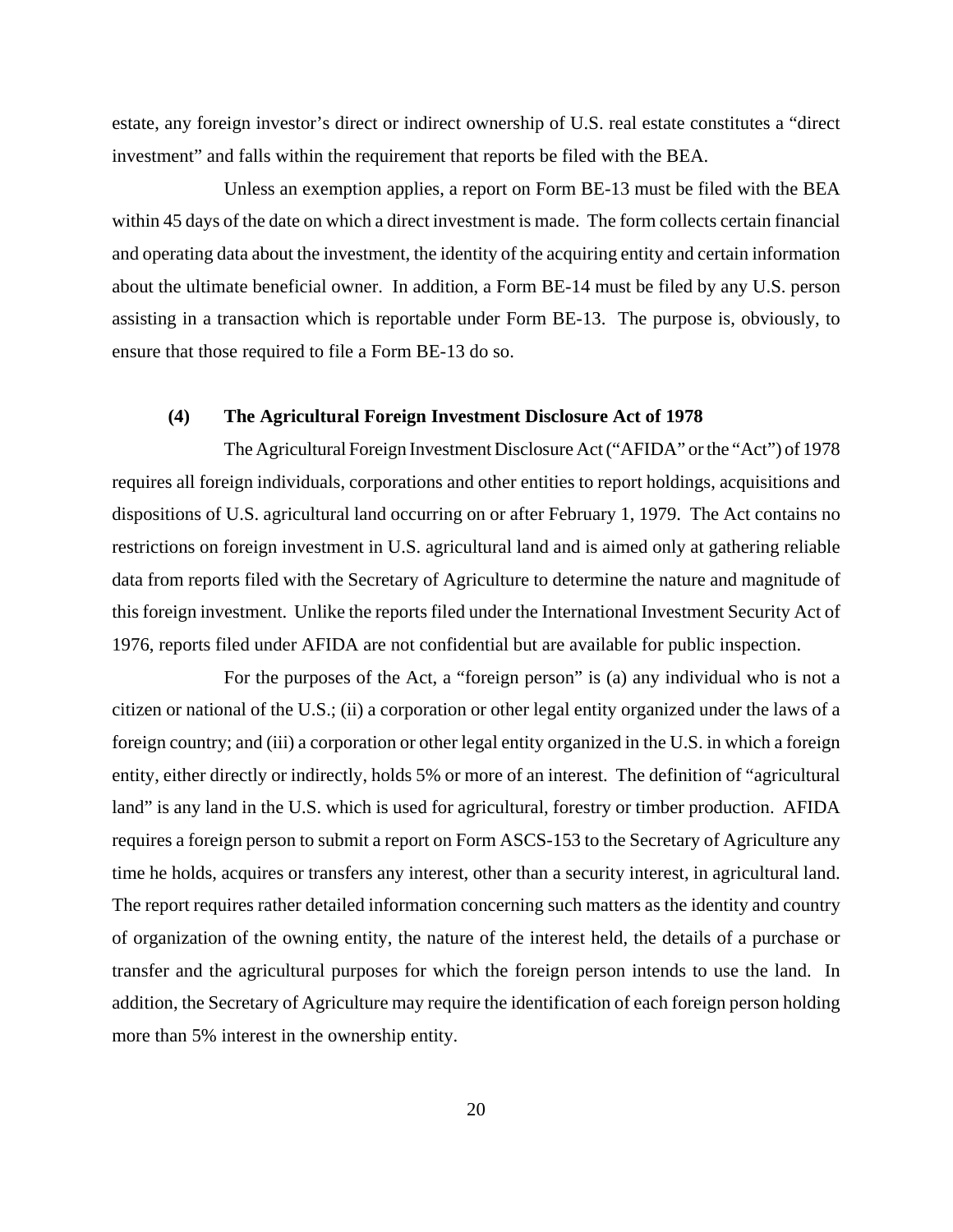#### **(5) Export Controls**

In general, U.S. export controls are more stringent and restrict a wider array of items than the export controls of most other countries. (See the Export Administration Act of 1979, as amended, 50 U.S.C. App. 2401-2420 and the regulations promulgated thereunder, 15 C.F.R. 730- 799). Except for exports to U.S. territories and possessions, and in most cases, Canada, all exports from the U.S. are subject to an export "license". A export license is an authorization which allows the export of particular goods or technical information. Two basic types of licenses exist, general licenses and individual validated licenses.

There are many types of general licenses. These are authorizations which are generally available for which it is not necessary to submit a formal application. They cover all exports which are not subject to a validated license requirement. Most exports can be made under one of these general classifications.

In contrast, individual validated licenses are required for those items for which the U.S. specifically controls the export for reasons of national security, foreign policy or short supply. If the export of a specific product to a specific destination is subject to an individual validated license requirement, it is necessary to apply for and obtain such a license from the Office of Export Administration, an office within the U.S. Department of Commerce, prior to the export. Certain commodities cannot be exported to any country without an individual validated license, while certain other commodities may require a validated license only for shipment to specified countries.

For purposes of the U.S. export control regulations, an export of technical information occurs when the information is disclosed to a foreign national even if such disclosure occurs in the U.S. Thus, if disclosure of information is subject to a validated license requirement, the disclosure may not be made to a foreign national without first obtaining the necessary validated license, whether or not the disclosure is to occur outside the U.S.

#### **(6) Foreign Trade Zones**

Foreign trade zones are areas in or adjacent to ports of entry which are treated as outside the customs territory of the U.S. In order to expedite and encourage trade, goods admitted into a foreign trade zone are generally not subject to the customs laws of the U.S. until the goods are ready to be imported into the U.S. or exported.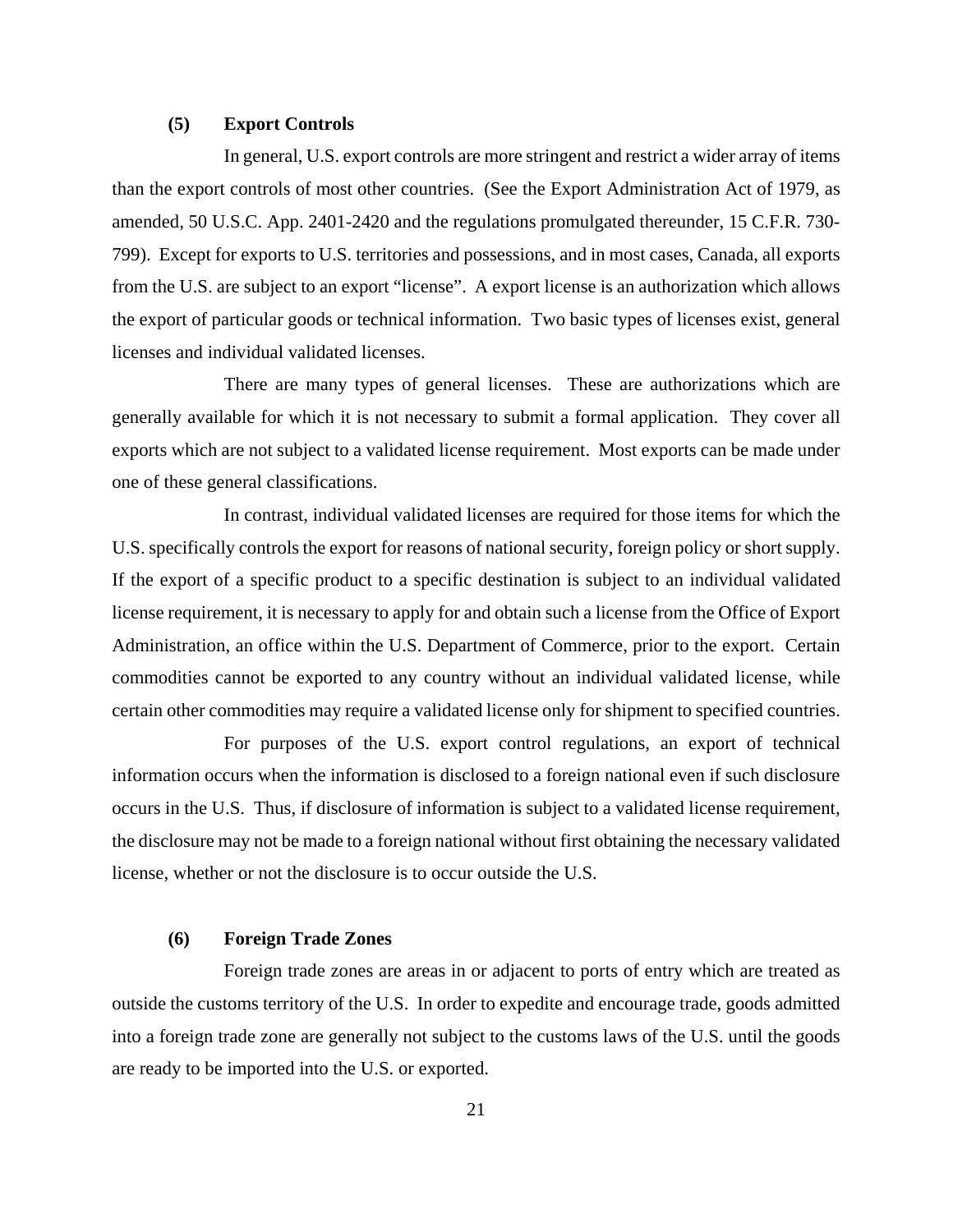These foreign trade zones are isolated, enclosed and policed areas which contain facilities for the handling, storing, manufacturing, exhibiting and reshipment of merchandise. Foreign trade zones are created pursuant to the Foreign Trade Zones Act (19 U.S.C. 81a-u) and are operated as public utilities under the supervision of the Foreign Trade Zones Board. Under the Foreign Trade Zones Act, the Board is authorized to grant to public or private corporations the privilege of establishing a zone. Regulations covering the establishment and operation of foreign trade zones are issued by the Foreign Trade Zones Board, while U.S. Customs Service regulations cover the customs requirements applicable to the entry of goods into and the removal of goods from these zones.

## **(7) Anti-dumping Law**

The U.S. anti-dumping law (19 U.S.C. 1671-1677) provides that if a foreign manufacturer sells goods in the U.S. at less than fair value and such sales cause or threaten material injury to a U.S. industry, or materially retard the establishment of a U.S. industry, an additional duty in an amount equal to the "dumping margin" is to the imposed upon the imports of that product from the foreign country where such goods originated. Under the statute, sales are deemed to be made at less than fair value if they are sold at a price which is less than their "foreign market value" (which generally is equivalent to the amount charged for the goods in the home market). The dumping margin is equal to the amount by which the foreign market value exceeds the U.S. price.

The Secretary of Commerce is charged with determining whether merchandise is being sold at less than fair value in the U.S. The International Trade Commission makes the determination of whether such sales cause or threaten material injury to a U.S. industry.

#### **(8) Trade Promotion Authority**

The Trade Act of 2002 granted the president Trade Promotion Authority, which makes it easier for the U.S. to enter into free trade agreements. As such, Congress must now vote to accept or reject any trade agreements negotiated by the president in their entirety without the power to amend them. Trade Promotion Authority also requires the President to consult Congress regularly on matters of trade policy, and to review submissions from the public while negotiating trade agreements. This "fast-track" authority had been in place for twenty years after it was first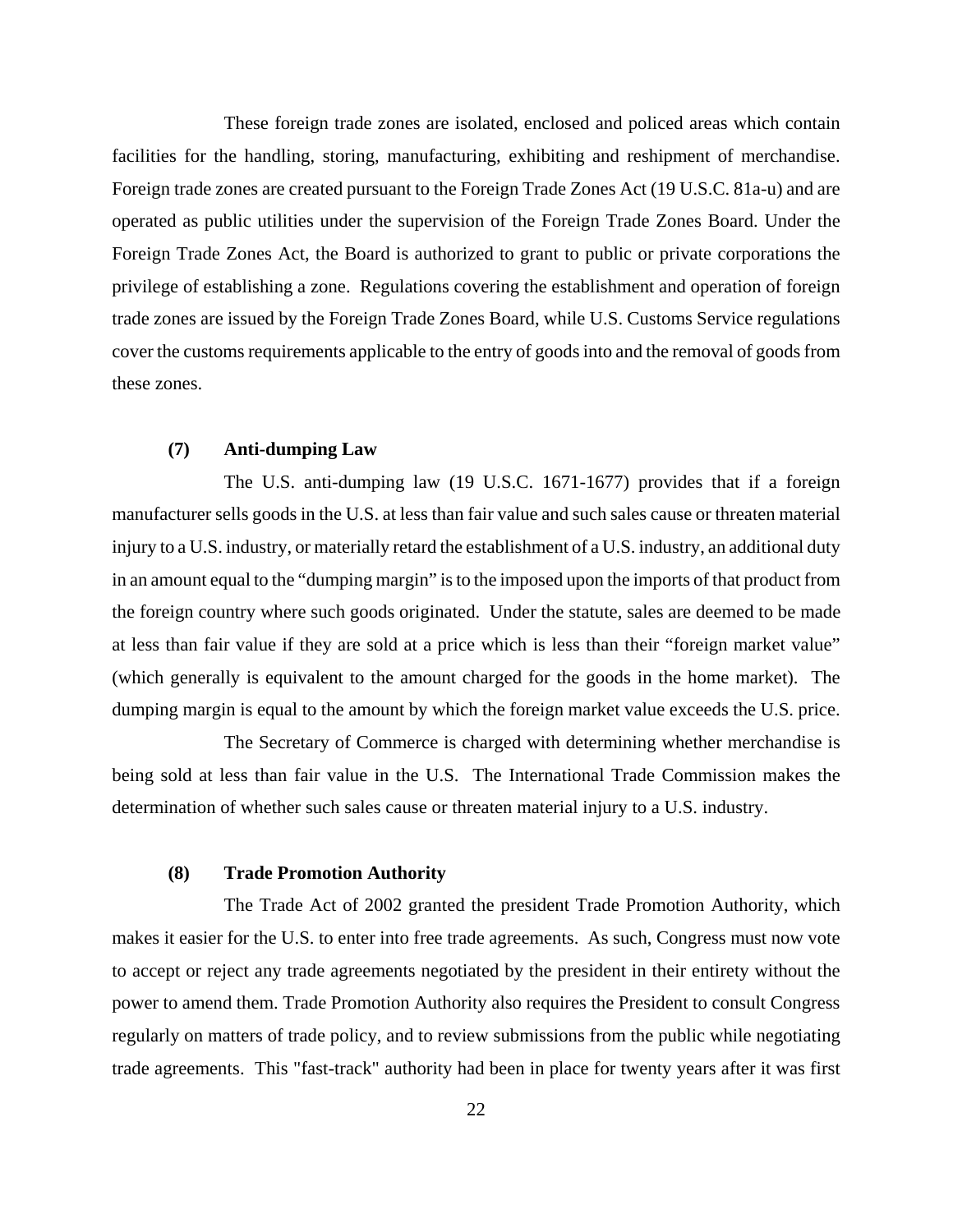granted in 1974, but for the eight years leading up to passage of the Act the authority had expired. Since passage of the Act, the U.S. has signed free trade agreements with Chile and Singapore.

#### **(9) Omnibus Trade and Competitiveness Act of 1988**

The Act seeks to increase market access for U.S. exports by reducing barriers to trade and by taking actions against anti-competitive and trade-distorting practices. Title IA, Part 1 extends the "fast-track" negotiating authority of the President and gives him the power to alter existing import duties or to impose new ones. Title IB provides for U.S. ascension to the International Convention on the Harmonized Commodity Description and Coding System. The USTR is required, under Title IC, Part 1, to "take appropriate action to eliminate any foreign act, policy, or practice ...that is unreasonable or discriminatory and burdens or restricts U.S. commerce." Title IC, Part 2 allows downstream producers to petition for antidumping measures and creates new standards that can be considered when assessing the threat of material injury for antidumping cases. Under Title ID, Part 1, the President is required to take "appropriate action" to help an affected domestic industry to adjust to increased imports that cause serious injury (or the threat thereof).

#### **(10) 2002 Bioterrorism Act**

Under 21 U.S.C. § 350d(a), any facility engaged in "manufacturing, processing, packing, or holding food for consumption in the United States" must be registered with the Secretary of Health and Human Services. Registration requirements apply to both foreign and domestic facilities, and must be complied with as of December 12, 2003. For purposes of the Act, the term "facility" does not include "farms; restaurants; other retail food establishments; nonprofit food establishments in which food is prepared for or served directly to the consumer; or fishing vessels." See 21 U.S.C. § 350d(b)(1). Further, under 21 U.S.C. § 350d(b)(3)the term "foreign facility" applies only if food from such facility is exported to the United States without further processing or packaging outside the United States. Such further processing or packaging does not include labeling or similar activities of a *de minimis* nature.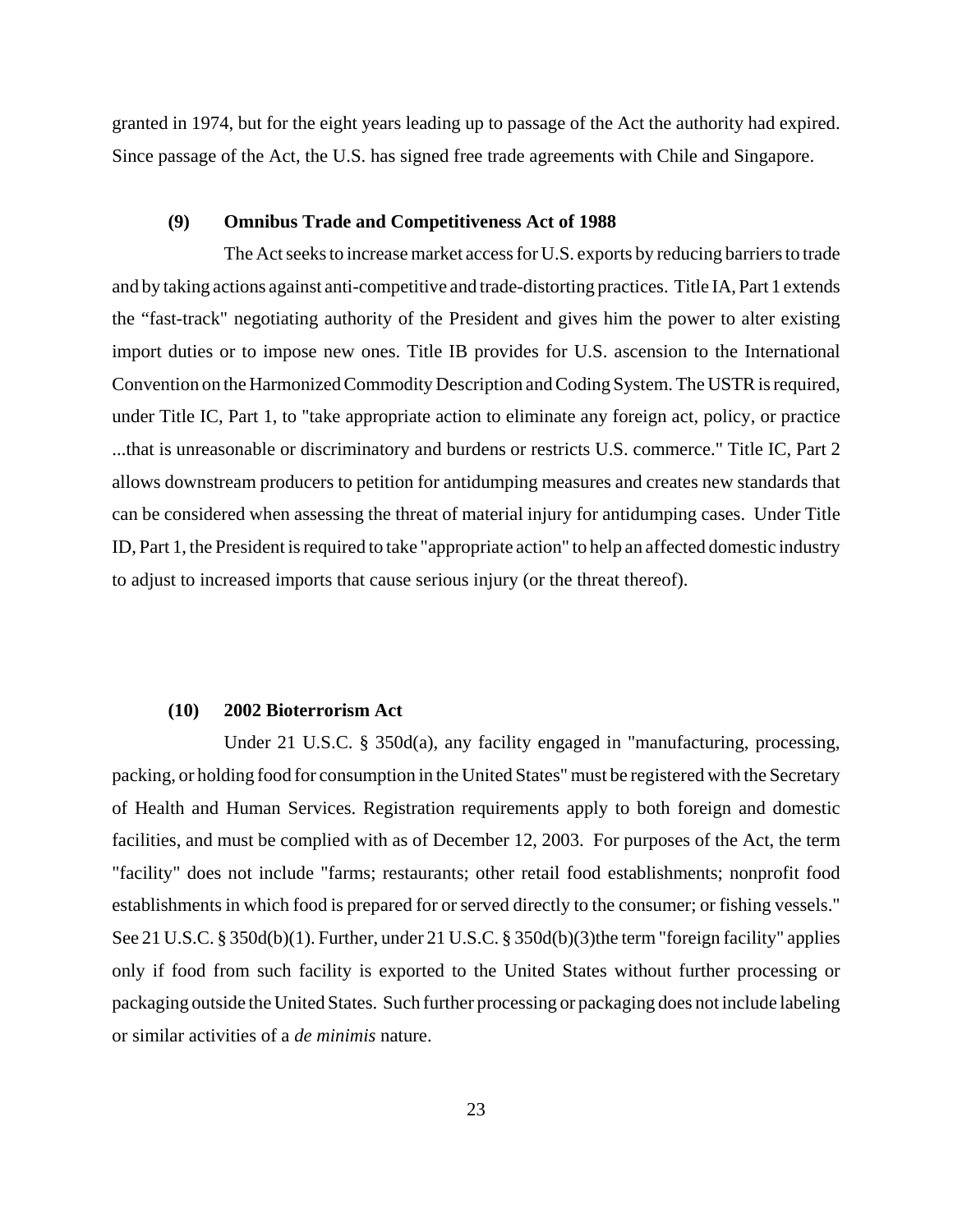Hence, a facility abroad that engages in manufacturing, processing, packing, or holding food for direct consumption in the United States must be registered. This entails submitting a registration to the Secretary of Health and Human Services that contains the name and address of each facility at which, and all trade names under which, the registrant conducts business. Upon receipt of a completed registration, under 21 U.S.C. § 350d(a)(3), the Secretary of Health and Human Services shall notify the registrant of the receipt of such registration and assign a registration number to each registered facility.

# **C. Local Law Considerations**

#### **(1) Puerto Rico Anti-trust Law**

Federal anti-trust laws and other statutes regulating trade apply in Puerto Rico. In addition, Puerto Rico has its own anti-trust laws which closely track the federal statutes. Local courts are often guided by federal judicial precedents in this area, but are not bound by them.

#### **(2) Franchises**

No specific statutory provisions. Federal Trade Commission Franchise Regulations apply in Puerto Rico. (15 C.F.R. 4361 et seq.)

#### **(3) Consumer Protection**

**(a)** Puerto Rico Department of Consumer Affairs\* has its primary purpose to defend and implement the rights of the consumer, restrain inflation and oversee prices on consumer goods and services. The Department has the power to impose administrative fines, issue subpoenas, and represent the public consumer.

There are statutes and regulations covering false advertising, warranties on household goods (manufacturer's warranty must apply to products sold in Puerto Rico), service contracts for household goods and consumer leases of personal property and imposing duties on credit reporting agencies and financial institutions. There is also a statute protecting buyers of motor vehicles with respect to warranties, warranty service and availability of spare parts. The law also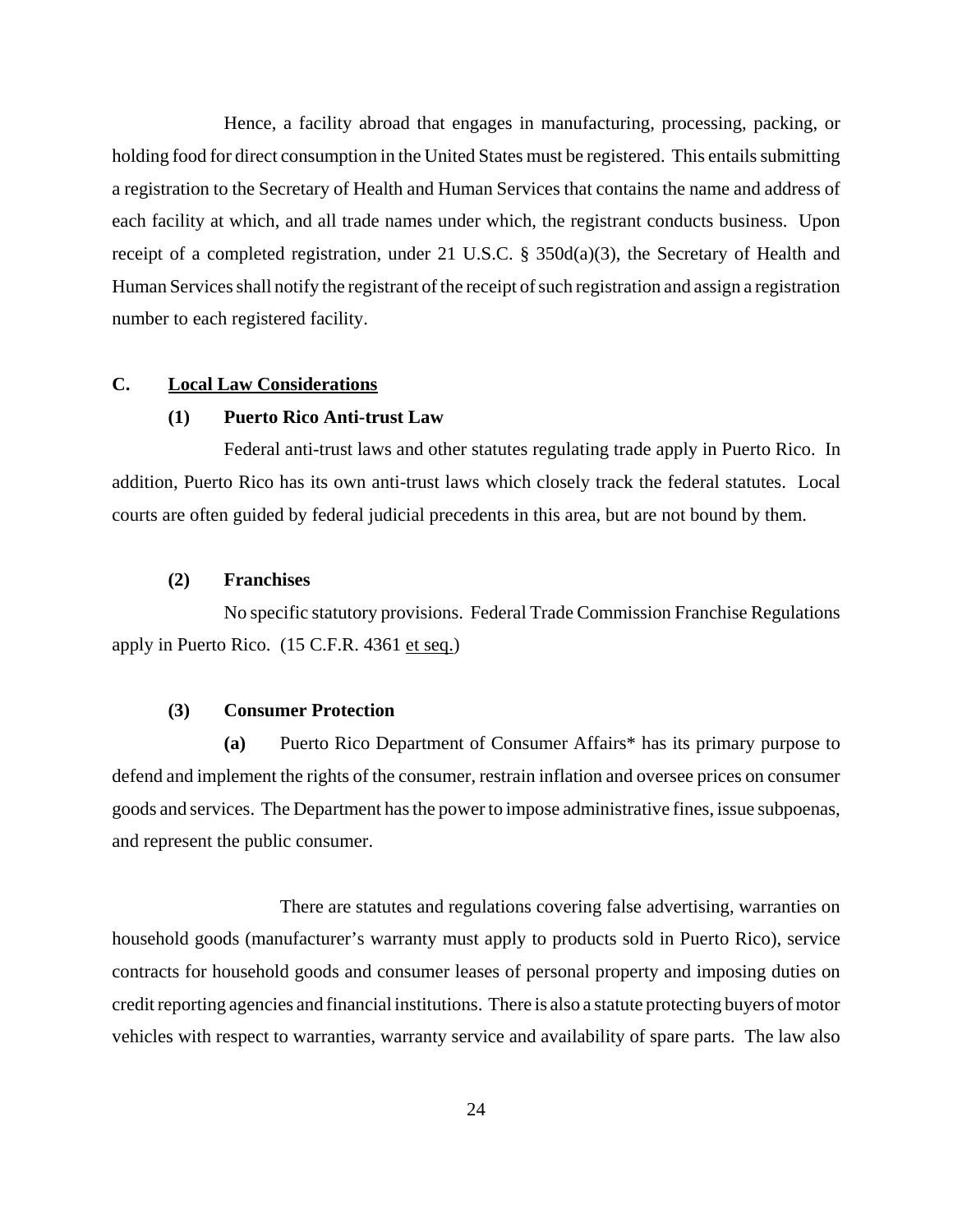requires vehicle manufacturers, authorized dealers and all sellers to arrange for adequate vehicle servicing.

**(b)** A secured creditor repossessing consumer goods must give prior notice of repossession and must hold repossessed property for 30 days within which the buyer can pay the total amount due and reclaim the property.

**(c)** Although Puerto Rico has no "plain language" statute, certain contracts, including insurance policies and retail installment sales, must be available for signature in Spanish.

**(d)** In order to protect citizens from actions taken by government agencies or employees, Puerto Rico has a "Citizens' Investigation Official" (Ombudsman)\* with broad powers to investigate citizen complaints as to acts of government agencies or employees that include those which are contrary to the law, unreasonable, unjust, arbitrary, offensive or discriminatory. The Ombudsman has subpoena power and the power to impose fines.

# **VI. TAXATION**

#### **A. Federal Taxation**

Puerto Rico is considered a foreign country for U.S. tax purposes; thus, the U.S. Internal Revenue Code ("IRC") generally does not apply to Puerto Rico operations. However, U.S. citizens residing in Puerto Rico, including those born in Puerto Rico, although generally exempted by the IRC from income taxes on Puerto Rico source income, are subject to U.S. tax on most U.S. and foreign source income.

#### **B. Puerto Rico Tax Laws**

#### **(1) Income Tax**

The Puerto Rico Income Tax Act is based on the IRC.

All natural and juridical persons having Puerto Rico source income are subject to Puerto Rico income tax on that income, unless expressly exempted. Resident individuals (those domiciled in Puerto Rico) are taxed on their worldwide income. Non-residents are taxed only on Puerto Rico source income and income effectively connected with the conduct of a trade or business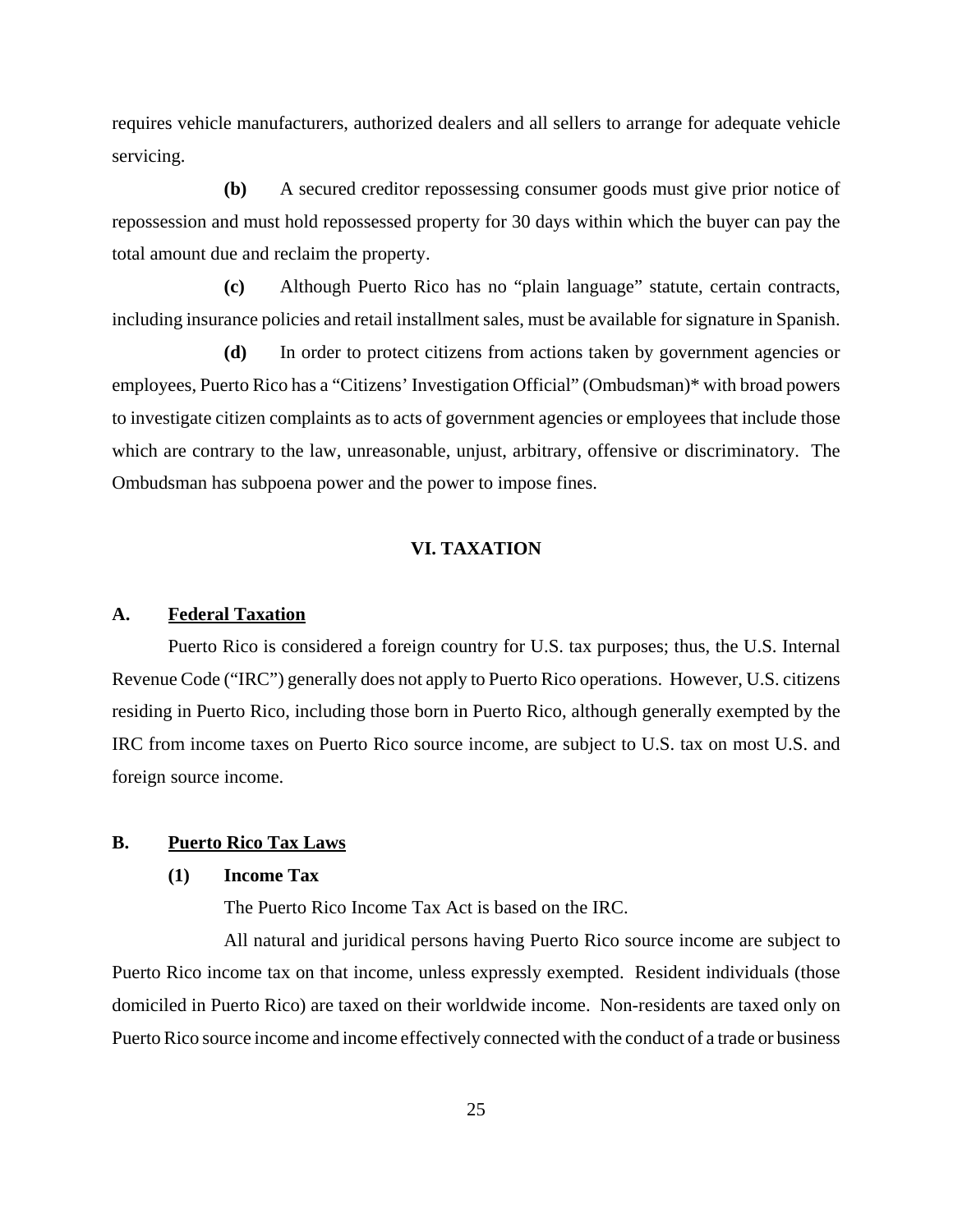in Puerto Rico ("ECI"). Normally non Puerto Rico source income is not ECI. However, such income is considered ECI if the non-resident corporation or partnership has an office or branch in Puerto Rico and the foreign source income is attributable to the Puerto Rico office and consists of (1) royalties on intangibles derived from the active conduct of such Puerto Rico business, (2) dividends, interest or gain or loss from sale of securities in a banking or finance business or income received by the business from trading securities for its own account, and (3) income received from the sale of goods outside of Puerto Rico through the Puerto Rico office (unless the goods are sold for use, consumption or disposition outside of Puerto Rico). Resident foreign corporations or partnerships, that is, those not organized in Puerto Rico but engaged in trade or business here, are taxed on all ECI.

#### **(2) Income Tax Rates**

#### **(a) Individuals, Trust and Estates**

| <b>Taxable Income:</b>                        | <b>Tax Rate:</b> |
|-----------------------------------------------|------------------|
| $$17,000$ or less                             | 7%               |
| Portion over $$17,000$ but not over $$30,000$ | 14%              |
| Portion over \$30,000 but not over \$50,000   | 25%              |
| Portion over \$50,000                         | 33%              |

Taxable income brackets are reduced by 50% in the case of married taxpayers

filing separately. A 5% add-on tax applies to income in excess of \$75,000 (\$37,500 in the case of married taxpayers filing separate returns). The tax is limited to an amount that will result in a flat tax, at the maximum rate in effect, on the taxpayer's entire taxable income increased by his personal and dependent exemptions. Tax on individuals is the higher of regular tax or alternate base tax ("ABT"). ABT applies only to adjusted gross incomes ("AGI") over \$75,000. ABT rates are as follows:

| <b>Tax Bracket</b>    | Rate |
|-----------------------|------|
| $$75,000 - $125,000$  | 10%  |
| $$125,000 - $175,000$ | 15%  |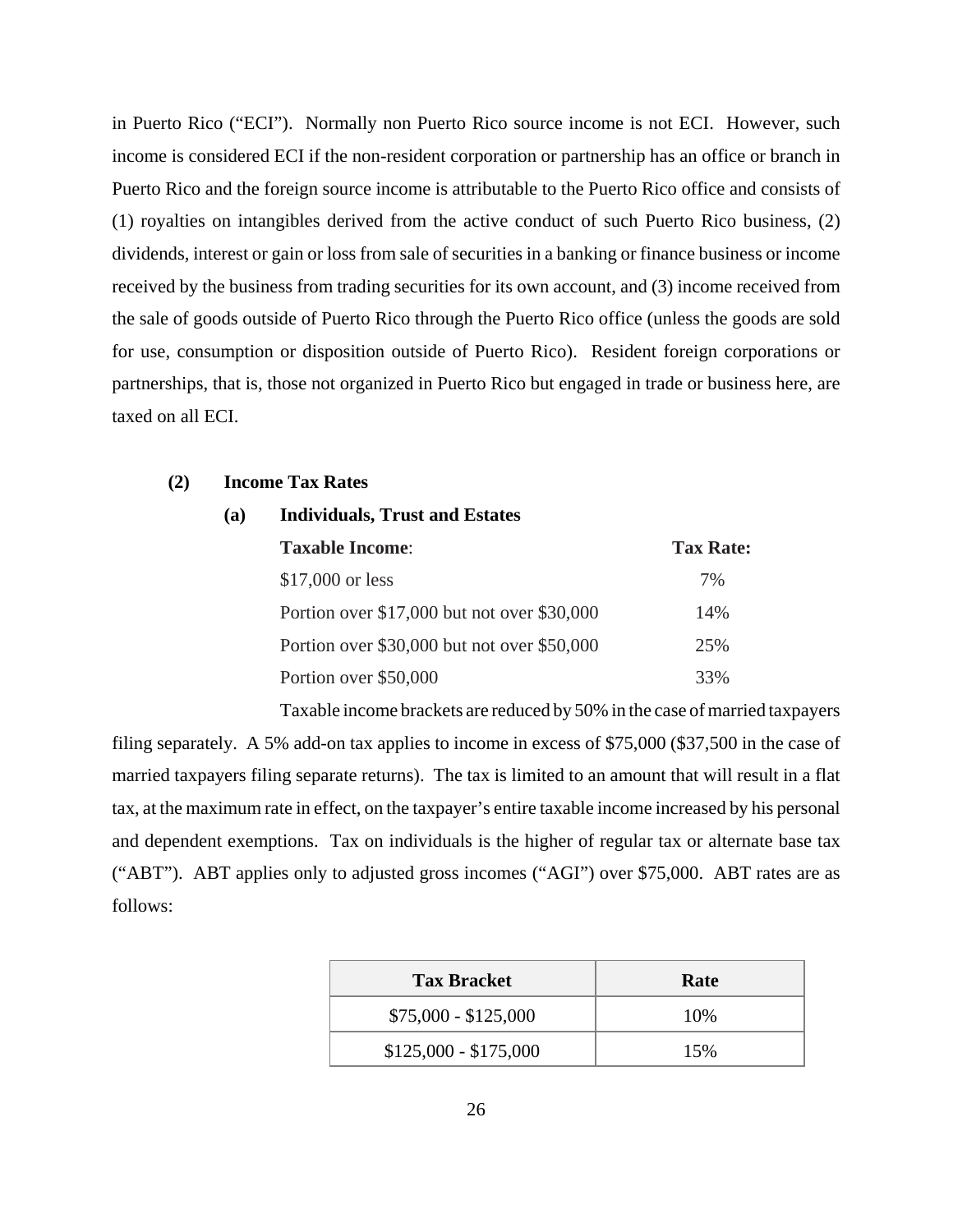| over \$175,000 | 20% |
|----------------|-----|
|----------------|-----|

AGI levels are reduced by 50% in the case of married taxpayers filing separately.

**Net long term capital gains** are subject to a tax rate of 12.5%, but the taxpayer may elect the regular rate if lower.

# **Alternate special taxes**:

Dividend and profit distributions by Puerto Rico corporations and partnerships and by foreign corporations and partnerships whose Puerto Rico source income or ECI is at least 80% of the gross income of such foreign corporation or partnership for the prior three taxable years, are taxed at a 10% tax rate.

An alternate tax of 17% applies to non-exempt interest credited on interest bearing deposits (or those registered with a brokerage house as nominee) in certain local financial institutions or that is paid or distributed by an individual retirement account.

An alternate tax of 10% is imposed on non-exempt interest on obligations issued by Puerto Rico corporations or partnerships or by foreign corporations or partnerships whose Puerto Rico source income or ECI is at least 80% of the gross income of such foreign corporation or partnership for the prior three taxable years. This 10% alternate tax also applies to non-exempt interest on certain residential Puerto Rico mortgages.

The individual may elect to have normal tax rates apply if such tax rates turn out to be more beneficial than the alternate tax rates.

**Non-resident U.S. citizens** are taxed at the same rates as residents on their Puerto Rico source income. However, certain items of Puerto Rico source income are subject to a 20% withholding tax, except that on sales of Puerto Rico property the withholding rate is 12.5%.

See Tax Incentives, *infra*, for further exemptions and benefits.

## **(b) Corporations and Partnerships**

For tax purposes, Puerto Rico treats partnerships the same as corporations and partners are not taxed on undistributed partnership profits. For tax treatment of special partnerships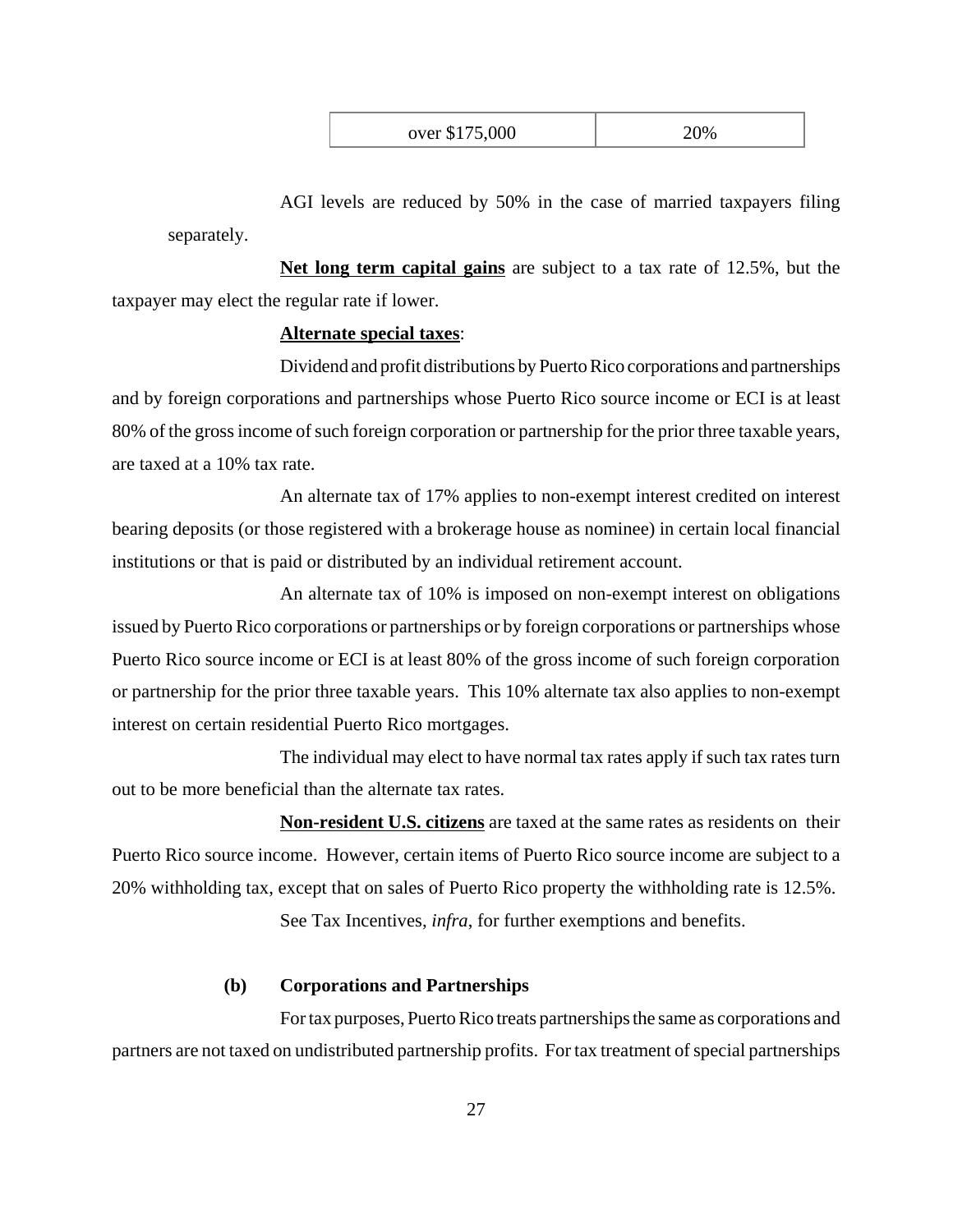see Special Partnership heading under Business Entities above. Corporations and partnerships are subject to tax rate of 20% on net income. For foreign corporations, the tax applies to net ECI. Also, to the extent the corporation's net income exceeds \$25,000, it will be subject to additional income taxes at the following rates:

| Income Subject to       | Additional                                     |
|-------------------------|------------------------------------------------|
| <b>Additional Taxes</b> | <b>Tax Rate</b>                                |
| $$25,001 - $75,000$     | 5%                                             |
| 75,001 - 125,000        | \$3,750 plus 15% of the excess over \$75,000   |
| 125,001 - 175,000       | \$11,250 plus 16% of the excess over \$125,000 |
| $175,001 - 225,000$     | \$19,250 plus 17% of the excess over \$175,000 |
| $225,001 - 275,000$     | \$27,750 plus 18% of the excess over \$225,000 |
| Over 275,000            | \$36,750 plus 19% of the excess over \$275,000 |

An additional 5% tax applies to net ECI-PR in excess of \$500,000, until the total taxable income is taxed at the maximum rate of 39%, which is at \$905,000.

Unless otherwise exempt all corporations and partnerships are also subject to an alternate minimum tax ("AMT") equal to 22% of Alternative Minimum Taxable Income ("AMTI"). The tax liability is the greater of AMT or the regular tax liability. AMTI is calculated by making various adjustments to the regular taxable income, which have the effect of accelerating recognition of income.

Net long term capital gains are taxed at 20%. See Section (2)(i) above, heading Alternate special taxes, with respect to 10% alternate tax on corporations and partnerships.

**(c) Foreign corporations and partnerships** engaged in trade of business in Puerto Rico are taxed on net ECI at the same rates as domestic corporations. If these companies derive less than 80% of their gross income from Puerto Rico sources for the three-year period ending with the taxable year, they are also subject to a 10% branch profits tax. This tax is imposed on aftertax earnings which are not reinvested (the dividend-equivalent amount) of the company's Puerto Rico branch. Grantees of Puerto Rico tax exemption grants as well as dividends received from exempt companies and from Puerto Rico corporations or foreign corporations engaged in trade or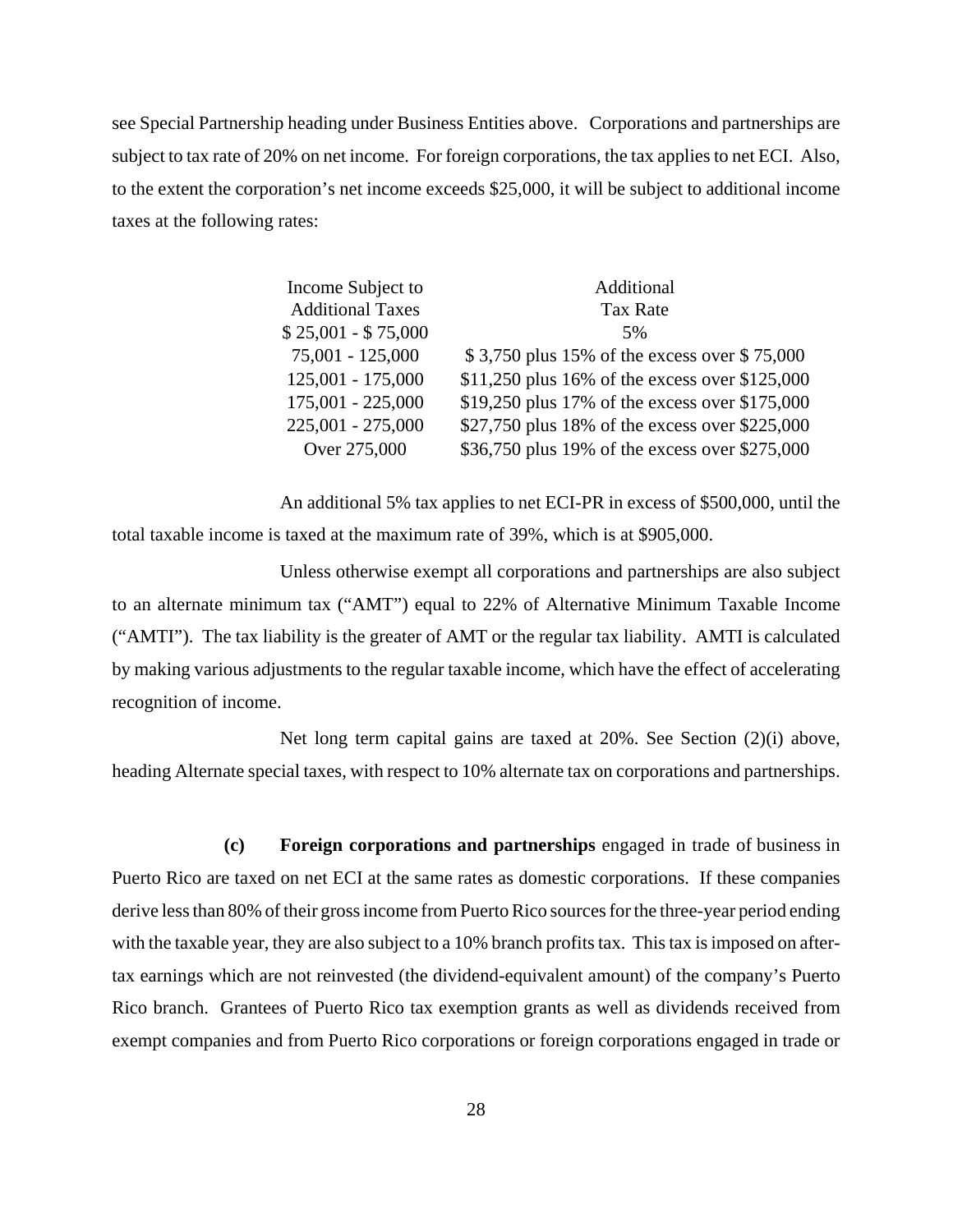business in Puerto Rico, to the extent they constitute Puerto Rico source income, are exempt from the branch profits tax.

**(d) Subchapter N Corporations** are not taxed at the corporation level, however, their shareholders are taxed on their distributive share of the corporate net income..

# **(3) Municipal Taxes; Property Taxes**

**(a) A Municipal License Tax** ("patente") is imposed on the gross receipts of the business conducted in a municipality. The tax rate cannot exceed 1.5% for a financial business and .05% in the case of all other types of businesses. A foreign tax credit is available in the case of financial businesses. Other credits and exemptions are available. A 5% discount is granted if the tax is paid with the timely filing of the Volume of Business Declaration.

**(b) Construction Tax** on new construction and demolition is imposed by some municipalities based on the cost of the work. Tax rates vary depending on the municipal ordinance pursuant to which the construction tax is imposed.

**(c) Property Tax** on real and personal property is payable to the Municipal Revenue Collection Center ("CRIM").\* There are 78 municipalities and municipal property tax rates vary, so that total combined rate ranges from \$5.80 to \$8.23 per \$100 of reported value of personal property and \$7.80 to \$10.23 per \$100 of assessed value of real property for fiscal year 2006-2007. Personal property is self-assessed by taxpayer. Real property is assessed by CRIM based on 1957/58 fiscal year values, well below present market values.

## **(d) Municipal Sales and Use Tax**

A municipal sales and use tax of 1.5% is imposed by most municipalities on the retail sale, use, consumption or storage of a taxable item in a particular municipality. The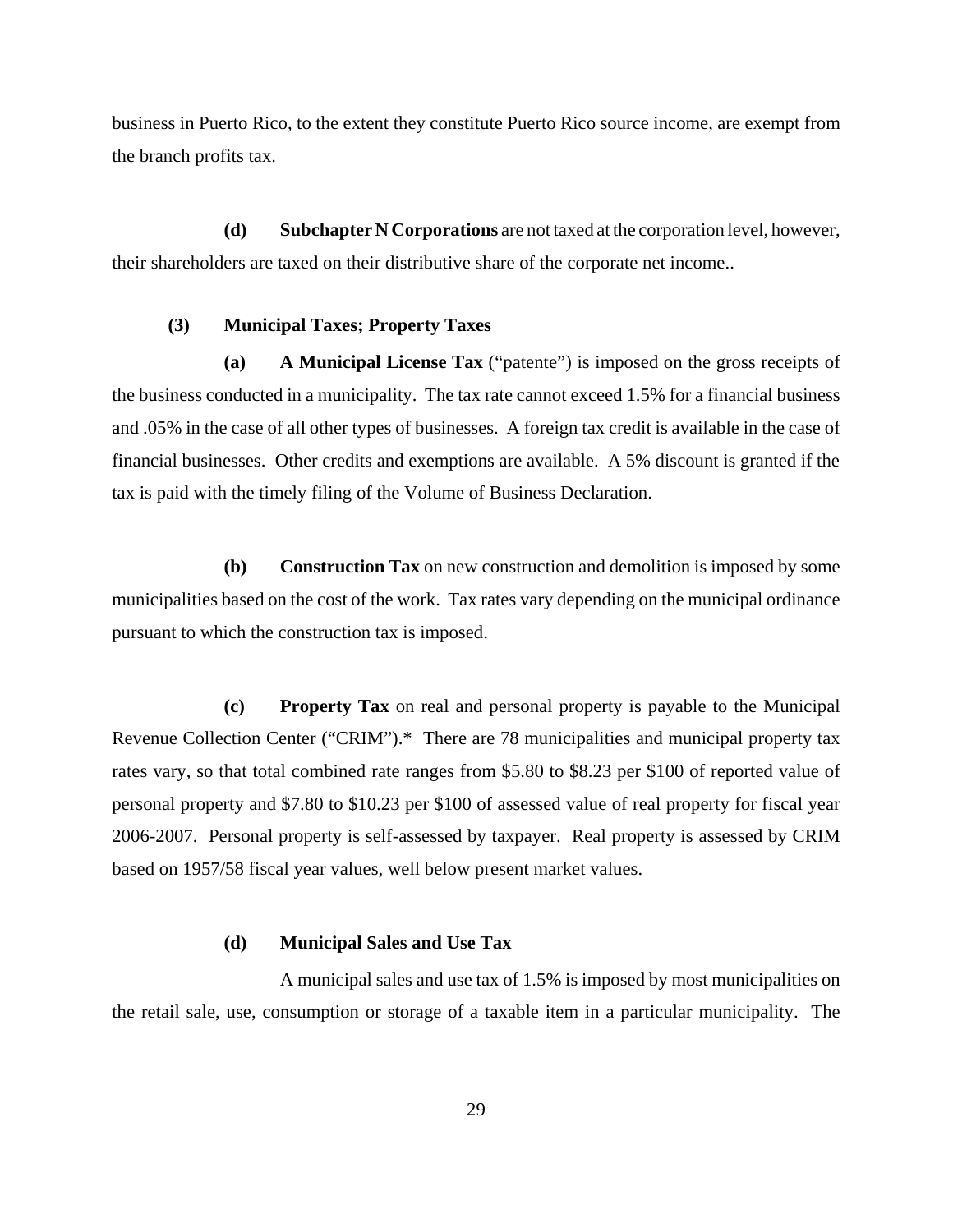municipal sales tax on taxable items must be paid by the consumer at the time of sale. Taxable items include tangible personal property, taxable services, admission fees, and bundled transactions.

# **(4) Franchise, Sales, Use and Excise Taxes**

# **(a) Franchise Tax**

Puerto Rico does not have a franchise tax.

# **(b) Sales and Use Tax**

A general sales and use tax of 5.5% is imposed on the retail sale, use, consumption or storage of a taxable item in Puerto Rico. The general sales tax on taxable items must be paid by the consumer at the time of sale. Taxable items include tangible personal property, taxable services, admission fees, and bundled transactions.

# **(c) Excise Tax**

Special excise taxes apply upon the introduction, sale, consumption, use, transfer or acquisition of cement, cigarettes, petroleum products, vehicles, alcoholic beverages and on plastic products manufactured outside Puerto Rico that do not comply with certain specifications. Licenses are required for the sale of cigarettes, vehicles and parts, gasoline, jewelry, cement, and guns and ammunition.

## **(5) Tax Incentives and Exemptions**

# **(a) Agriculture**

Qualifying agricultural activities are granted 90% income tax exemption, 100% municipal and Puerto Rico property tax and license tax exemption, and excise tax exemption. An investor in an agricultural business is entitled to cash incentives from the government. Qualifying agricultural businesses include cultivation of products for human and animal consumption, certain animal breeding, commercial fishing, ornamental plant and flower cultivation and agro-industrial businesses for cattle and livestock, including milk products.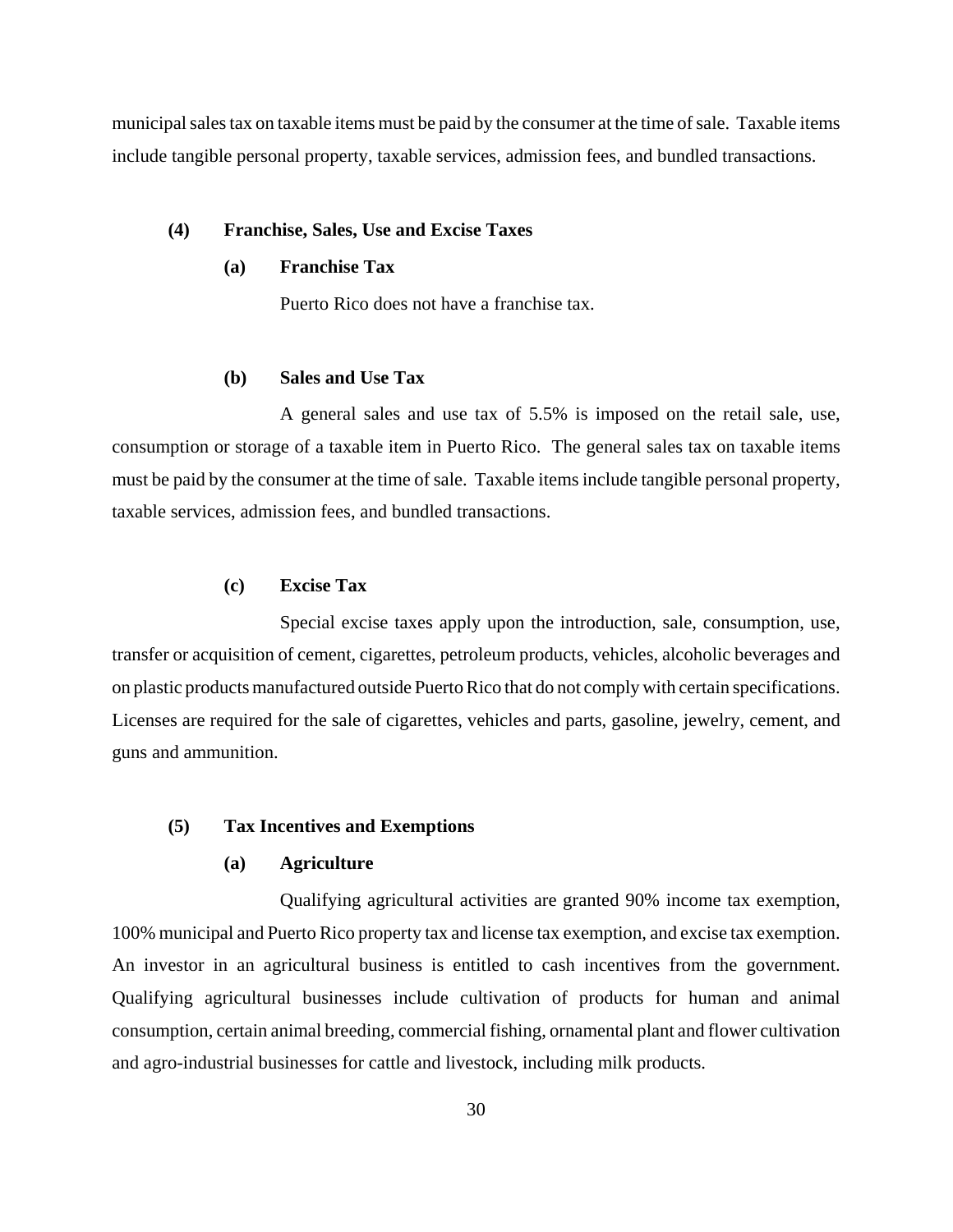## **(b) Capital Investment Funds**

A tax credit is available to the fund of up to 25% of cash received for private proprietary interests; gain on sale of these interests is taxed at a 10% rate. Operations qualifying for investment may include, among others, manufacturing, services, tourism, agriculture, fishing industries and research and development. Total aggregate authorized investment is limited to \$50,000,000 per calendar year, with each fund generally limited to \$10,000,000 per calendar year.

#### **(c) Feature Films**

Income derived from a licensed film company as eligible filming activities or infrastructure projects is subject to a 7% income tax. Dividend and benefits distributed by such companies are tax exempt. Also available are: 90% municipal tax exemption, 100% excise tax exemption on certain articles, 40% tax investor tax credit for payments made to Puerto Rico residents for film projects up to 50% of the cash investment in the project, and the investor is entitled to a 40% tax credit on any cash contribution to the business or 20% of the budget amount, whichever is less.

# **(d) International Banking**

Qualifying banking entities may be eligible for exemption from income, personal and real property and municipal license taxes. In addition, if they qualify, dividends and profits distributed to non-residents would also be tax exempt..

**(e) International Insurers** and qualified holding companies thereof are entitled to 100% income tax exemption as well as exemption from property and municipal license taxes. Their dividend and profit distributions are also exempt.

# **(f) Solid Waste Disposal Facilities**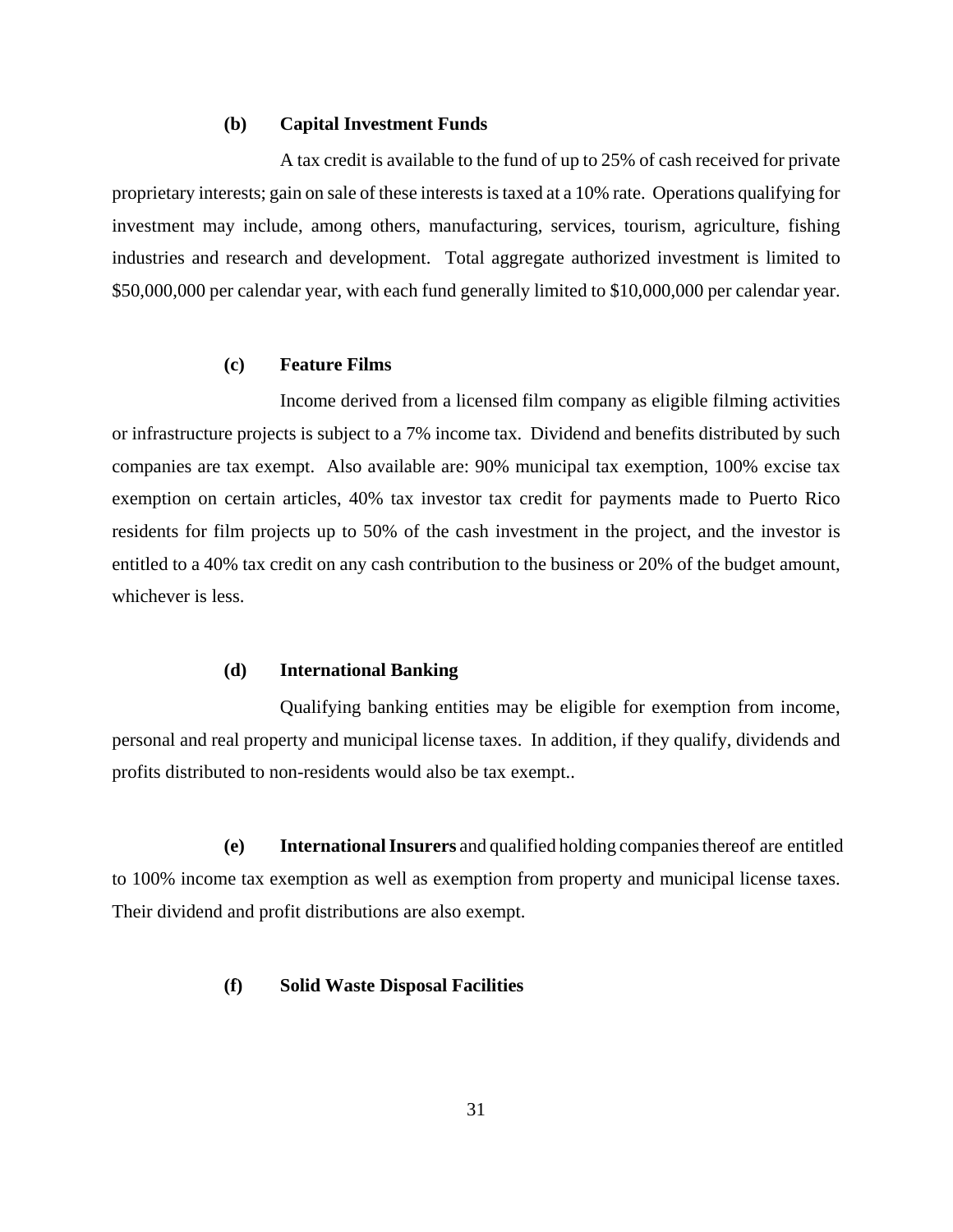An income tax credit is available for investments made in solid waste disposal or treatment facilities equal to 50% of the capital invested. Favorable treatment is also available for any loss upon sale of the facilities..

#### **(g) Tax Incentives Act**

Manufacturing and service industries that meet certain requirements are entitled to a 10 to 25 year partial exemption from property and municipal license taxes and may qualify for a reduced flat income tax rate of 2% to 7% (0% in the case of "Core Pioneer Products"). "Service Units" may include investment banking and other financial services, insurance companies, advertising agencies, auditing firms, computer services, distribution operations and laboratories. Services must be rendered or sales made in Puerto Rico exclusively to persons located outside of Puerto Rico and at least 80% of their employees must be residents of Puerto Rico. Dividend and profit distributions by these exempt industries are currently 100% exempt from taxation. Certain purchasers of an exempt business scheduled to close who agree to continue its operations are also entitled to certain tax credits or special tax deductions. A qualified company may also receive a special deduction for certain research and development expenses.

## **(h) Tourism Development Incentives**

A 90% to 100% ten year income tax exemption is available to businesses investing in tourism development activities in Puerto Rico. These businesses also qualify for certain other tax exemptions, including property taxes, municipal taxes and excise taxes, and a tourism investment credit of up to 50% of their eligible investments as well as certain credits against income tax when the sale or disposition of the business results in a loss.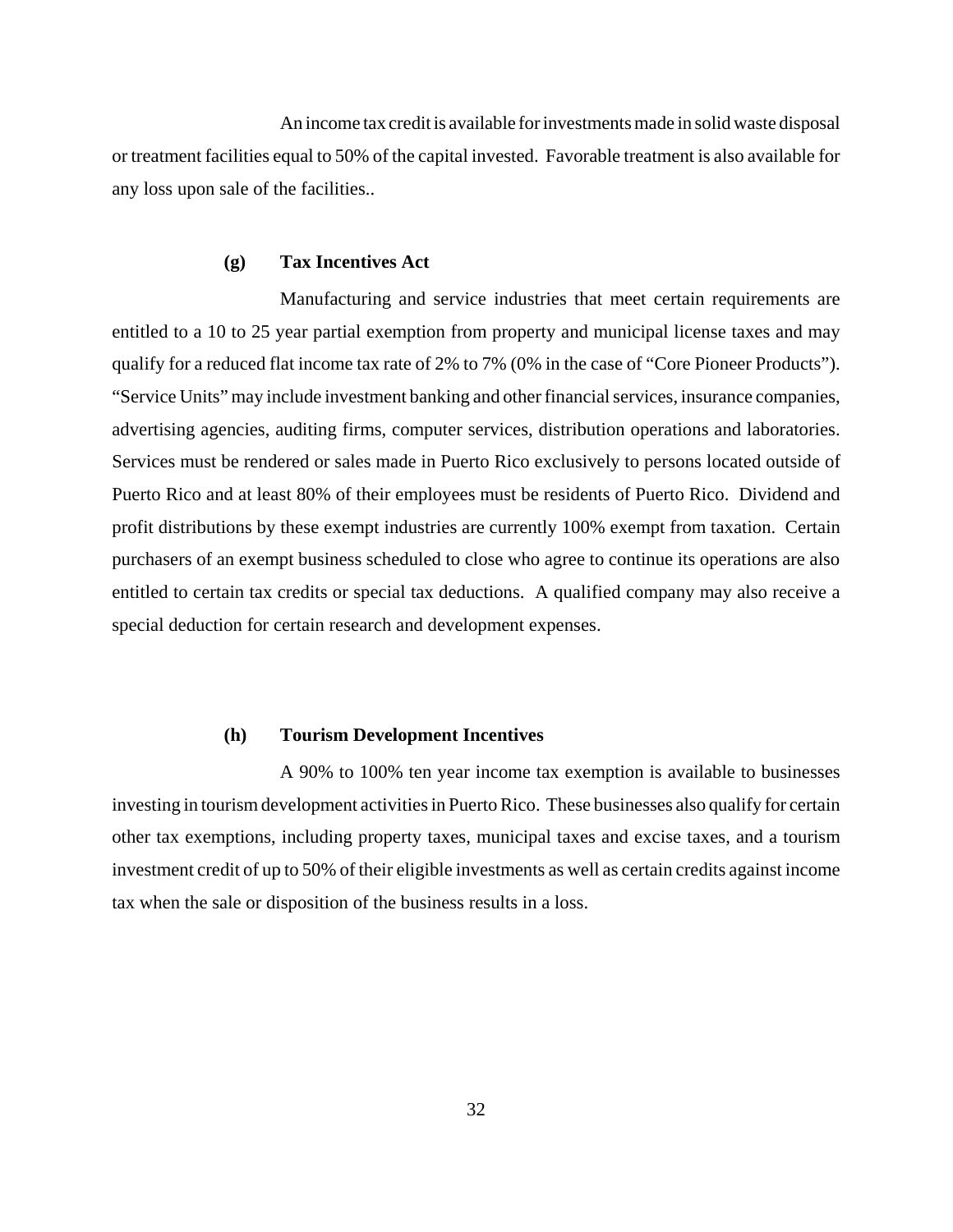# **VII. LABOR AND EMPLOYMENT**

# **A. Federal Considerations**

# **(1) Immigration**

With the globalization of world markets, employers located in the U.S. (including Puerto Rico) often seek to employ foreign nationals. A variety of permanent and temporary work visas are available depending on various factors such as the job proposed for the alien, the alien's qualifications, and the relationship between the U.S. (Puerto Rico) employer and the foreign employee. U.S. permanent residents are authorized to stay and work for indefinite terms in the U.S. where and for whom they wish. Temporary visa holders have authorization to remain in the U.S. for a temporary time and often the employment authorization is limited to a specific employer, job, and even specific work sites.

# **(a) Permanent Residency (the "green card")**

Permanent residency is most commonly based on family relationships, such as marriage to a U.S. citizen, or offer of employment. Permanent residence gained through employment may involve a multi phase, time-consuming process that can take several years. Therefore, employers considering the permanent residence avenue for an alien employee should ascertain the requirements for that immigration filing prior to bringing the employee to the U.S. and/or extending an indefinite term employment offer.

# **(b) Temporary Visas**

The following are the most commonly used temporary visas:

#### **(i) E-1 Treaty Trader and E-2 Treaty Investor Visas**

These are temporary visas for persons in managerial, executive or essential skills capacities who individually qualify for or are employed by companies that engage in substantial trade with or investment in the U.S. E visas are commonly used to transfer managers, executives or technicians with specialized knowledge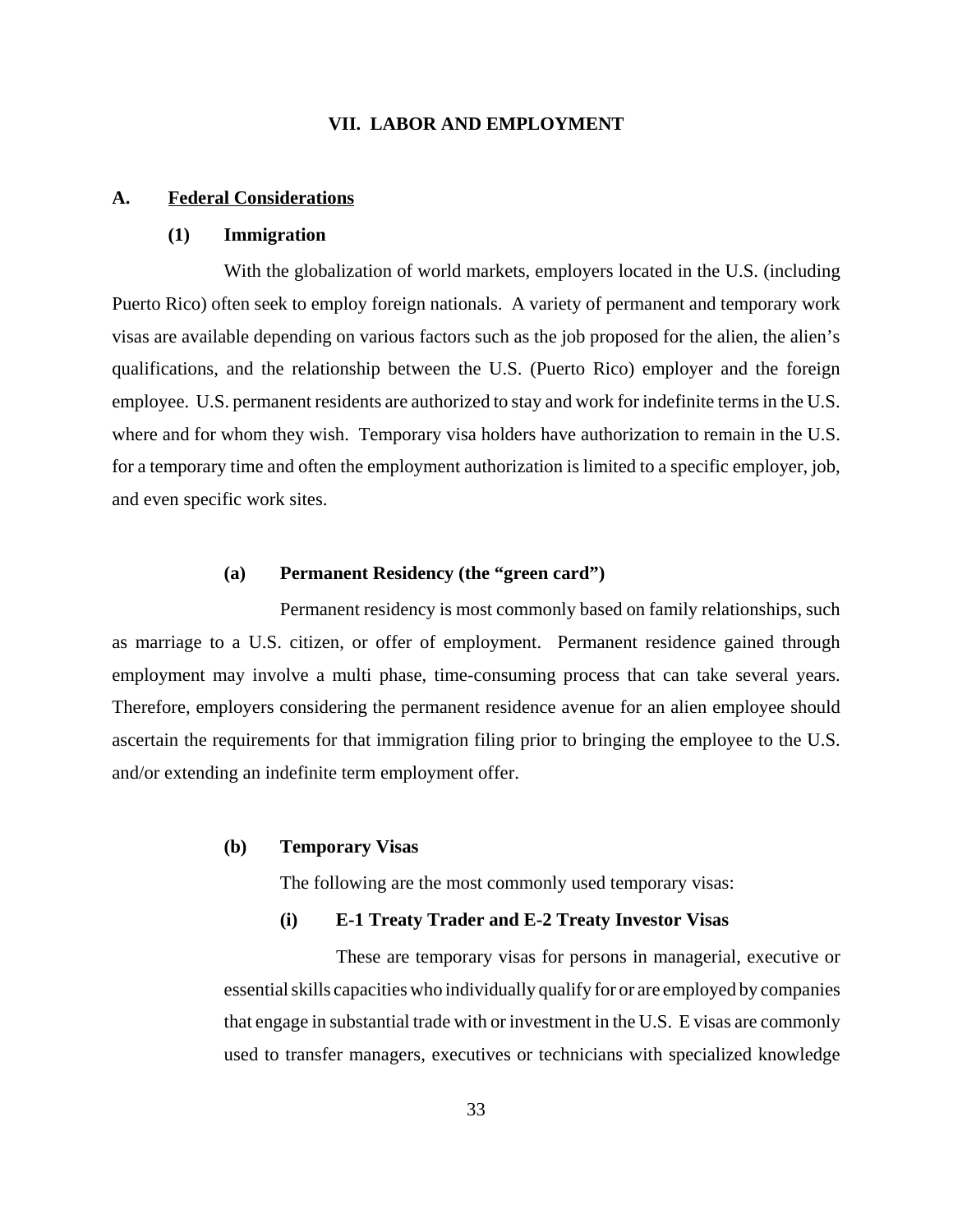about the proprietary processes or practices of a foreign company to assist the company at its U.S. location. Generally, E visa holders receive a five-year visa stamp but only one-year entries at any time. To qualify for this visa, a treaty of commerce or investment must exist between the U.S. and the country of nationality of the foreign company or investor.

#### **(ii) H-1A and H-1B Specialty Occupation Visas**

H-B visas are for persons in professional and specialty occupations that require at least a U.S. bachelor's degree or its equivalent. Examples of such professionals are engineers, computer professionals, architects, accountants, and, on occasion, business persons. Initially, H-1B temporary workers are given three-year temporary stays with possible extensions of up to an aggregate of six years. H-1B visas are employer and job specific. H-1A visas are for registered nurses only. H-1B visas are subject to annual numerical caps that may be reached well before the fiscal year ends. Therefore, before an employer considers this option, it should ascertain the availability of these visas.

#### **(iii) L-1 Intra company Transferee Visas**

Most often utilized in the transfer of executives, managers or persons with specialized knowledge from international companies to U.S. related companies, L-1 visas provide employer-specific work authorization for an initial three-year period with possible extensions of up to seven years in certain categories. As in the case of certain E visa capacities, some L managers or executives may qualify for a shortcut in any permanent residence filings due to their first preference category (unlike H-1 visa holders).

# **(iv) B-1 Business Visitors and B-2 Visitors for Pleasure**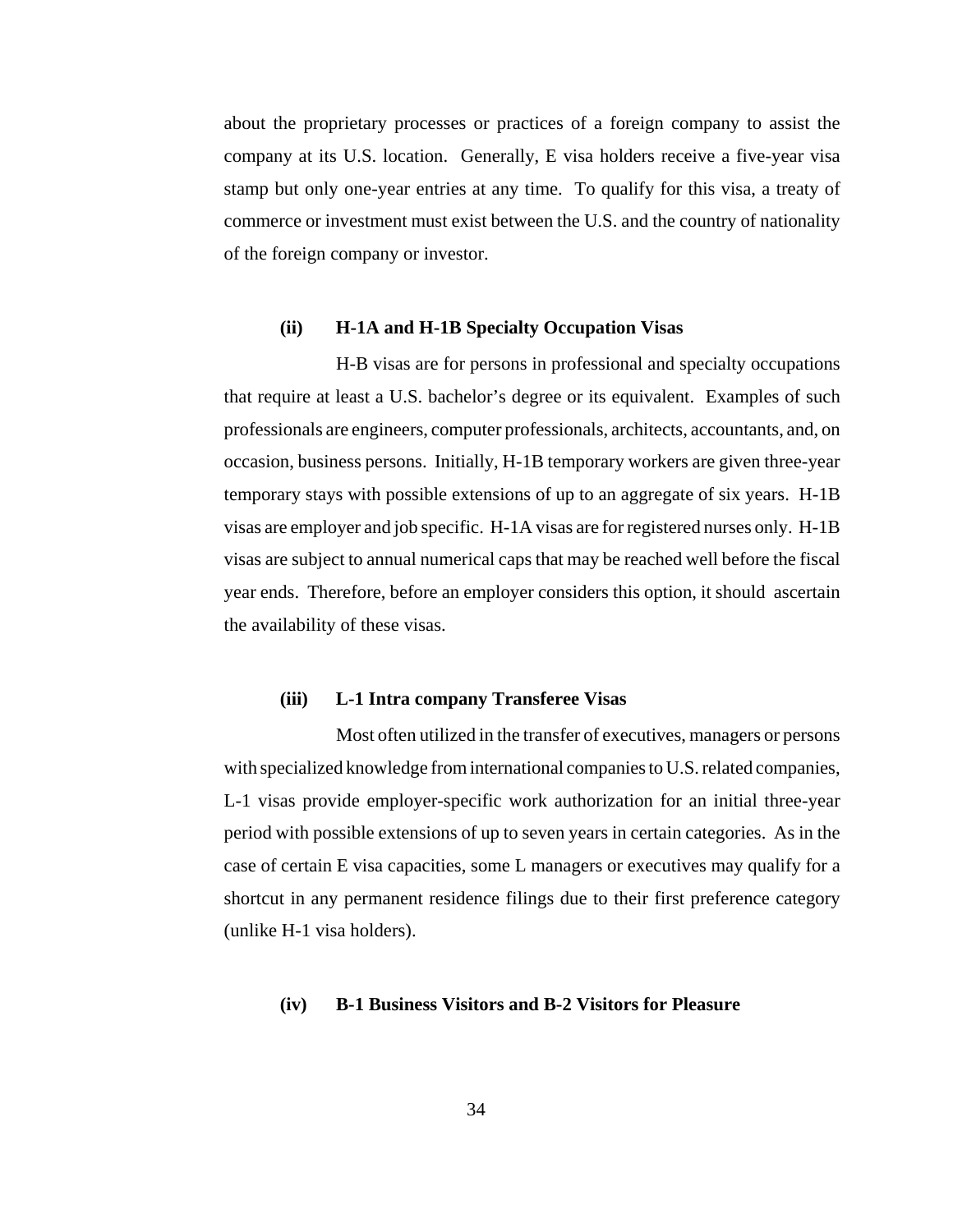These visas are commonly utilized for brief visits to the U.S. of six months or less. Neither visa authorizes employment in the U.S. B-1 business visitors are often sent by their overseas employers to negotiate contracts, to attend business conferences or board meetings, or to fill contractual obligations such as repairing equipment for brief periods in the U.S. B-1 and B-2 visitors cannot be on the U.S. payroll or receive U.S. source remuneration.

# **(v) TN Professionals**

Under the North American Free Trade Agreement, certain Canadians and Mexicans who qualify and fill specific defined professional positions can qualify for TN status. Such professions include some medical/allied health professionals, engineers, computer systems analysts, and management consultants. TN holders may work in the U.S. indefinitely although they are granted one-year increments of stay for specific employers and other employment is not allowed without prior Citizenship and Immigration Services (CIS) approval. Particularly with regard to Canadians, paperwork required for filing these requests is minimal. TN professionals, however, must follow processes very similar to those required of H-1B professionals.

#### **(vi) F-1 Academic Student Visas Including Practical Training**

Often foreign students come to the U.S. in F-1 status for academic training or M-1 status for vocational training. Students in F-1 status can often engage, within certain constraints, in on-campus employment and/or off-campus curricular or optional practical training for limited periods of time of one or two years. Vocational students cannot obtain curricular work authorization but may receive some post-completion practical training in limited instances.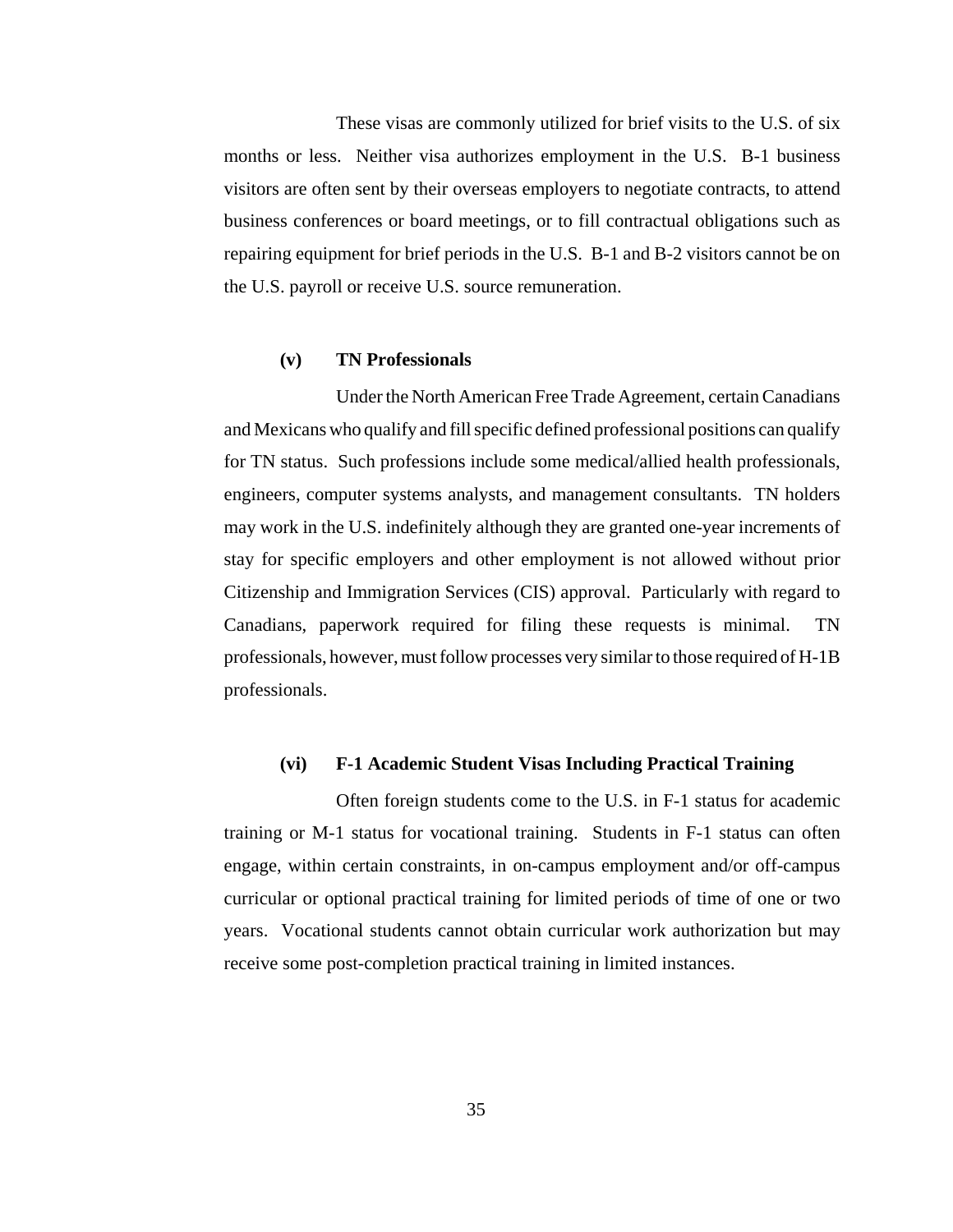#### **(vii) J Exchange Visitor Visas**

These visas are for academic students, scholars, researchers and teachers traveling to the U.S. to participate in an approved exchange program. Training, not employment, is authorized. Potential employers should note that some J exchange visitors and their dependents are subject to a two-year foreign residence requirement abroad before being allowed to change status and remain or return to the U.S. unless a waiver is obtained.

#### **(viii) O-1 and O-2 Visas for Extraordinary Ability Persons**

O-1 and O-2 visas are for persons who have extraordinary abilities in the sciences, arts, education, business or athletics and sustained national or international acclaim. Also included in this category are those persons who assist in such O-1 artistic or athletic performances.

# **(ix) P-1 Athletes/Group Entertainers and P-2 Reciprocal Exchange Visitor Visas**

These temporary visas allow certain athletes who compete at internationally recognized levels or entertainment groups who have been internationally recognized as outstanding for a substantial period of time, to come to the U.S. and work. Essential support personnel can also be included in this category.

# **(x) There are a number of other non-immigrant visas categories that may apply to specific desired entries.**

When planning to bring foreign personnel to the U.S., U.S. employers should allow several months for processing by the CIS, as well as the Department of State and Department of Labor. Furthermore, employers should be aware that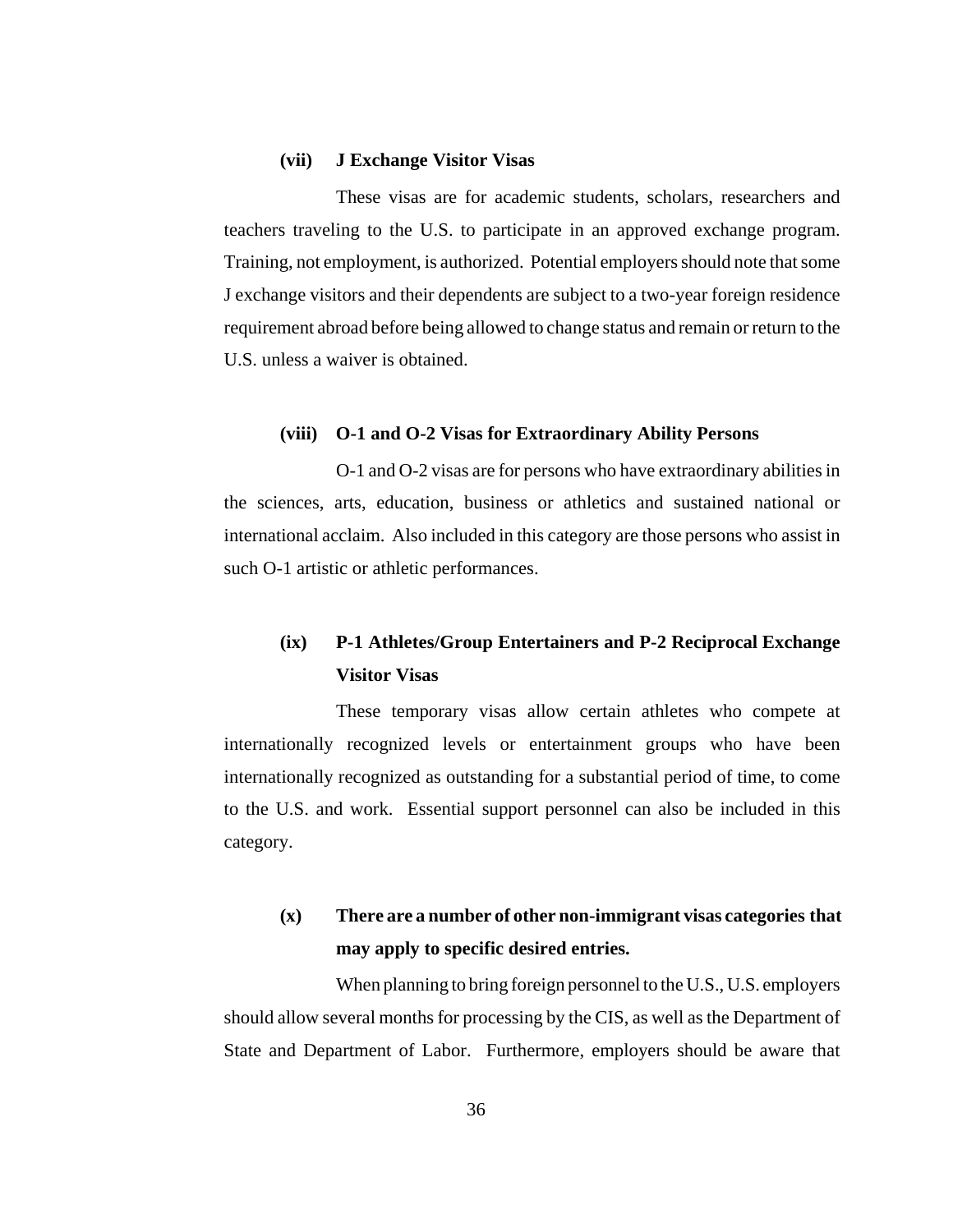certain corporate changes, including stock or asset sales, job position restructuring, and changes in job duties and worksites, may dramatically affect (if not invalidate) the employment authorization of foreign employees. Also, employees who continue working in the U.S. beyond the dated authorized stay under the applicable visa category may be subject to subsequent bars to U.S. admission. Employers also become liable for employment of unauthorized alien workers.

# **(2) Labor and Employment Statutes**

## **(a) Age Discrimination in Employment Act ("ADEA")**

The ADEA forbids discrimination based on age in employment decisions. The ADEA applies to employers engaged in interstate commerce who have twenty or more employees for each working day in each of twenty or more calendar weeks in the current or preceding calendar year.

# **(b) Americans with Disabilities Act ("ADA")**

The ADA proscribes disability-based discrimination in employment. Furthermore, the Act requires that employers take reasonable steps to accommodate disabled individuals in the workplace. This Act applies to employers engaged in interstate commerce who have fifteen or more employees for each working day in each of twenty or more calendar weeks in the current or preceding calendar year.

# **(c) Employee Polygraph Protection Act ("EPPA")**

The EPPA greatly restricts polygraph testing of employees. The Act applies to all employers engaged in interstate commerce. Exempted are employers whose primary business purpose is running a security service or manufacturing, distributing or dispensing a controlled substance.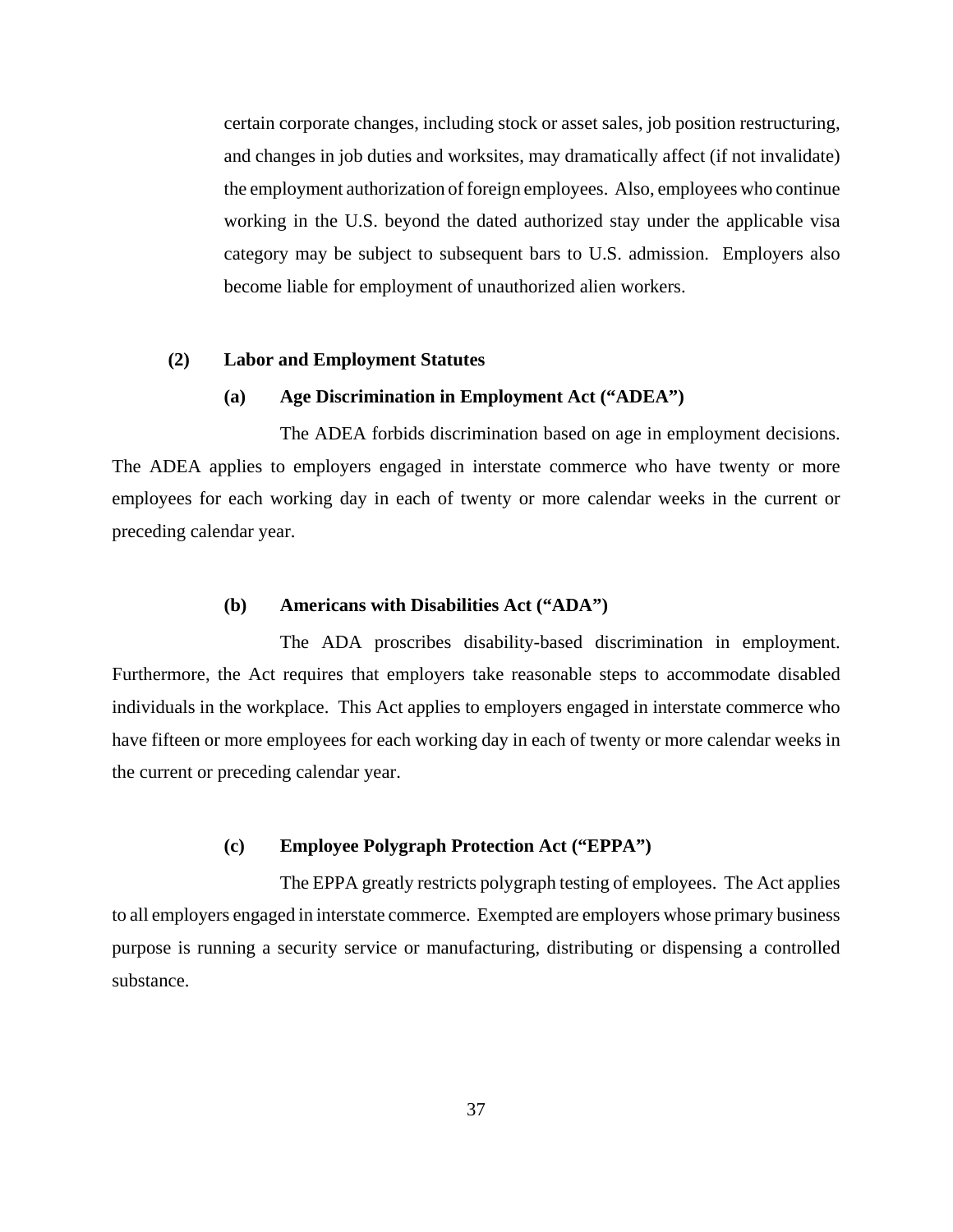# **(d) Equal Pay Act ("EPA")**

The EPA was an amendment to the Fair Labor Standards Act and is designed to promote equal pay for men and women who do the same jobs. Therefore, if the minimum wage provision of the FLSA is applicable to one's business, then the EPA is applicable as well.

#### **(e) Fair Labor Standards Act ("FLSA")**

The FLSA establishes the minimum wage and weekly overtime for employers engaged in industries affecting interstate commerce, regardless of the number of employees.

# **(f) Family and Medical Leave Act ("FMLA")**

The FMLA requires that eligible employees be allowed to take up to twelve weeks of unpaid leave per year for the birth or adoption of a child or the serious health condition of the employee or the spouse, parent or child of the employee. This Act applies to all employers engaged in commerce where the employer employees fifty or more employees for each working day during each of twenty or more calendar weeks in the current or preceding calendar year.

# **(g) Federal Contractors**

Employers that are federal contractors or subcontractors, depending on the type and size of their contracts, may have affirmative action obligations under Executive Order 11246 and the Vocational Rehabilitation Act. Certain federal contractors are also covered by the Drug-Free Workplace Act.

## **(h) Other Federal Regulations**

Many employers operate in industries that are regulated by federal agencies. For example, the Department of Transportation requires employers to drug test employees who drive motor vehicles of over 26,000 pounds. Employers in regulated industries must be aware of any requirements imposed by federal or state regulations.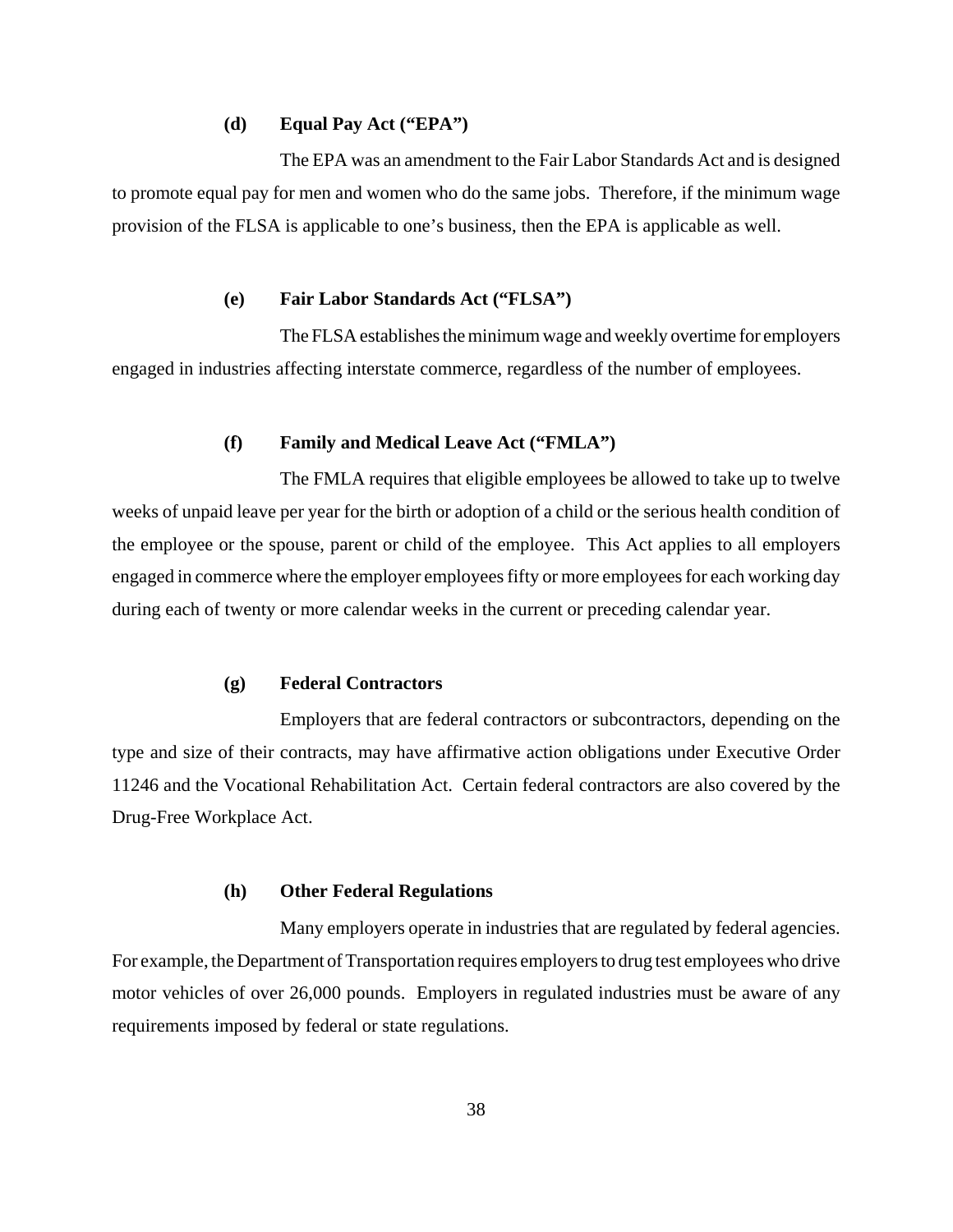# **(i) National Labor Relations Act and Labor Management Reporting and Disclosure Act**

These statutes set forth the guidelines governing labor-management relations. They apply to all employers who are engaged in any industry in or affecting interstate commerce, regardless of the number of employees. Employers who operate under the Railway Labor Act are not subject to these Acts.

#### **(j) Occupational Safety and Health Act ("OSHA")**

OSHA is the act that established the mechanism for establishing and enforcing safety regulations in the workplace. It applies to all employers who are engaged in an industry affecting commerce, regardless of the number of employees.

# **(k) Title VII**

Title VII is the broad civil rights statute that forbids discrimination based on race, color, religion, sex or national origin. It applies to employers engaged in interstate commerce who have fifteen or more employees for each working day in each of twenty or more calendar weeks in the current or preceding calendar year.

## **(l) Worker Adjustment Retraining and Notification Act ("WARN")**

WARN requires employers to give sixty days notice to their employees of plant closings or mass layoffs. This Act applies to all businesses that employ 100 or more employees, excluding part-time employees, and to businesses that employ 100 or more employees who in the aggregate work at least 4,000 hours per week (exclusive of hours of overtime).

#### **(m) Immigration Reform and Control Act ("IRCA")**

IRCA requires that employers verify employment authorization for all employees hired on or after November 6, 1991. Employers are subject to significant fines and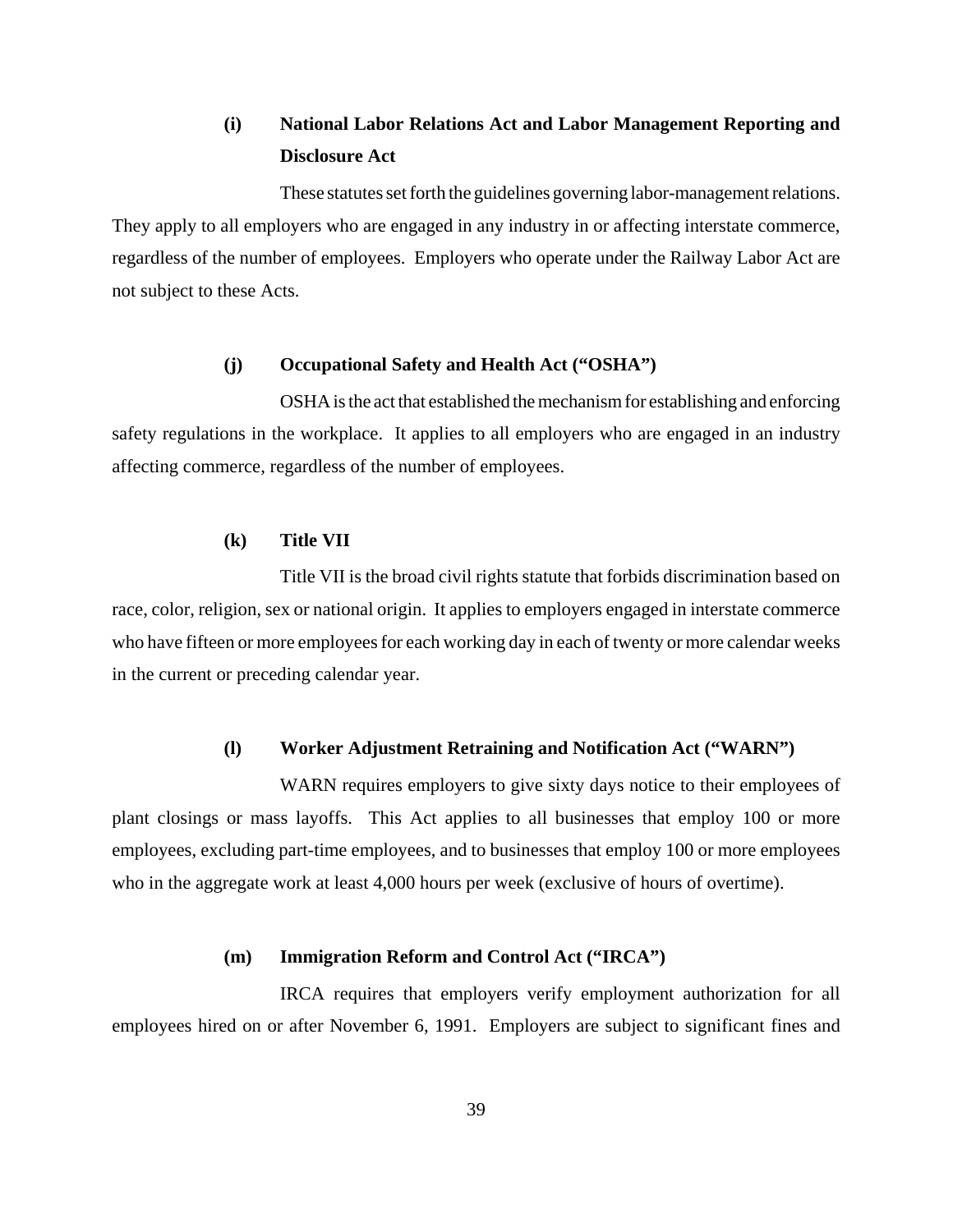penalties for failure to comply with documentation requirements under IRCA, as well as for hiring unauthorized workers or discriminating against persons who appear or sound foreign.

## **(3) Employee Benefits**

## **(a) Employee Retirement Income Security Act of 1974 ("ERISA")**

ERISA governs implementation and maintenance of most types of employee benefit plans, including most retirement programs, life and disability insurance programs, medical reimbursement plans, health care plans, and severance policies. ERISA sets out a detailed regulatory scheme mandating certain reporting and disclosure requirements, setting forth fiduciary obligations and, in most types of retirement plans, coverage, vesting and funding requirements. ERISA generally preempts state laws governing employee plans and arrangements.

# **(b) Consolidated Omnibus Budget Reconciliation Act ("COBRA")**

COBRA requires employers to make continuing coverage under medical reimbursement and health care plans available to certain terminated employees, at the cost of the employees. The usual period, commencing upon termination of employment, for which this coverage must be continued is eighteen months. COBRA contains very specific procedures for notifying terminated employees of their COBRA rights.

# **(c) Health Insurance Portability and Accountability Act ("HIPAA")**

HIPAA provides standards for electronic health transactions, national identifiers for health care providers and standards for the privacy and security of health data. HIPAA also provides portability rights to employees that change jobs. This is meant to make it easier for new or existing employees to continue health coverage. HIPAA regulations also contain specific provisions protecting employees against exclusions in health plans, for example, allowing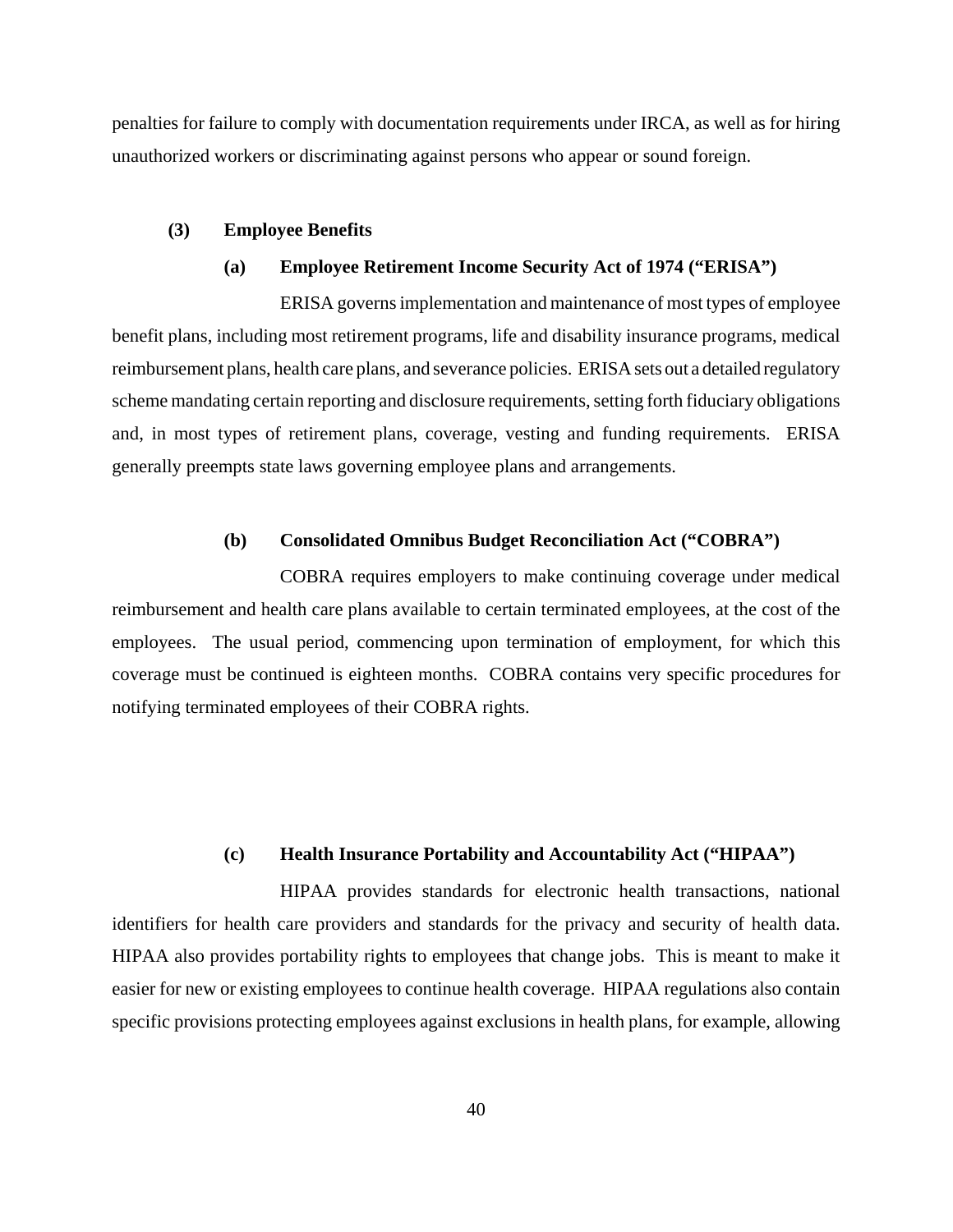employees who previously declined coverage by a health plan to join it due to changed circumstances and allowing retirees covered by a health plan to add dependents to the plan.

## **B. Local Considerations**

In addition to being subject to the federal labor and employment legislation described above, Puerto Rico has its own statutory and regulatory labor rules whose implementation falls primarily to the Puerto Rico Department of Labor\*, supplemented by agencies or bureaus charged with administering arbitration and mediation, chauffeurs' social security, unemployment and disability benefits, occupational safety and health, employment standards, anti-discrimination, accident compensation and labor relations.

# **(1) Working Hours**

Regular hours are 8 per day and 40 per week. Overtime for federally covered employees is normally paid at time and one half. Flexible schedules are available in certain cases. Employees are entitled to a one hour meal period with certain reductions permitted. Special rules, including pay at double time, apply to Sundays and certain holidays. Mandatory holidays do not apply to manufacturing businesses. Persons age 14 to 18 may be employed but subject to certain restrictive rules.

# **(2) Wages**

Hourly wages may be paid by check, direct deposit or electronic transfer, and must be paid at least every 15 days. U.S. minimum wage applies.

## **(3) Employee Benefits**

**(a) Hourly employees** are entitled to paid vacation and sick leave generally 1.25 days and one day per month, respectively.

# **(b) Annual Bonus**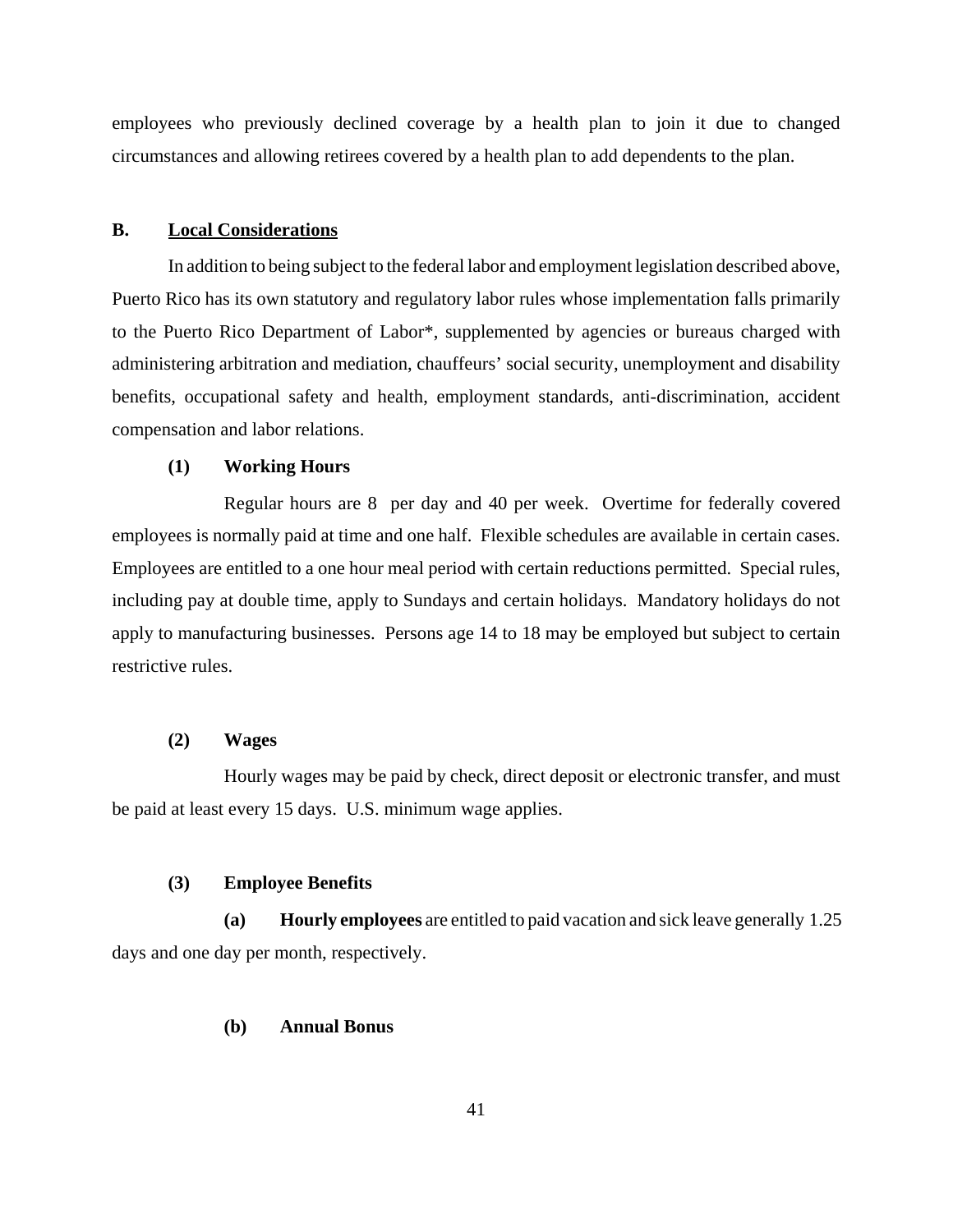Employers are required to pay a mandatory bonus during the period from December 1 to December 15 each year to each employee who works at least 700 hours during the 12 month period commencing October 1 of each calendar year. The bonus payment ranges from 2.75% to 4.5% (increasing to 3% to 6% in December 2008) of total wages up to a maximum wage of \$10,000. The higher rates are applicable to employers with more than 15 employees. Employers who fail to make timely payment are subject to fines up to the full amount of the bonus payable. Certain credits may be available and each employer's aggregate annual bonus need not exceed 15% of his net profit for each year.

#### **(c) Maternity Leave**

Female employees are generally entitled to an eight-week maternity (including adoption) leave with full pay. Upon return to work, time is allotted during each full time working day for breast feeding.

## **(d) Jury Duty and Witness Leaves**

Jury Duty and Witness Leaves with pay are mandatory, up to 15 days for jury duty and, for criminal cases only witnesses are entitled to pay for actual time spent in court. In both cases reinstatement is protected.

# **(e) Workers' Accident Compensation**

All employers must obtain workmen compensation insurance from the State Insurance Fund.\* This insurance provides compensation to employees (with certain minor exceptions) for work related accidents or conditions, including occupational diseases. A covered employer is not subject to suits for employment related accidents. The Act protects the employee's right to reinstatement for 12 months after an accident.

# **(f) Severance Pay**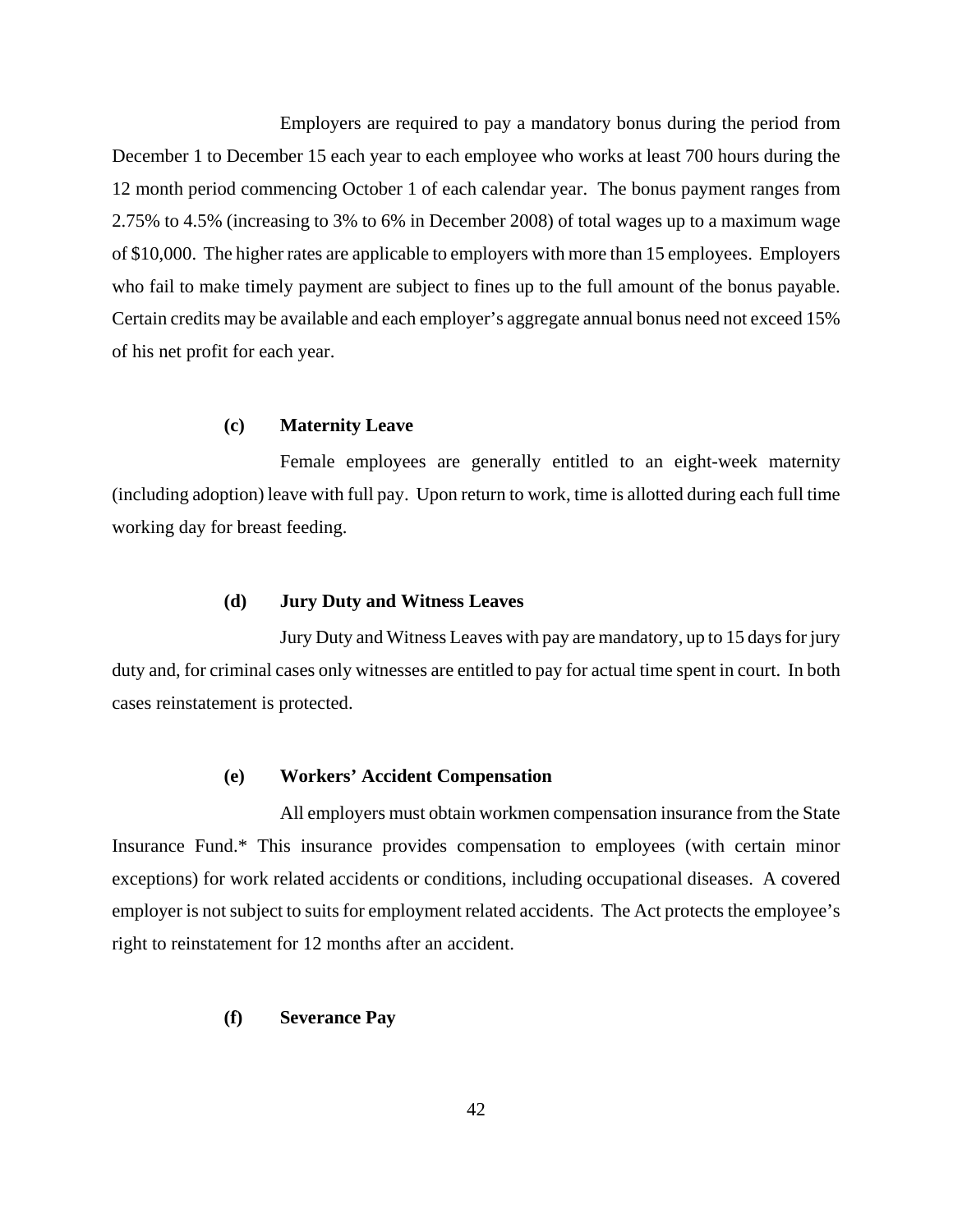An employee hired for an indefinite term who is discharged without just cause is entitled to severance pay. The basis rate of severance pay is two month's salary plus one week's pay for each year of service. Employees who worked for 5 years or more are entitled to additional severance pay up to a maximum of 6 month's pay plus 3 weeks of salary for each year worked. Employees hired for a probationary period are not covered, provided their contract is in writing and probation does not exceed 3 months.

**(g) Federal Statutes** discussed above all apply in Puerto Rico.

# **VIII. ENVIRONMENTAL LAW**

# **A. Federal Considerations (References to "state" include Puerto Rico)**

## **(1) Resource Conservation and Recovery Act ("RCRA")**

42 U.S.C. 6901, et seq. RCRA's primary goal is to control the generation, transportation, storage, treatment and disposal of hazardous waste. The administration of RCRA has been delegated to a number of states by statute and, therefore, the states regulate most aspects of hazardous waste management within their borders.

By statute, the disposal of hazardous waste is prohibited except in accordance with a permit. Section 7003 of RCRA authorizes the Federal Environmental Protection Agency (the "EPA") to bring suit against any person or entity contributing to the handling, storage, treatment or disposal of a hazardous waste in a manner presenting an imminent and substantial endangerment to health or the environment.

RCRA was amended in 1984 by the Hazardous and Solid Waste Amendments of 1984, which added new requirements pertaining to groundwater contamination. Currently, a permit for a treatment, storage or disposal facility must detail required corrective action for any release of hazardous waste from any solid waste management unit, regardless of when the waste was placed on the site.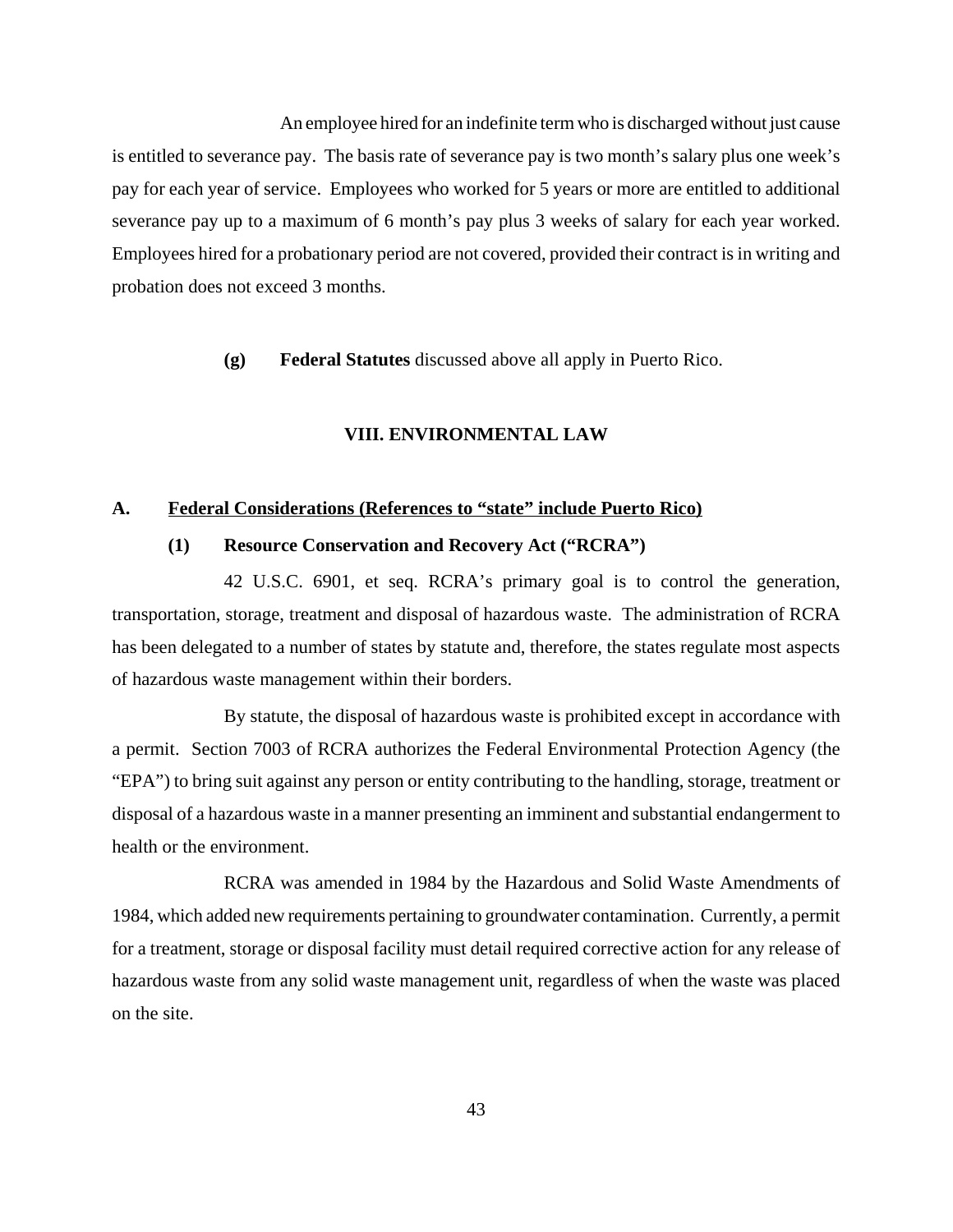# **(2) The Comprehensive Environmental Response, Compensation and Liability Act ("CERCLA")**

42 U.S.C. "9601, et. seq. CERCLA, or Superfund as it is commonly called, was enacted in 1980 to provide for the clean-up of abandoned disposal sites. It also provides a vehicle for the EPA to recover for damage to natural resources caused by hazardous substance releases.

CERCLA allows the government and private parties to sue "potentially responsible parties," or "PRPs" for reimbursement of clean-up costs caused by releases, actual or threatened, of hazardous substances. Liability is strict, joint and several, with little or no regard for causation. By statute, there are four categories of persons liable for clean-up costs:

## **(a) "Owners or Operators" of the Contaminated Facility**

A "facility" is virtually any place in which a hazardous substance is found. The current owner or operator is liable, regardless of when the hazardous substance was disposed of at the facility and whether the present owner or operator did anything to contribute to the release.

# **(b) "Owners or operators" of the Facility at the Time of Release of the Hazardous Substance**

Any person who contracted or arranged to have hazardous substances taken to, disposed of, or treated at a facility. This category general applies to generators and manufacturers.

#### **(c) Transporters of Hazardous Substances**

There are limited defenses under Superfund that are narrowly construed. A PRP can escape liability if it can establish that the hazardous substance release was caused solely by an act of war, an act of God, or an act of unrelated third parties. This latter "third party" defense does not apply if the damage from hazardous substances was caused by an employee or agent of the PRP, or a third party acting in connection with a contract with the PRP.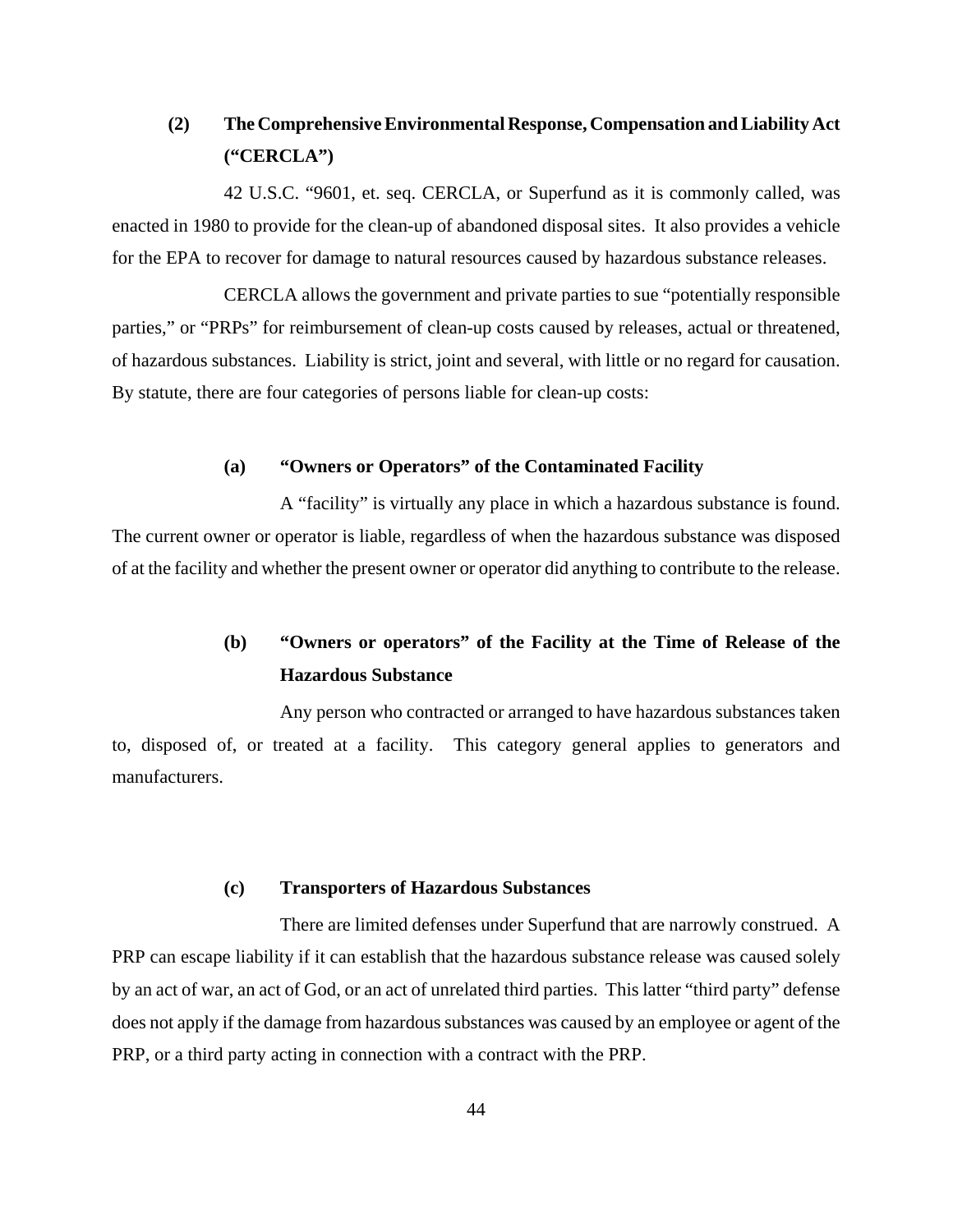An owner may also escape liability by establishing that he or she had "no reason to know" the facility was contaminated by, among other things, conducting "all appropriate inquiries" into prior uses of the facility before the purchase or operation of the facility. This is also known as the "Innocent Landowner Defense". When the "no reason to know" exclusion is shown, a contractual relationship does not disqualify the owner or operator from relying on the "third party" defense. The statute also excludes a qualified contiguous property owner from being a "covered person" if he or she did not cause the contamination, is not affiliated with a PRP and cooperates during a cleanup action. In addition, "bona fide" prospective purchasers of contaminated property are protected if they can demonstrate that they made "all appropriate inquiries" and cooperate fully during a cleanup action.

# **(3) The Clean Air Act ("CAA")**

42 U.S.C. "7401, et seq. The CAA regulates air pollutants under federal standards implemented and enforced by the states. The Act includes programs for acid rain control, stratospheric ozone protection, attaining the national ambient air quality standards ("NAAQS") and reducing emissions of hazardous air pollutants.

Under the Act, air emissions are regulated through various controls. The EPA has issued NAAQS for six criteria pollutants: sulphur dioxide, particulate matter, nitrogen oxide, carbon monoxide, ozone and lead. The NAAQS are implemented through enforceable source-specific emission limitations and other air quality rules established by the states in implementation plans ("SIP"s), which are designed to "attain" or "maintain" NAAQS.

The CAA distinguishes between "clean" air areas (attainment) and "dirty" air areas (non-attainment) throughout the U.S. New source Review ("NSR") analysis is required before a new major stationary source is constructed or before an existing major stationary source undertakes a major modification in an attainment or non-attainment area.

The CAA has established New Source Performance Standards ("NSPS") which are technology-based emission standards for specific industry source categories. These standards are not dependent on the ambient air quality of an area and require new or modified stationary sources subject to a NSPS to employ the best available control technology.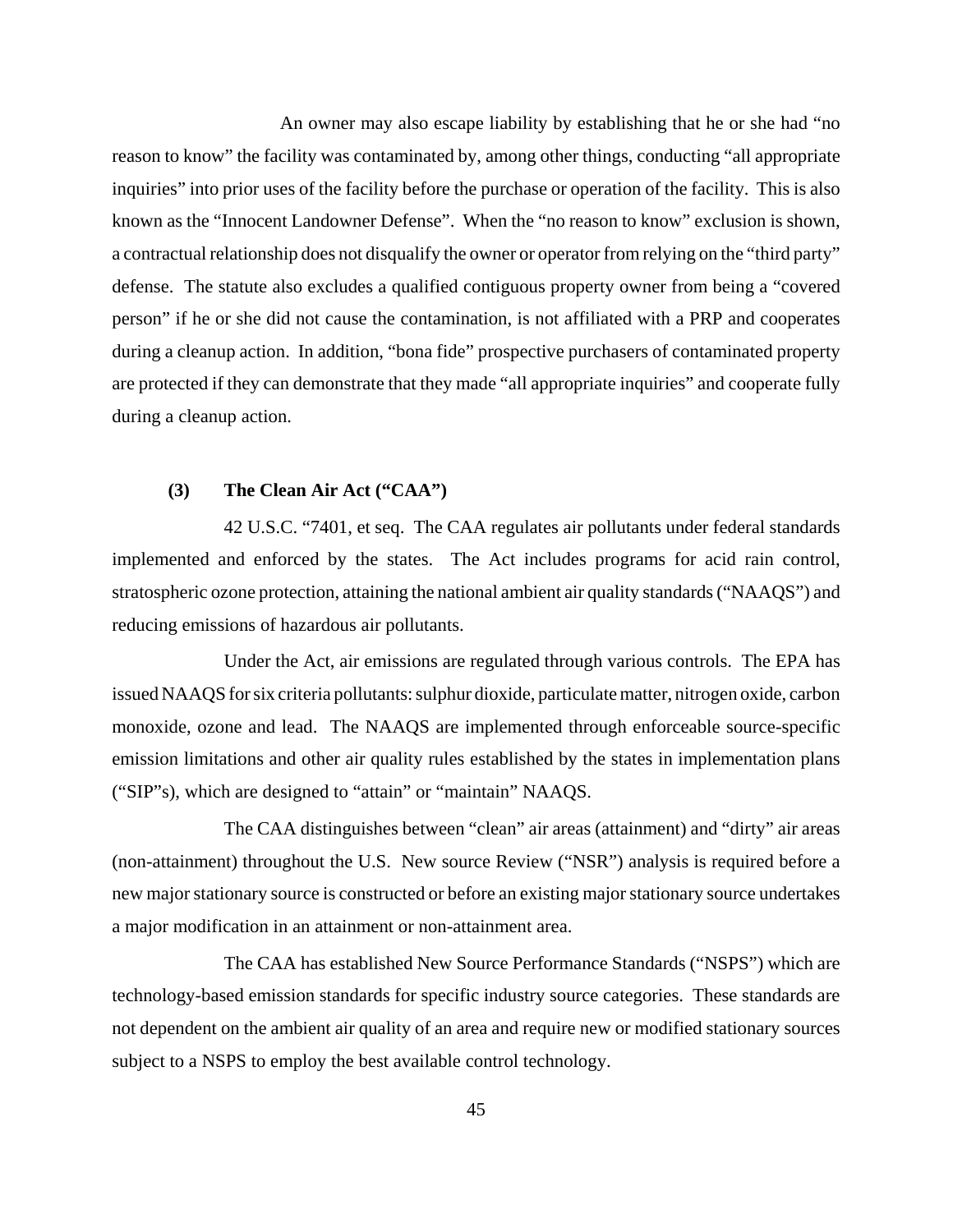All major and industrial sources that emit Hazardous Air Pollutants ("HAPs") are required to develop technology based standards known as "maximum achievable control technology" ("MACT"). The definition of major sources for HAPs purposes is one that emits or has the potential to emit, considering controls, 10 tons per year ("tpy") or more of a Hap or 25 tpy or more of any combination of HAPs. Many MACT standards for specific industries exist, although some are not yet final. Pollutants may be regulated under one or more of these standards.

The CAA, as amended, requires a new operating permit for all "major" air sources, with state administration and enforcement. A significant feature is a permit fee based on tons of pollutants emitted on an annual basis; the permit fees are to fund and support the state operating permit programs.

# **(4) The Clean Water Act ("CWA")**

33 U.S.C. "1251, et seq. The CWA regulates the discharge of pollutants into all navigable waters. The CWA prohibits the discharge of any pollutant into the water of the U.S. except in compliance with a National Pollutant Discharge Elimination System ("NPDES") permit. Permits are issued by either the state under an approved state program or by the EPA if the state program has not been approved. Puerto Rico does not have an approved program. The permit limits are based upon EPA's effluent limitation regulations.

The CWA effluent limitations for industrial discharges also specify standards for pre-treatment for those who discharge to a publicly owned treatment facility. EPA rules also cover permits for storm water discharges under the NPDES permit program.

# **B. Puerto Rico Law**

# **(1) Environmental Supervision**

Although, the EPA is charged with enforcement of federal programs in Puerto Rico, it has delegated certain responsibilities to the Environmental Quality Board\* (EQB) which has the power under Puerto Rico Law to develop, enforce and regulate the environmental policy of Puerto Rico. The Puerto Rico Department of Natural and Environmental Resources\* (DNER) is charged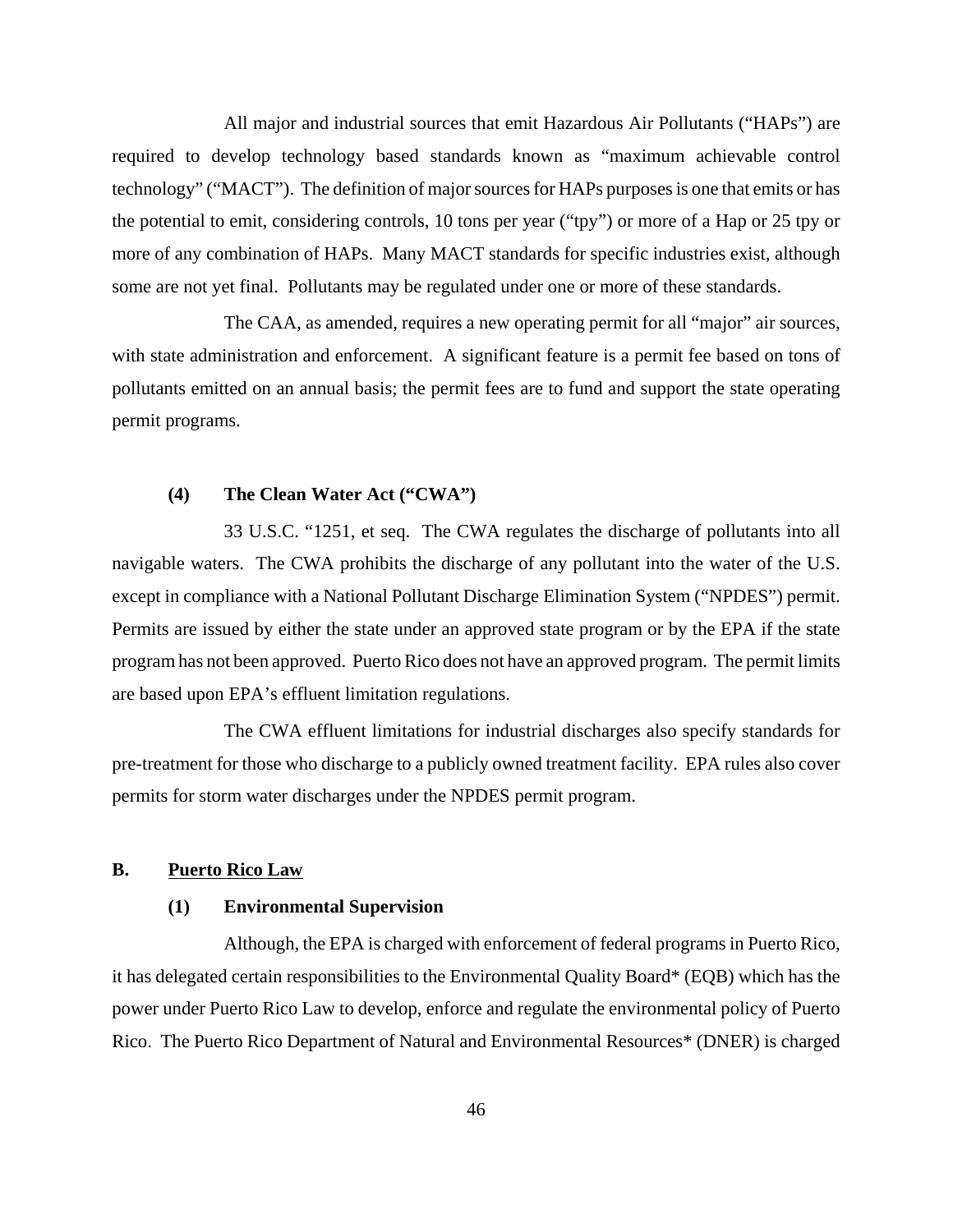with supervising coastal, mineral and water resources and solid waste and hazardous solid waste reduction. Other Puerto Rico government agencies are charged with regulating the transport of hazardous materials, land use planning, construction and bill boards.

# **IX. INTELLECTUAL PROPERTY**

**A. Copyright and Moral Rights –** This area is governed by both U.S. federal and Puerto Rico law. Title 17 U.S.C.; Title 31 P.R. Laws.

# **(1) In General**

Copyright law provides the author of a copyrightable work (or such person's employer in the case of a "work made for hire") with certain exclusive rights, including to use, distribute, modify and display the work. Generally, works are entitled to copyright protection for the life of the author plus 70 years. However, as to works made for hire, copyright protection is for the shorter of 95 years from the date of first publication or 120 years from the creation of the work. Anyone who without authority exercises the rights reserved exclusively to the copyright owner is considered to infringe the copyright and may be liable for actual or statutory damages and may be subject to injunctive relief.

# **(2) Copyrightable Works**

Works of authorship that qualify for copyright protection include literary works, musical works (including lyrics), dramatic works, choreographic works, audiovisual works, pictorial, graphic and sculptural works, sound recordings and architectural works. The Copyright Act, as amended, expressly protects computer software as "literary works." All works eligible for copyright protection must meet two specific requirements. First, the work must be fixed in some tangible form; there must be a physical embodiment of the work so that the work can be reproduced or otherwise communicated. Second, the work must be the result of original and independent authorship. The concept of originality does not require that the work entail novelty or ingenuity, concepts of importance to patentability.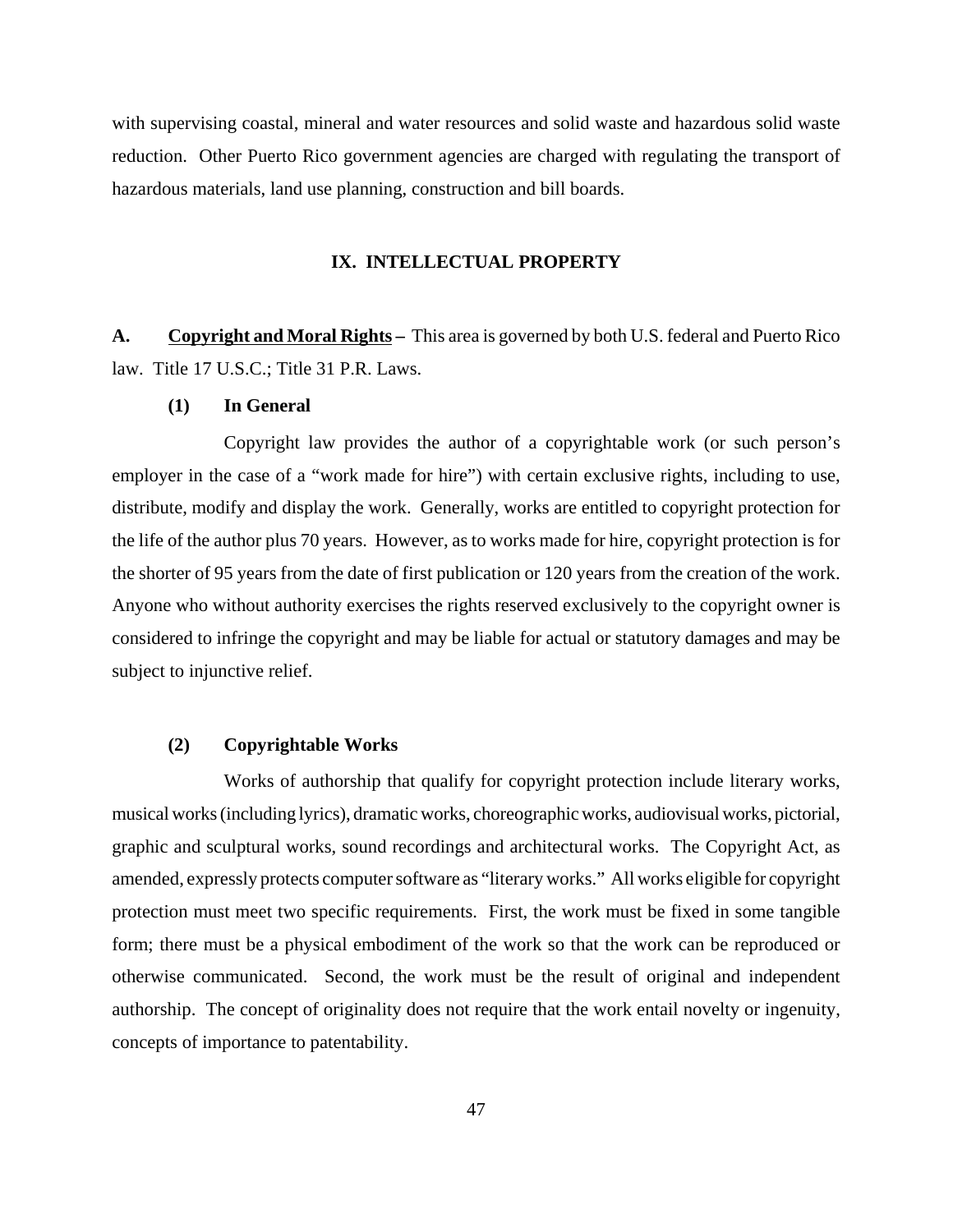# **(3) The Visual Artists Rights Act ("VARA")**

VARA protects only authors of "visual art"  $-$  a class of art narrower than the "pictorial, graphic and sculptural works" that also qualify for copyright protection. "Visual Art" includes paintings, drawings, prints, sculptures, or photographs reproduced for exhibition purposes, existing in a single copy or limited edition of two hundred or fewer copies. The U.S. Congress meant to distinguish works of "visual art" from other media, such as motion pictures or other audio visual works. VARA expressly creates "rights of attribution and integrity." It grants authors of works of visual art the right to claim authorship of the work, to prevent others from describing an artist as the author of a work of visual art which he or she did not create, and to prevent use of his or her name in association with work he created which has been destroyed, mutilated, or modified by others when that would prejudice the artist's reputation. VARA's protections do not apply to art reproductions or "works made for hire".

VARA protection generally applies for the life of the author or, in the case of joint works, for the life of the last surviving author. However, VARA protection can last longer for certain preexisting works. Works created before VARA's effective date (that is, before June 1, 1991) are protected by VARA for the same length of time as other rights created in the copyright law. Such rights can last many years longer than the life of the artist.

# **(4) Advantages of Copyright Registration**

Copyright protection automatically attaches to a work the moment that the work is created. However, registration of the work with the U.S. Copyright Office provides advantages. A certificate of registration is prima facie evidence of the validity of the copyright, provided registration occurs not later than five (5) years after first publication. With respect to works whose country of origin is the U.S., registration is a prerequisite to an action for infringement. With respect to all works, regardless of the country of origin, statutory damages and attorneys' fees relating to the period prior to registration cannot be recovered in an infringement action. Registration also is a useful means of providing actual notice of copyright ownership to those who search the copyright records.

# **(5) Copyright Registration Application Process**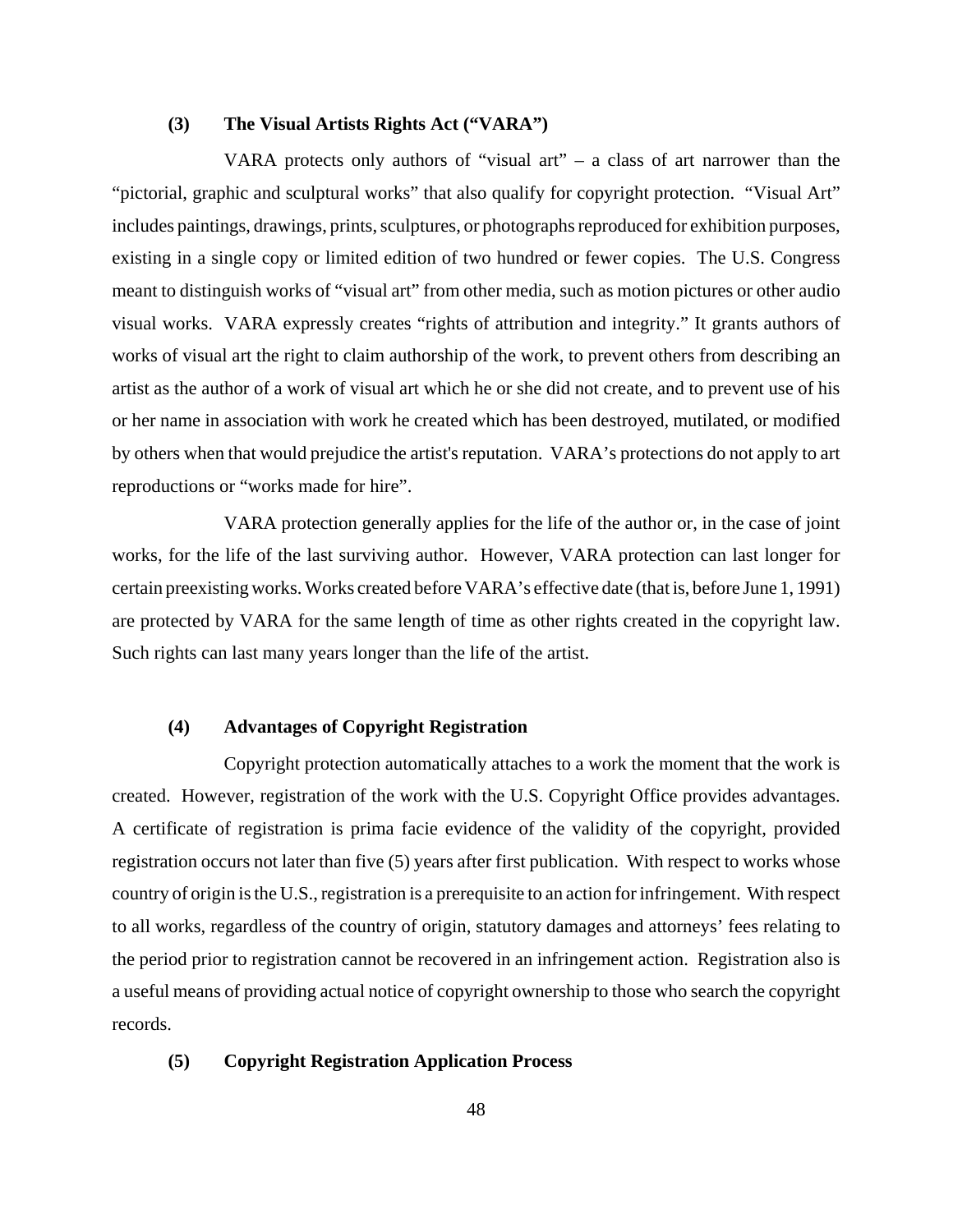In order to obtain registration of copyright, an application for registration must be filed with the U.S. Copyright Office\*. The application must be made on the specific form prescribed by the Register of Copyrights and must include the name and address of the copyright claimant, the name and nationality of the author, the title of the work, the year in which creation of the work was completed, and the date and location of the first publication. In the case of a work made for hire, a statement to that effect must be included. If the copyright claimant is not the author, a brief statement regarding how the claimant obtained ownership of the copyright must be included. An application must be accompanied by the requisite fee, and a copy of the work must be submitted.

# **(6) Copyright Notice**

Until 1989, all publicly distributed copies of works protected by copyright and published by the authority of the copyright owner were required to bear a notice of copyright. Although no longer mandatory, placing a copyright notice on the work remains advantageous. For example, the defense of "innocent infringement" is generally unavailable to an alleged infringer if a copyright notice was placed on the work.

If a copyright notice is used, the notice should be located in such a manner and location to sufficiently demonstrate the copyright claim. The notice should consist of three elements. First should be the symbol of an encircled "C," or the word "copyright," or the abbreviation "copr." Second should be the year of first publication. Third should be the name of the copyright owner.

#### **(7) Works Made for Hire**

In a "work made for hire" the employer is presumed to be the author. Authorship is significant because a copyright initially vests in the author. The parties can rebut the presumption of employer authorship by an express written agreement to the contrary. The term "work made for hire" applies to any work created by an employee in the course and scope of employment. To avoid disputes as to whether a work created by an employee was "made for hire," employers often require execution of a formal employment agreement under which employees expressly agree that the copyright in and to all works created during the term of employment belong to the employer. A similar agreement is also advisable in connection with the engagement of independent contractors to create copyrightable works for a business, but the business owner should be aware that only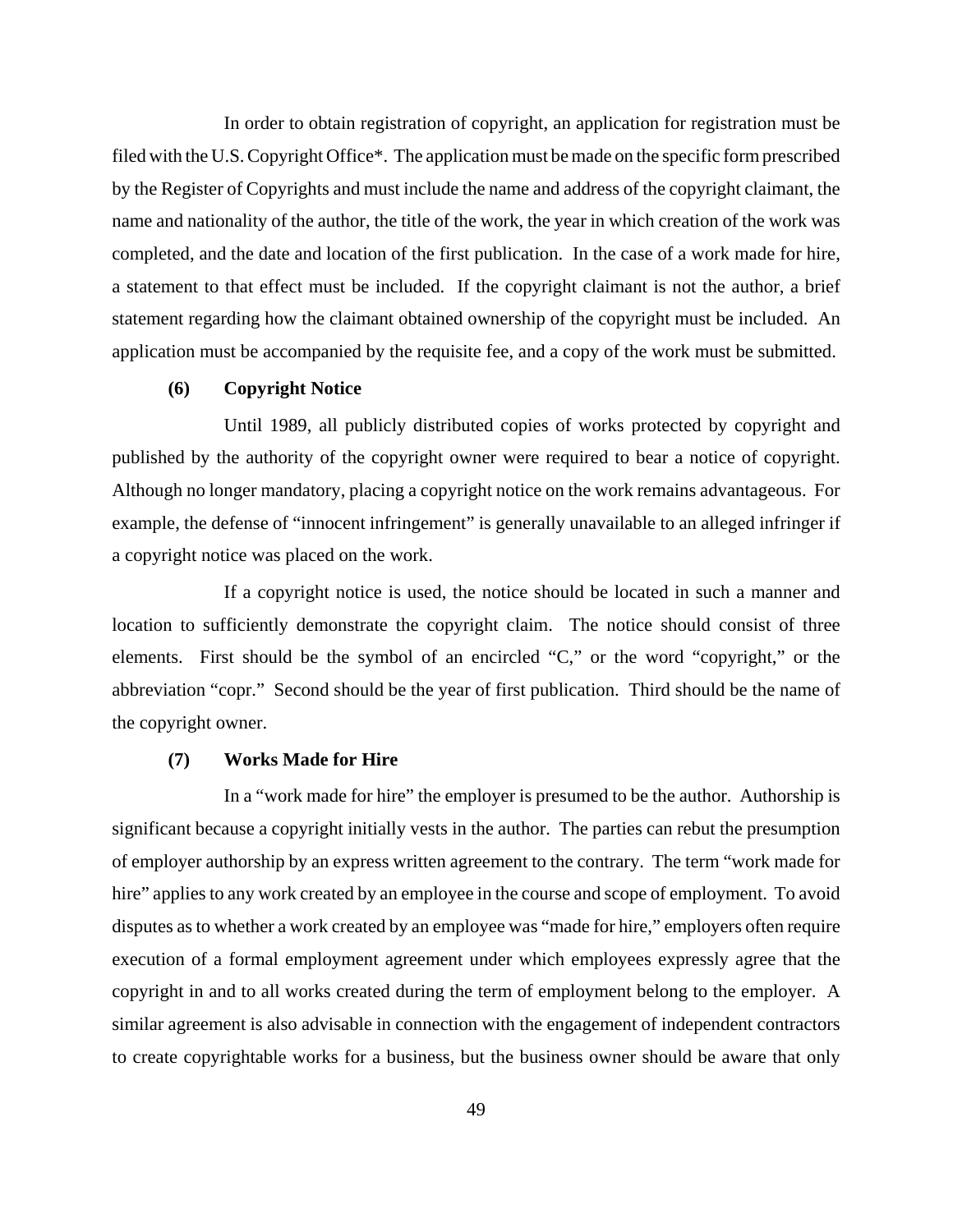certain types of works may be considered "works made for hire" when created by an independent contractor. If the particular matter cannot be a "work made for hire", the employer should negotiate an agreement for the assignment of the copyright by the independent contractor.

# **(8) Copyright Protection of Foreign Authors**

Copyright protection is available under U.S. law for foreign authors until the copyrightable work is published. If the work has been published, the availability of continued U.S. copyright protection is dependent upon the location of the publication and the nationality or domicile of the author. Copyright protection continues in the U.S. subsequent to publication if publication by the foreign author occurs in the U.S., or occurs in a country that is a party to the Universal Copyright Convention or to the Berne Convention, or occurs in a country named in a Presidential copyright proclamation. If the work is first published by a foreign author outside the U.S., continued copyright protection in the U.S. is only available if the foreign author is either a domiciliary of the U.S. or a national or domiciliary of a country that is party to a copyright treaty to which the U.S. is also a party. A person is generally a domiciliary of the country in which the person resides with the intention to remain permanently.

# **(9) The Puerto Rico Intellectual Property Act**

Under Puerto Rico law, an author of a literary, scientific, artistic or musical work has the right to benefit from it and exclusive prerogatives to attribute to himself (or retract) its authorship, dispose of the work, authorize its publication and protect its integrity. A creator of a work of art is also entitled to 5% of the increase in value of the work upon resale. Protection of these moral rights is independent from protection of proprietary rights. Moral rights extend for 50 years after the author's death and protection passes to the author's successors or heirs. Violation of moral rights entitles the author or successor to request injunctive relief and damages. Actions must be brought within one (1) year of knowledge of the violation, or within three (3) years for resale compensation actions.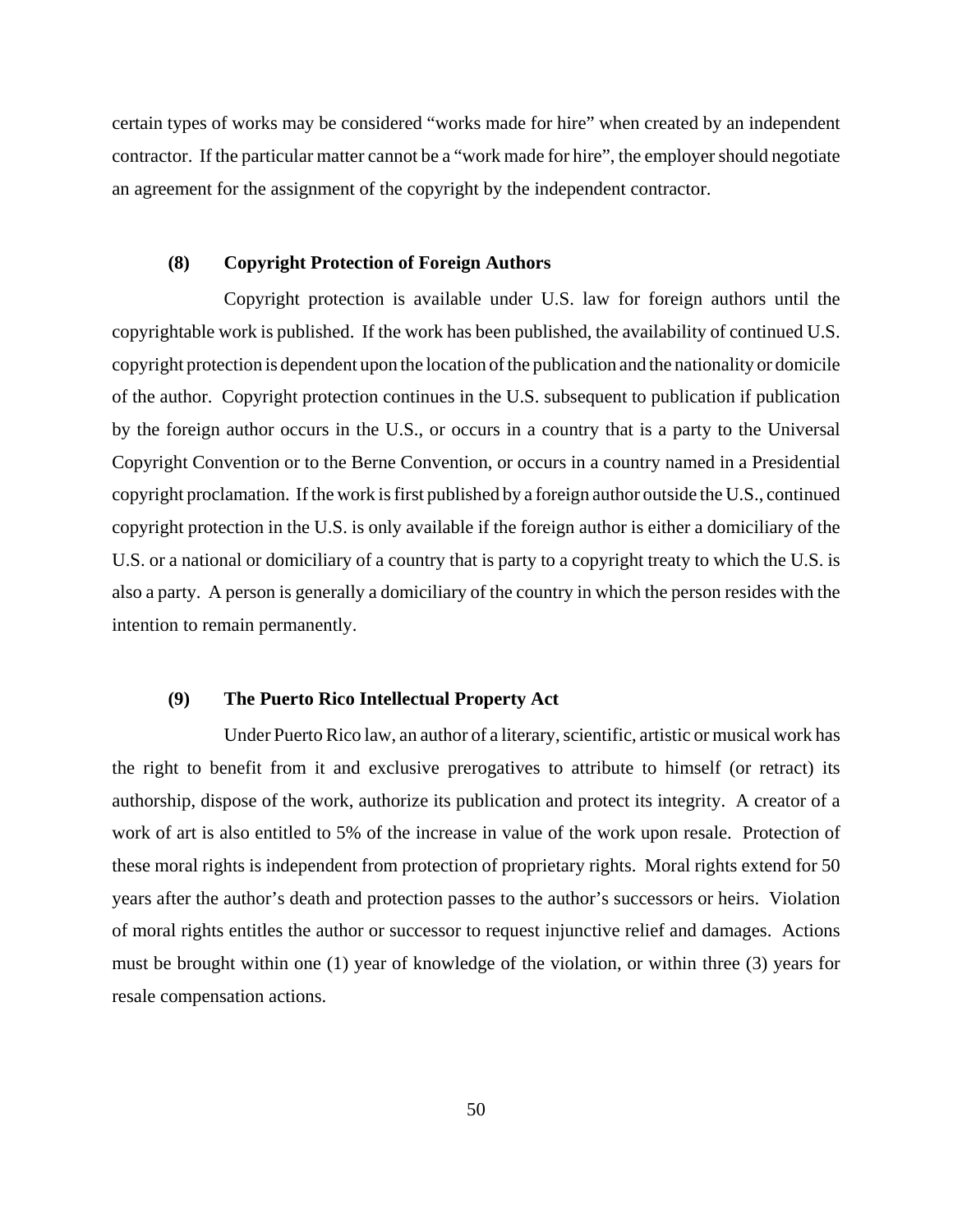**B.** Patents – This area is governed exclusively by federal laws. Title 35, U.S.C.

# **(1) In General**

Applications for and issuance of patents are governed exclusively by federal law. Title 35, U.S.C. Ownership of a patent is governed by state law and, as mentioned above a claim of patent infringement raised as a counterclaim in a suit under state law may be decided under state law. One who invents new machine or device or a new manufacturing process may be able to obtain a U.S. patent. A U.S. patent provides the inventor with the exclusive right for a specified time to make, use, import, offer to sell, or sell in the U.S. the patented invention. A valid patent forecloses use of the patented invention by any other party, even if another party independently conceives the identical invention.

A utility patent, which generally governs the functional aspects of a machine, manufacturing process, or composition of matter is enforceable beginning at the issuance of the patent and ending 20 years after the earliest effective U.S. filing date. The patent term is subject to adjustments for certain delays. A design patent, which covers the design or appearance of an article of manufacture, is enforceable for 14 years from the granting date of the patent. A provisional patent, which is filed before a regular patent application, establishes a priority filing date and provides up to 12 months to further develop the invention without filing a regular patent application. Anyone without authority from the patent holder who makes, uses, imports, or sells in the U.S. the patented invention during the life of the patent is considered to "infringe" the patent and may be liable for damages.

# **(2) Effect of Foreign Patents**

A foreign patent is generally not enforceable in the U.S. Furthermore, an invention that is the subject of a foreign patent cannot be the subject of a U.S. patent, unless an application for a U.S. patent is filed within one year following issuance of the foreign patent. Accordingly, an inventor who holds a foreign patent and who fails to apply for a U.S. patent within one year from the date of issuance of a foreign patent, will usually have no recourse against others who use the invention in the U.S.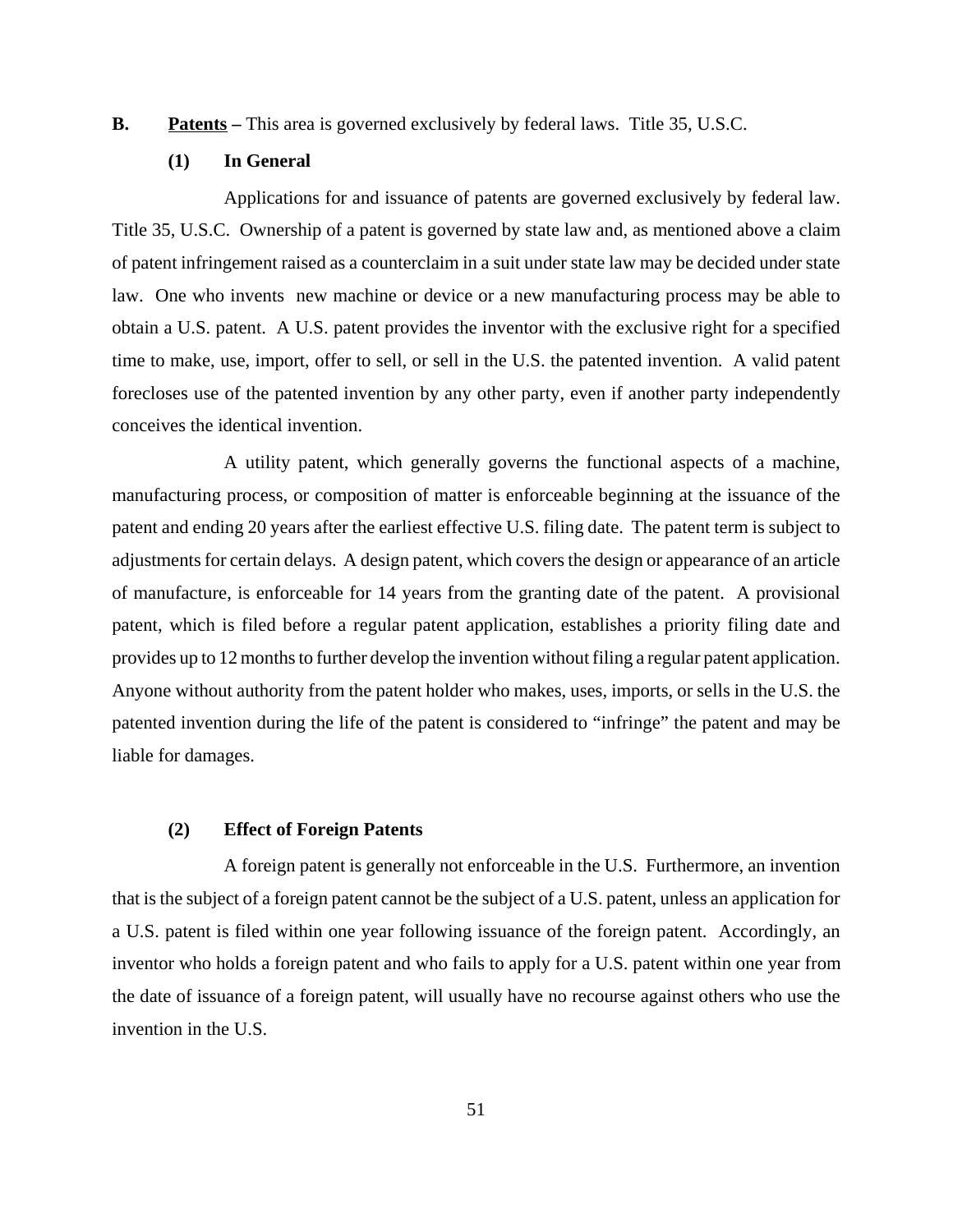# **(3) Patentability Under Federal Patent Statutes**

To be eligible for a federal utility patent, an invention must fall into one of the classes of patentable subject matter set forth in the U.S. patent statutes. These classes are machines (e.g., a mechanism with moving parts), articles of manufacture (e.g., hand tool), compositions of matter (e.g., a plastic), and processes (e.g., a method of refining). An improvement falling within any of these classes may also be patentable. Discoveries falling outside these categories are not patentable, unless some other statutory provision applies.

In addition to being within one of the four classes and being fully disclosed, a utility invention must also be:

- (i) "novel," in that it was not previously known to or used by others in the U.S. or printed or described in a printed publication anywhere;
- (ii) "non-obvious" to a person having ordinary skill in the relevant art; and,
- (iii) useful," in that it has utility and actually works.

A design patent may be obtained for the ornamental design of an article of manufacture. A design patent offers less protection than a utility patent, because the patent protects only the appearance of an article, and not its construction or function.

A plant patent may be obtained by anyone developing a new variety of asexually reproduced plant, such as a tree or flower. Some plants may also be protectable with a utility patent or under the Plant Variety Protection Act, administered by the U.S. Department of Agriculture. In order to determine novelty and, hence, patentability of an invention, it is often useful to search the records of the U.S. Patent and Trademark Office. There one may examine all U.S. patents, many foreign patents, and a large number of technical publications. A patent search is customarily performed by a patent attorney or by an individual with similar technical training, sometimes referred to as a patent agent. A patent attorney or patent agent may be asked to render an opinion regarding the patentability of a particular invention. An inventor can then make an informed decision as to whether to proceed with the cost of an actual patent application.

# **(4) Patent Application Process**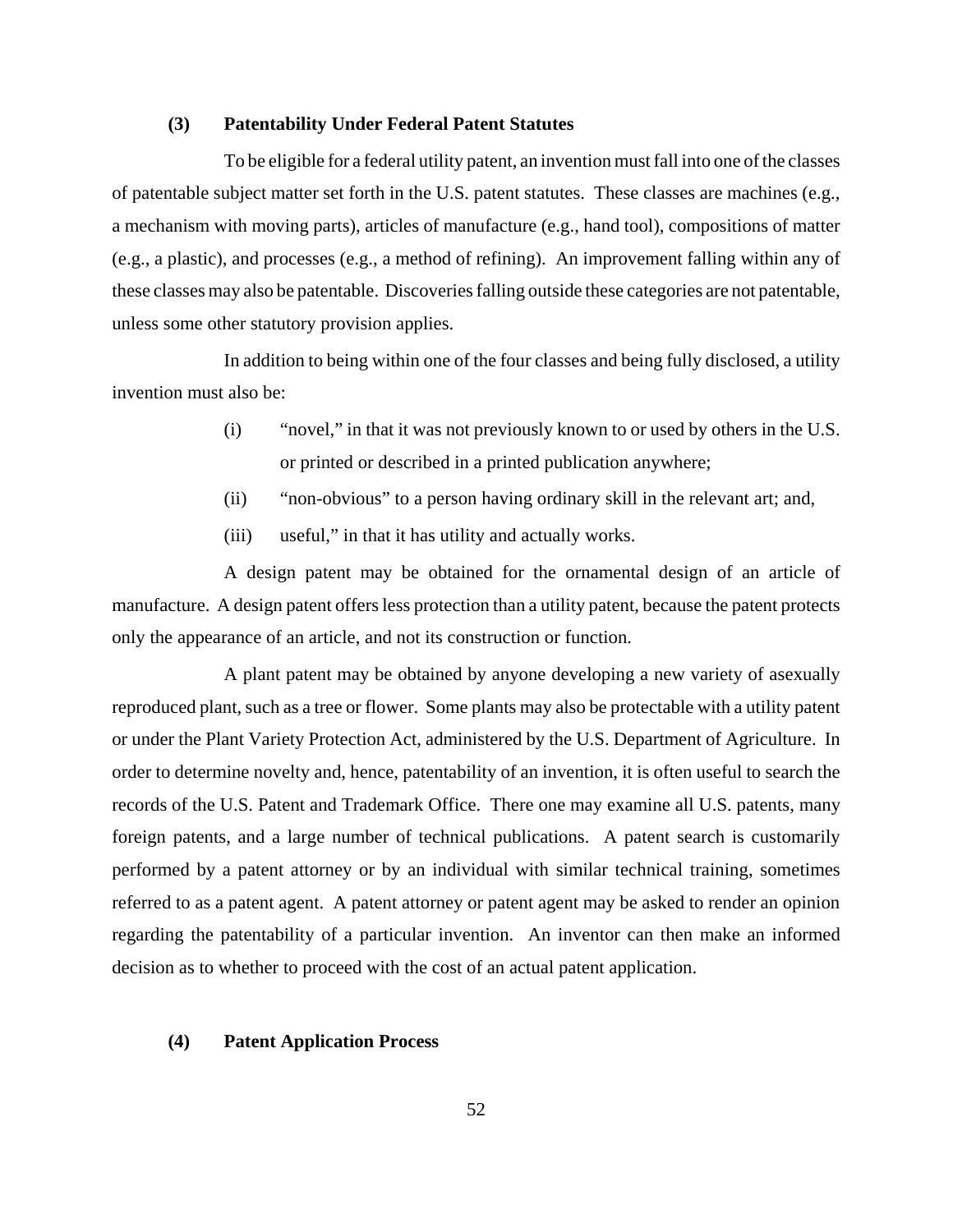A U.S. patent application must be filed with the U.S. Patent and Trademark Office. A complete patent application includes four elements. First, the application must include the "specification." The specification is a description of what the invention is and what it does. The specification can be filed in a foreign language, provided that an English translation, verified by a certified translator, is filed within a prescribed period. Second, the application must include an oath or declaration. The oath or declaration certifies that the inventor believes himself or herself to be the first and original inventor. If the inventor does not understand English, the oath or declaration must be in a language that the inventor understands. Third, the application must include drawings, if essential to an understanding of the invention. Fourth, the appropriate fee must be included.

After a proper application is filed, the application is assigned to an examiner with knowledge of the particular subject matter. The examiner makes a thorough review of the application and the status of existing concepts in the relevant area to determine whether the invention meets the requirements of patentability. The patent review process takes from 18 months to three years. Rejection of a patent application by the examiner may be appealed to the Board of Patent Appeals. Decisions of the Board of Patent Appeals may be appealed to the federal courts. Provisional patent application requirements are less stringent than a regular patent application. The oath or declaration of the inventor and claims are not required and the application is held for the 12 month period without examination.

# **(5) Markings**

After a patent application has been filed, the product made in accordance with the invention may be marked with the legend "patent pending" or "patent applied for." After a patent is issued, products may be marked "patented" or "pat.," together with the U.S. patent number. Marking is not required, but it may be necessary to prove marking in order to recover damages in an infringement action.

# **(6) Rights to Patented Inventions**

Disputes sometimes arise between employers and employees over the rights to inventions made by employees during the course of employment. Because of this, employers often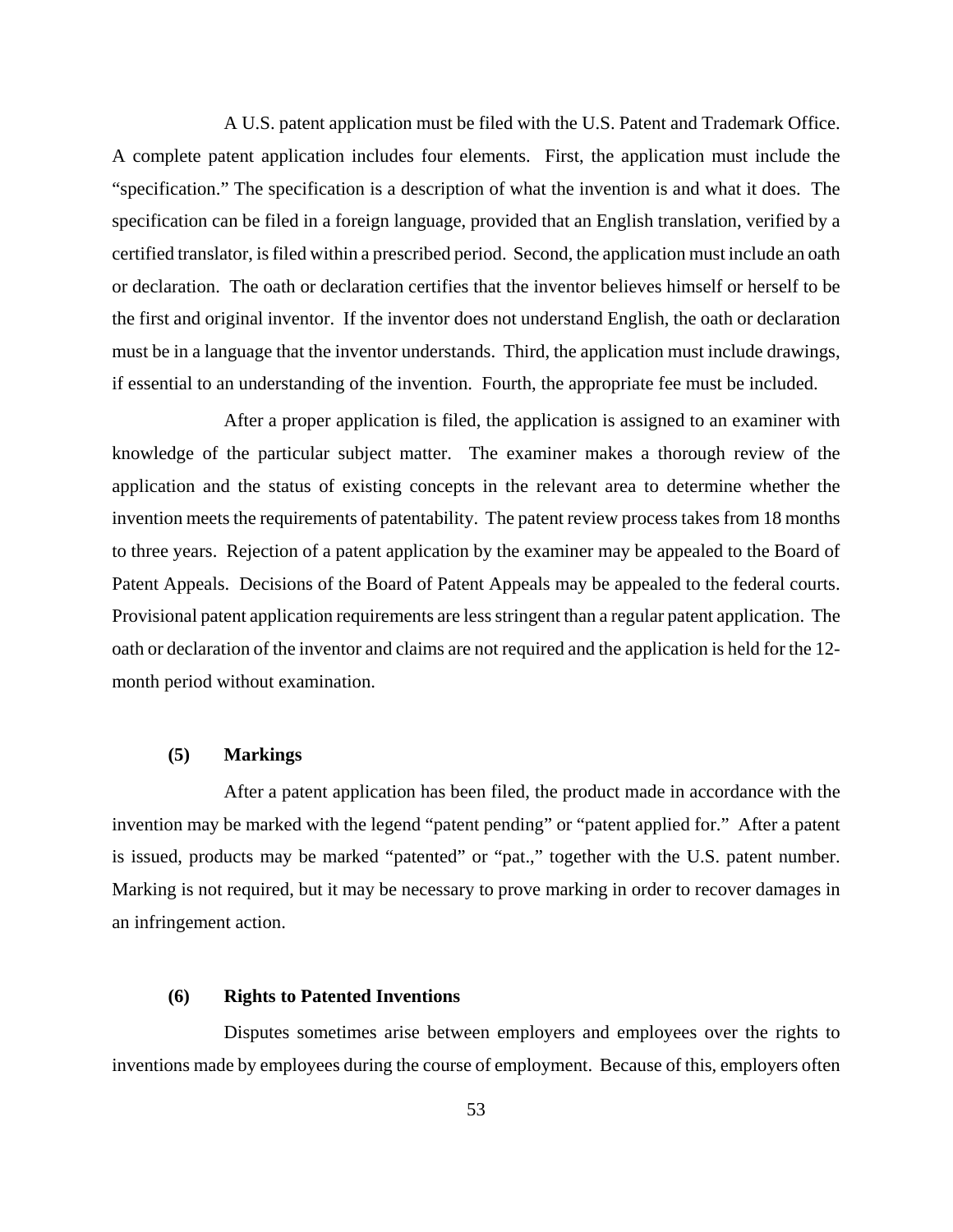require employees to execute formal agreements under which each signing employee agrees that all rights to any invention made by the employee during the term of employment will belong to the employer.

**C. Trademarks –** This area is governed by both U.S. federal and Puerto Rico law. Title 15 U.S.C.; Title 10 P.R. Laws.

# **(1) In General**

A trademark or service mark is a designation used by a business to identify its goods and services offered and to distinguish them from its goods or services of others. A mark can be a work, a name, a number, a slogan, a symbol, a device, or a combination of any of those. A trade mark should not be confused with a trade name. Although the same designation may function as both a trademark and a trade name, a trade name refers to a business title or the name of a business; a trademark is used to identify the goods or services offered by the business. Generally, service marks and trademarks receive the same legal treatment.

## **(2) Selection of Trademark**

A business should carefully consider the trademark to be used on its goods or services. The level of protection of a trademark against infringement varies with the "strength" of the trademark. "Descriptive" marks are the weakest. A descriptive trademark is a name that describes some characteristic, function, or quality of the goods or services. A "fanciful" mark, the strongest type of mark, is a coined name that has no dictionary definition.

Evaluation should also include consideration of the likelihood of success in obtaining federal and state registrations of the trademark. For example, a trademark that is "merely descriptive" cannot be registered under either federal or Puerto Rico law. Selection of a trademark should be accompanied by a trademark search to determine whether another business is using or intends to use a mark that is the same as or similar to the one desired. The website of the U.S. Patent and Trademark Office (www.uspto.gov) offers access to federal registration records. The Puerto Rico State Department's website (www.estado.gobierno.pr) also contains some registration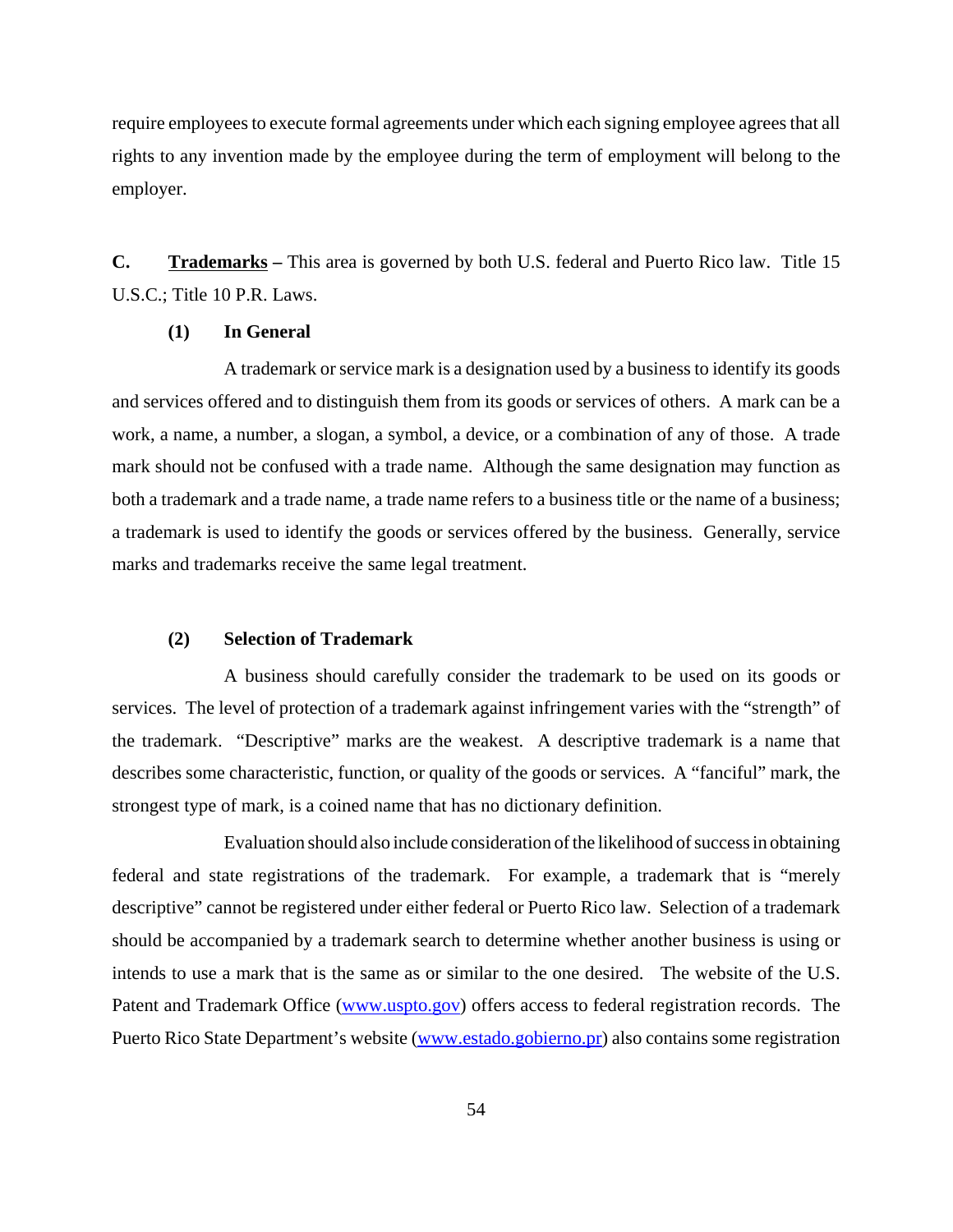information. Counsel can assist with the search and evaluation process, as well as render an opinion as to registrability of a mark.

Actual and potential trademark conflicts should be avoided, lest the business become involved in an expensive infringement lawsuit. Of even greater concern is the potential loss of the right to use a mark after considerable expenditure in advertising goods or services bearing the mark.

# **(3) Advantages of Trademark Registration**

Under the trademark laws of the U.S. and Puerto Rico, the principal method of establishing rights in a trademark is actual use of the trademark. "Registration" of a trademark is not legally required but can provide certain advantages.

Federal registration of a trademark is presumptive evidence of the ownership of the trademark and of the registrant's exclusive right to use the mark in interstate commerce (which includes Puerto Rico), strengthening the registrant's position.

After five (5) years of continued use of the mark following federal registration and upon submission of a particular affidavit, the registrant's exclusive right to use the trademark becomes virtually conclusive. Federal registration may assist in preventing the importation into the U.S. of foreign goods that bear an infringing trademark. There are also other less tangible advantages of registration, such as the goodwill arising out of the implication of government approval of the trademark.

#### **(4) Federal Registration Application Process**

Federal trademark registration requires that a trademark application be filed with the U.S. Patent and Trademark Office. The application must identify the mark and the goods or services with which the mark is used or is proposed to be used, the date of first use, and the manner in which it is used or to be used. The application must be accompanied by payment of the requisite fee, a drawing page depicting the mark, and a specimen of the mark as it is actually used or will be used. After the application is filed, it is reviewed by an examiner who evaluates, among other matters, the substantive ability of the mark to serve as a valid mark and the likelihood of confusion with other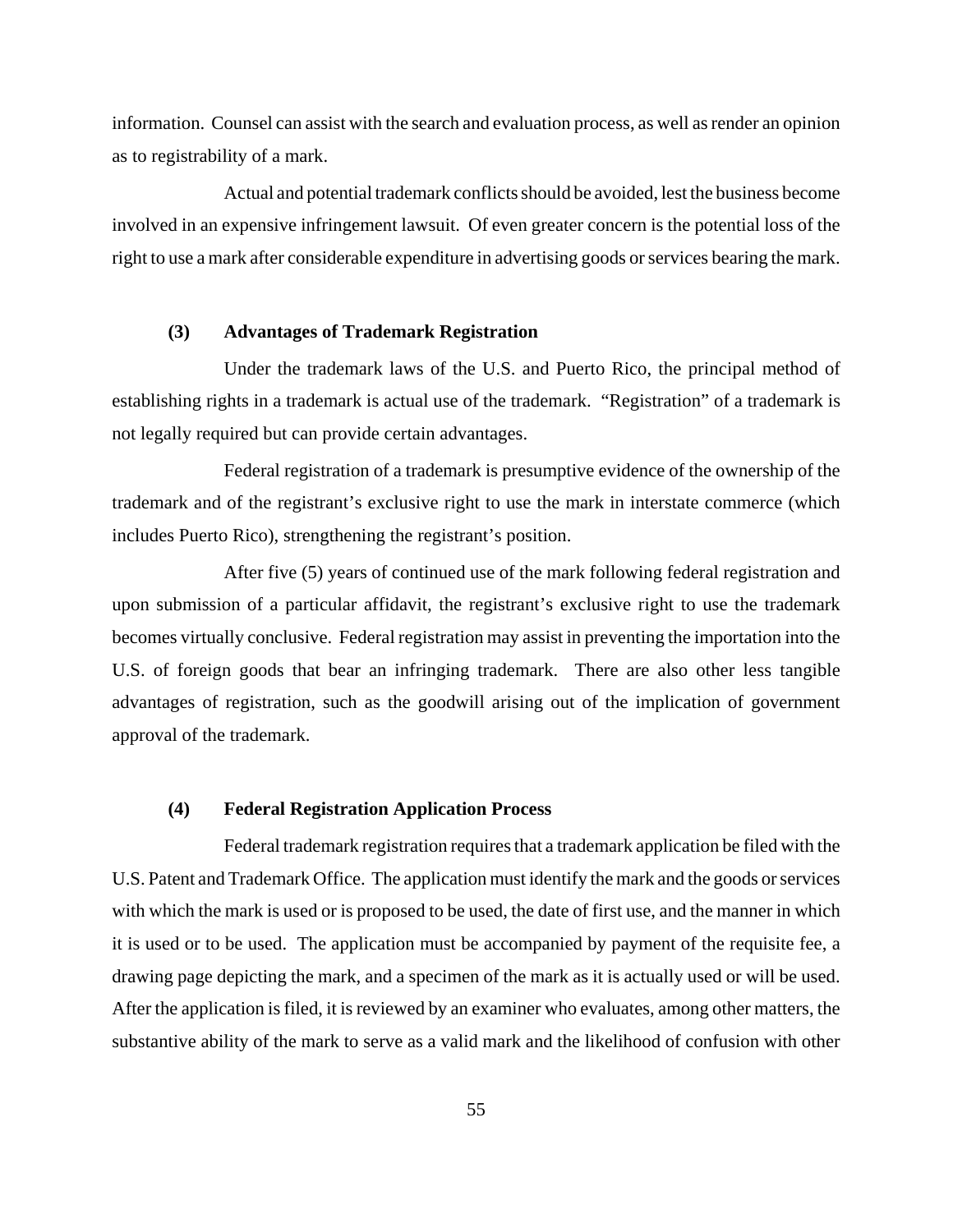registered marks. If the examiner rejects the application, the examiner's decision can be appealed to the Trademark Trial and Appeals Board. An adverse decision by that body can be appealed to the U.S. Court of Appeals for the Federal Circuit.

If the application is approved, the mark is published in an official publication of the Patent and Trademark Office. Opponents of the registration have thirty days after publication, or such additional time as may be granted, to challenge the registration. If no opposition is raised, or if the opponent's claims are rejected, an applicant whose mark is already in use receives a "certificate of registration".

An applicant whose trademark is not yet in use receives, upon approval of the application, a "notice of allowance". An applicant who receives a notice of allowance must, within six months of the receipt of the notice, furnish evidence of the actual use of the trademark. The applicant then is entitled to a certificate of registration. Failure to furnish evidence of the actual use of the mark within the time allowed results in rejection of the application.

A certificate of trademark registration issued by the U.S. Patent and Trademark Office remains in effect for ten (10) years. However, registration expires at the end of the sixth year, unless the registrant furnishes evidence of continued use of the trademark. The ten-year term of a certificate of registration can be renewed within the term's last six months for an additional ten-year term by furnishing evidence of continued use of the mark and paying a fee.

After at least five (5) years of continuous use of a trademark following the receipt of a certificate of registration, a registrant can seek to have the status of the registration elevated from "presumptive" evidence of the registrant's exclusive right to conclusive evidence. To do so, the registrant must furnish the U.S. Patent and Trademark Office with evidence of continuous use of the trademark for at least five (5) years. Additionally, there must not be any outstanding lawsuit or claim that challenges the registrant's rights to the mark.

# **(5) Puerto Rico Law**

**(a) Trademarks**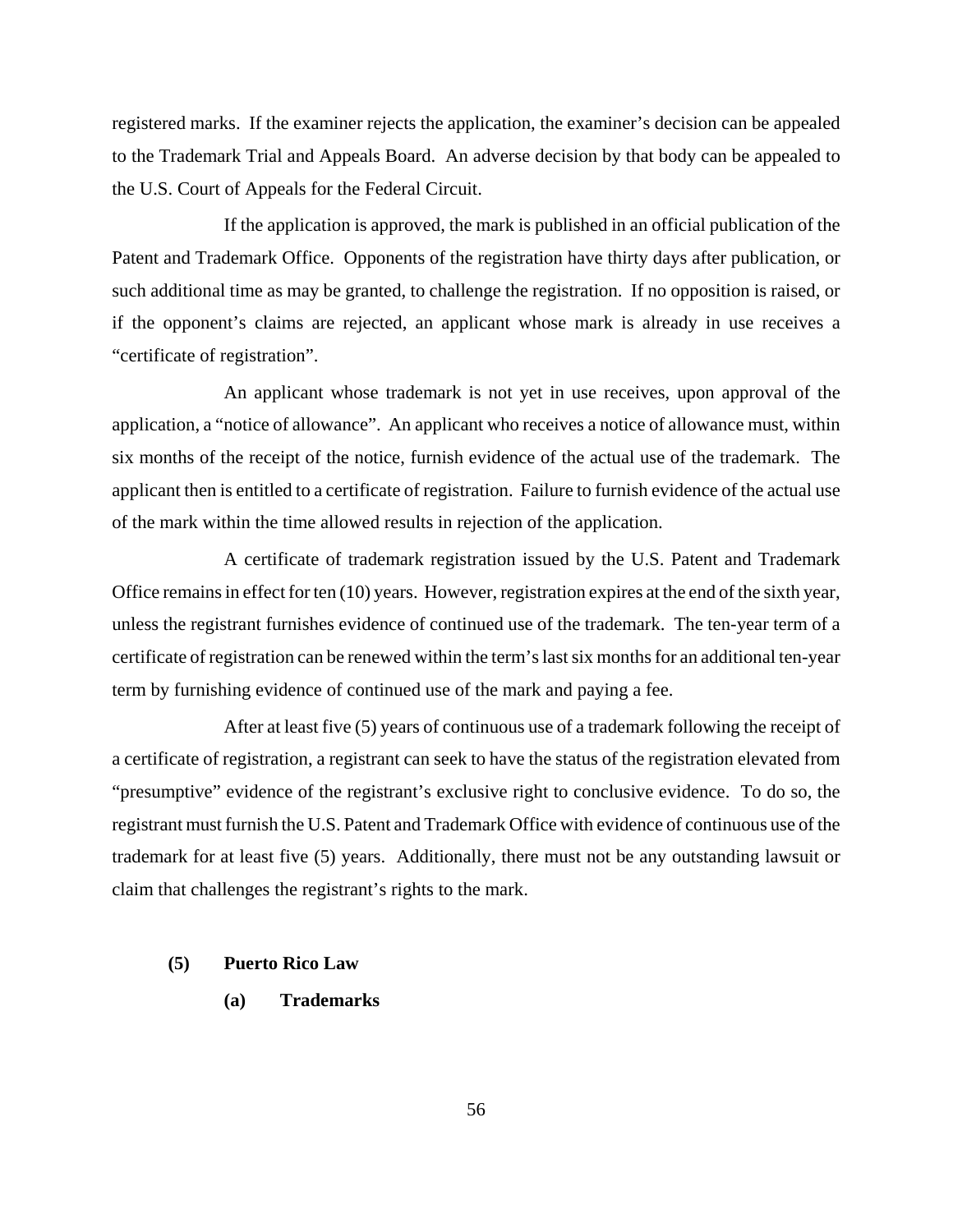The following marks may not be registered: (1) if contrary to law; (2) contain the flag, coat of arms or other insignia of Puerto Rico, of the U.S. or of any state, municipality or nation, or an imitation thereof; (3) a person's name, nickname, picture or signature unless consent is obtained; (4) words descriptive of products or services with which the mark is used; (5) words indicating the type, nature or physical appearance of the product or service; (6) geographic names or terms indicating the origin of the product or services; (7) a mark that is identical to another registered or known mark used for the same type of product or service; (8) a mark so similar to another that its use will cause confusion or deception in the public mind; (9) a mark that is identical or similar to a registered or pending registration mark, that is likely to cause confusion or error in the public's mind. As an exception to clauses 4, 5 and 6 above, such marks may be registered if they have acquired a distinctive character through the use they have been given for the products or services for which registration is requested. As a general rule local registration of a mark is advisable.

Registration of a trademark is accomplished by filing an application with the Puerto Rico Secretary of State together with a sworn statement as to the applicants right to use the mark, facsimiles of the mark as used or proposed to be used and payment of a \$150 fee. Applicants are also required to provide facsimiles of the mark as used, or proposed to be used, in commerce. Registration is valid for ten (10) years after the filing date and may be renewed for successive ten (10) year periods thereafter, provided that the owner of the mark must file a sworn statement of use within five (5) years of the application filing date, otherwise the registration lapses.

Registration is prima facie evidence of ownership. Infringers are subject to injunction, actions for damages and/or seizure orders.

Registration in the U.S. Patent and Trademark Office protects marks used in interstate commerce in Puerto Rico but not in some situations where infringement is strictly intrastate.

# **(b) Tradenames**

Tradenames may be registered at the Department of State by submitting an application stating the business activity covered by the name, facsimiles of the name as used or proposed to be used, a sworn statement to the effect that no other person else is entitled to use the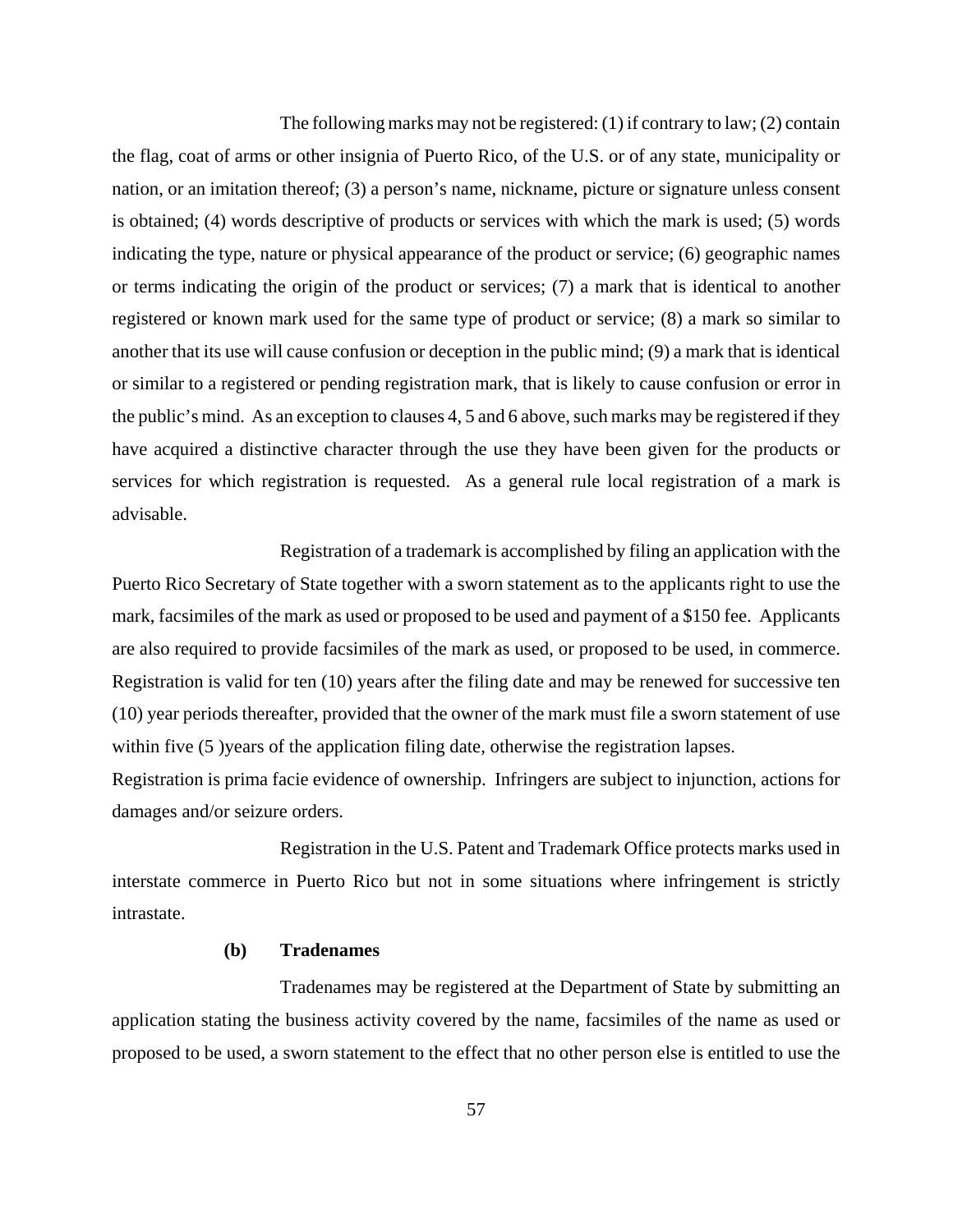name in Puerto Rico, evidence that the applicant has applied for or obtained municipal or other licenses or permits required by law to engage in such business and payment of a \$150 fee. Similar or confusing names may not be registered.

# **(c) Trade Secrets**

Trade secrets are not protected by specific statute. However, Puerto Rico general tort and property law as well as the unfair competition statutes and regulations may be used to protect trade secrets. Also, Rule 23.2(g) of the Puerto Rico Rules of Civil Procedure allows protective orders to prevent disclosure of trade secrets.

# **X. DISPUTE RESOLUTION**

#### **A. Federal Court System**

The trial courts of the federal court systems are the U.S. District Courts. Puerto Rico has seven federal district court judges who are appointed by the President for life terms upon approval by the United States Senate. The federal district court for the district of Puerto Rico sits in San Juan. Jurisdiction is the same as any other U.S. district court, English is required and the filing fees are those established by the U.S. Judicial Code. Appeals from the Puerto Rico district court decisions are to the First Circuit Court of Appeals.

The federal district courts are courts of limited jurisdiction. The types of cases they may hear are mandated by both the U.S. Constitution and federal statute. They have exclusive jurisdiction over bankruptcy, federal antitrust, postal matters, federal internal revenue, admiralty, federal crimes, federal torts, and customs. See also IX.A(1)(i) supra as to patent and copyright matters. All other jurisdiction is concurrent with that of the state courts. There are generally two ways to gain access to the federal district courts when there is such concurrent jurisdiction. First is diversity jurisdiction, which involves disputes between citizens of different states with an amount in controversy exceeding \$75,000. To be brought in federal court, there must be complete diversity, i.e., none of the plaintiffs may be a citizen of the same state as any of the defendants. The second primary basis involves a federal question, i.e., presenting an issue arising under the Constitution, statutes, or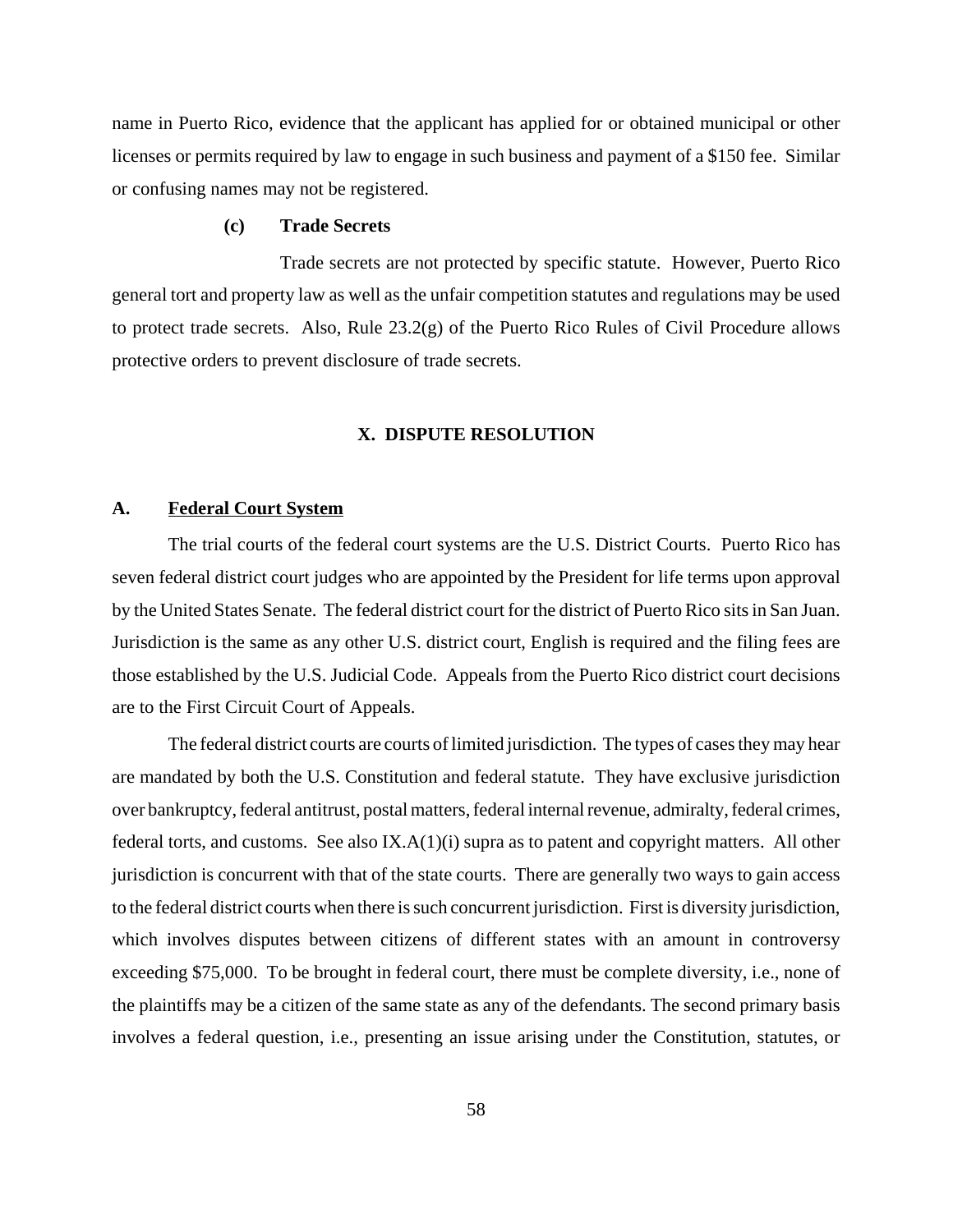treaties of the United States. If a party's case does not fit within one of the statutorily mandated jurisdictions, there is no recourse to the federal courts.

The workings of the federal district courts are governed by the Federal Rules of Civil Procedure and of Criminal Procedure, promulgated by the U.S. Supreme Court and approved by the U.S. Congress. These are a uniform body of procedural rules applicable to every federal district court. Each federal district court also establishes its own rules applicable to the procedure in that district court.

These rules often set forth very specific guidelines for the handling of an action, and close attention must be paid to them. One of the local rules provides court-annexed non-binding mediation for which all civil cases are eligible.

# **B. Puerto Rico Court System**

# **(1) General Court of Justice**

All judicial power is vested in the General Court of Justice composed of a Supreme Court, Courts of Appeal and Courts of First Instance.

## **(2) The Supreme Court**

The Supreme Court sits in San Juan and has final appellate jurisdiction from the courts below. It also reviews decisions of the Registrars of Property and may in its discretion review other extraordinary matters.

# **(3) The Court of Appeals**

The Court of Appeals is the intermediate appellate court between the Court of First Instance and the Supreme Court and also reviews administrative decisions and regulations. It sits in San Juan and has sessions in seven judicial regions throughout Puerto Rico.

# **(4) The Court of First Instance**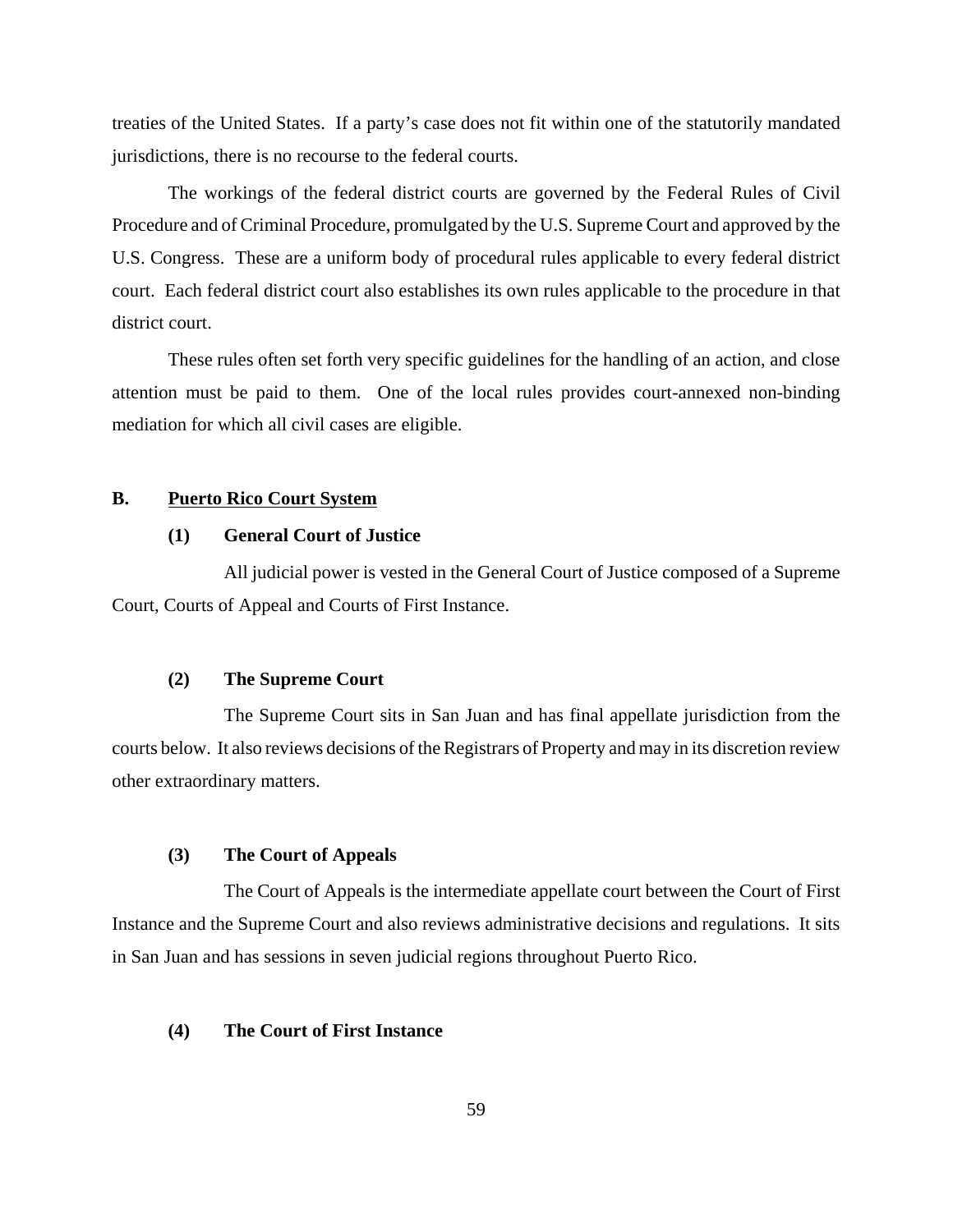The Court of First Instance is the court of original jurisdiction and has offices in 13 judicial regions. It entertains all civil matters, including tax cases, eminent domain, estate and family matters, government agency, administrative orders, arbitration awards, and all criminal and juvenile matters.

#### **(5) Venue**

Under the local rules of civil procedure, no cause may be dismissed for improper venue. Cases are tried in the district where the action arose, or where the defendants or plaintiffs reside, depending on the facts. Corporations reside where their headquarters are located. The trial court in its discretion may direct a change of venue.

# **(6) Alternate Methods of Dispute Resolution (ADR)**

A Bureau on ADR exists to train neutrals and supervise all ADR programs. Local courts can refer cases to mediation arbitration and neutral evaluation.

# **(7) Arbitration**

Agreements to arbitrate if in writing are valid and specifically enforceable except in insurance contracts. Issues as to whether arbitration is appropriate are resolved by the Court of First Instance. Special provisions of law govern dealer contracts which can only be arbitrated in Puerto Rico under Puerto Rico law.

# **XI. FINANCING INVESTMENTS**

# **A. Short-Term Credit**

Short-Term Credit may be obtained from commercial banks doing business in Puerto Rico including local, U.S. or foreign banks. Collateral in the form of a parent company or other guaranty, mortgage or other collateral may be required. Guarantees may be available from the U.S. Small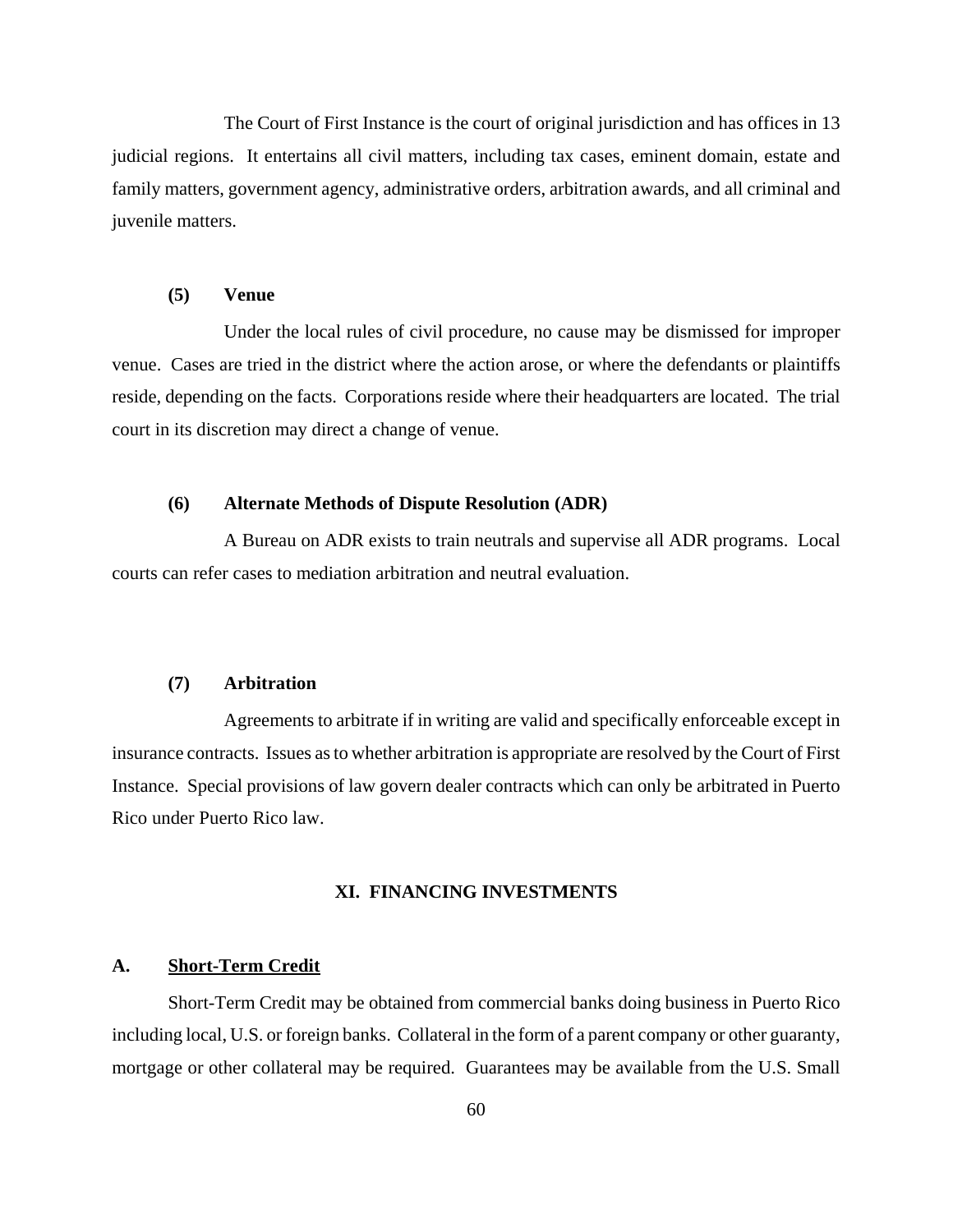Business Administration\* for small or medium-size businesses. Interest may be pegged to the lenders or another bank's prime rate or to another index such as Libor (London Inter-Bank Offered Rate).

Principal local banks are:

Oriental Bank Banco Popular R-G Premier Bank FirstBank WesternBank Doral Bank Eurobank U.S. or Foreign Banks include: Citibank (U.S.) Banco Bilbao Vizcaya Argentaria (Spain) Banco Santander (Spain) Scotiabank de Puerto Rico (Canada)

# **B. Long and Medium-Term Credit**

Long and Medium-Term Credit is available primarily from government sources. The Puerto Rico Government Development Bank (GDB)\* is the primary source for this type of credit and must also approve financing offered by other government agencies.

The other principal source for long term credit is the Puerto Rico Industrial, Tourism, Educational, Medical and Environmental Pollution-Control Facilities Financing Authority (AFICA)\*, which was established to finance new facilities through industrial revenue bonds. Interest on AFICA bonds is exempt from Puerto Rico and federal (U.S., state and local) tax. Neither AFICA or any other government agency is liable on these bonds which are payable only from the underlying project or from other credit enhancement.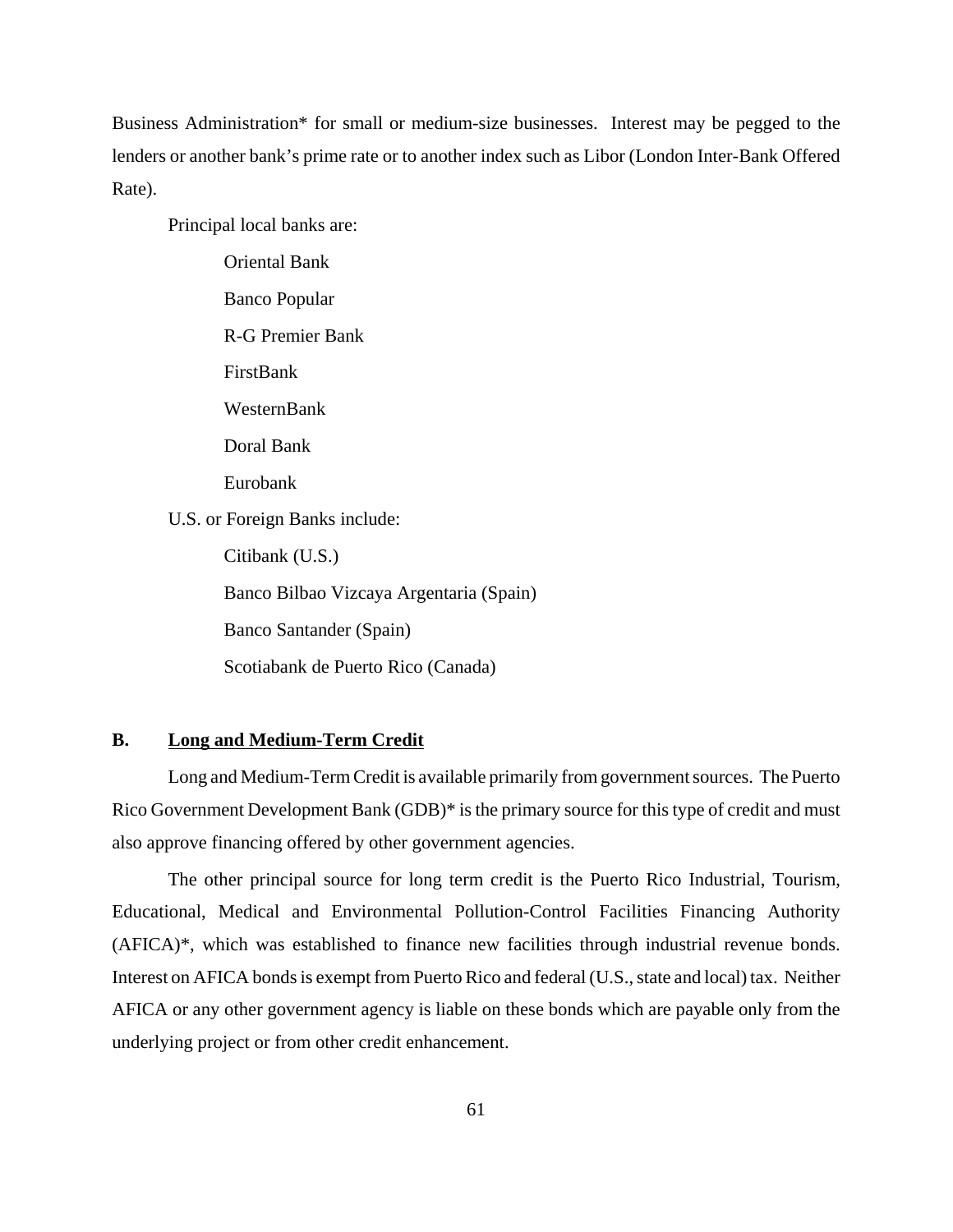Commercial banks may also provide medium-term lending. Other sources are finance companies, insurance companies, leasing firms and pension funds.

Investment bankers and other intermediaries may also arrange for bond placements or loans which provide terms tailored to the borrower's needs.

Loans may also be available from International Banking Entities (IBEs). Although these entities were originally designed to lend only to foreign (non Puerto Rico borrowers) they may now make loans to Puerto Rico borrowers if (1) the GDB or the Economic Development Bank for Puerto Rico\* guarantees or participates in the loan or (2) the loans are made to finance projects designated by the Puerto Rico Department of the Treasury and the Puerto Rico Commissioner of Financial Institutions\* as eligible for IBE financing. For a description of the tax benefits offered by the IBE program see VI B5(iv) supra.

# **C. Securities Laws**

# **(1) Federal Securities Law**

The Securities Act of 1933 is designed to provide disclosure to the investor and requires registration of securities issues with the Securities Exchange Commission (SEC) and periodic public disclosures with respect to the borrower's business, properties, management, securities being offered and certified financials.

The Securities Exchange Act of 1934 created the SEC with the power to regulate brokers, transfer agents, clearing agencies, and stock exchanges and also establishes penalties for fraudulent activities such as insider trading.

# **(2) Puerto Rico Securities Law**

Puerto Rico has adopted (with variations) the Uniform Securities Act, 1956 version, with certain subsequent amendments. Both federal and Puerto Rico laws apply to local securities issues. Registration of a security under federal law permits the security to be registered in Puerto Rico by coordination through filing with the Commissioner of Financial Institutions\*; Broker-Dealers and Investment Advisors must register with and be licensed by the Commissioner.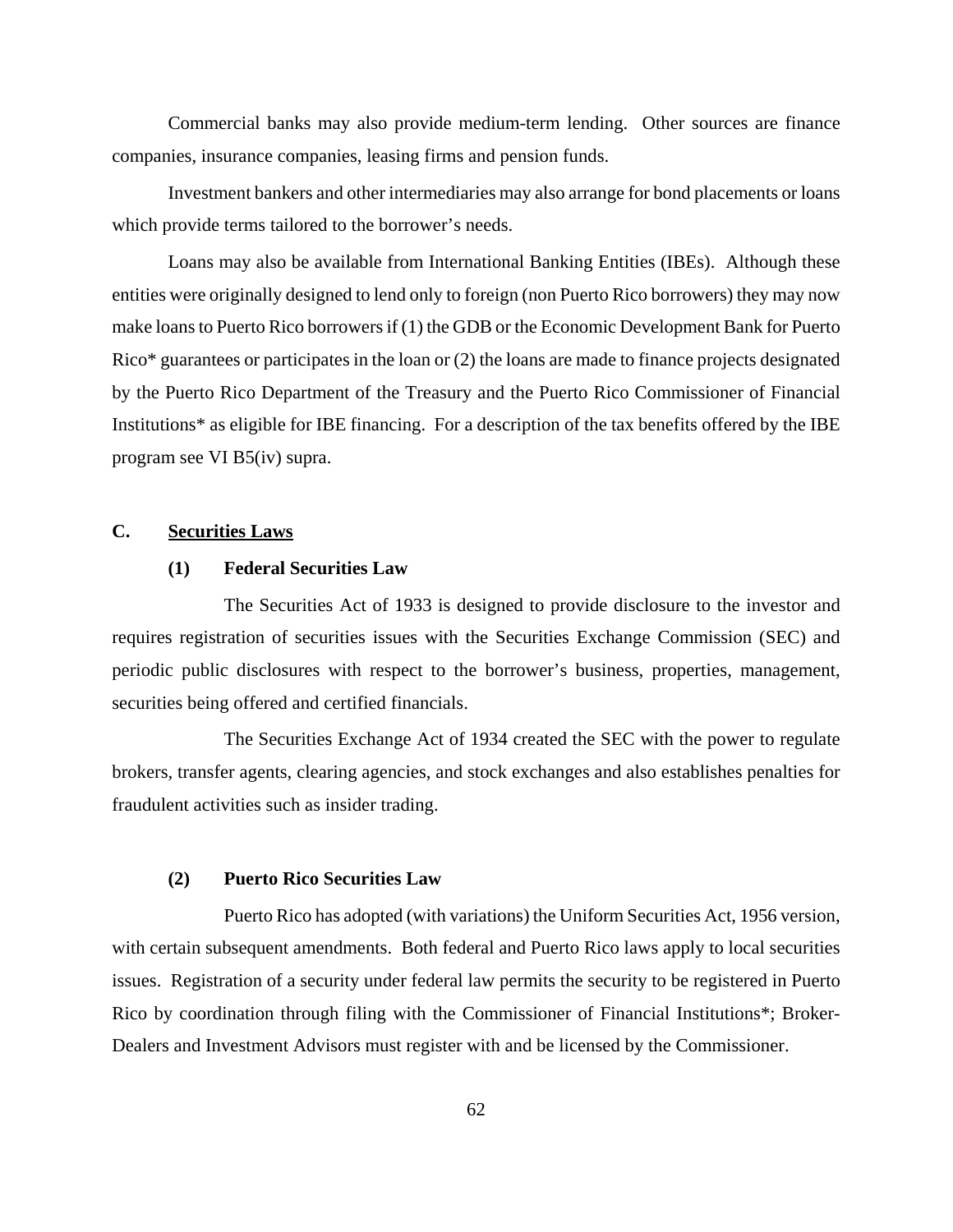# **XII. REAL ESTATE**

# **A. Title**

Title to real property ("propiedad inmueble") may be held and all rights of ownership exercised by one or more individuals, corporations, limited liability corporations, partnerships and trusts, including foreign persons and corporations and other foreign juridic entities. No limitations exist other than certain restrictions on the exercise of ownership rights by minors, and a Puerto Rico constitutional provision (1) limiting corporate and other juridic entity ownership of real property to that necessary for its business (which may not include the business of buying and selling real estate) and (2) limiting ownership of land by an agricultural corporation and its affiliates to 500 acres. These limitations also apply to foreign corporations and juridic entities.

# **B. Concurrent Ownership**

The concepts "joint tenancy", "tenancy by the entirety" and "joint tenants with right of survivorship" are not known in Puerto Rico law. Joint ownership is covered and regulated by the Puerto Rico Civil Code and the rights of each owner may be defined by contract. No joint owner may be forced to remain a part of the common ownership. Each may demand the division of the property held in common, provided that the joint ownership contract may provide that the property remain undivided for a period not exceeding ten years. This period can be extended by the owners. The right to require division cannot be enforced if to do so would render the property unserviceable for the use for which it was intended.

Puerto Rico has separate legislation governing condominium property, time shares and vacation clubs.

# **C. Spousal Rights**

Spousal rights are regulated by the Puerto Rico Civil Code. Except for property belonging to the spouses prior to the marriage and property received through gift or inheritance, all property of spouses is community property and may not be sold or mortgaged without the consent of both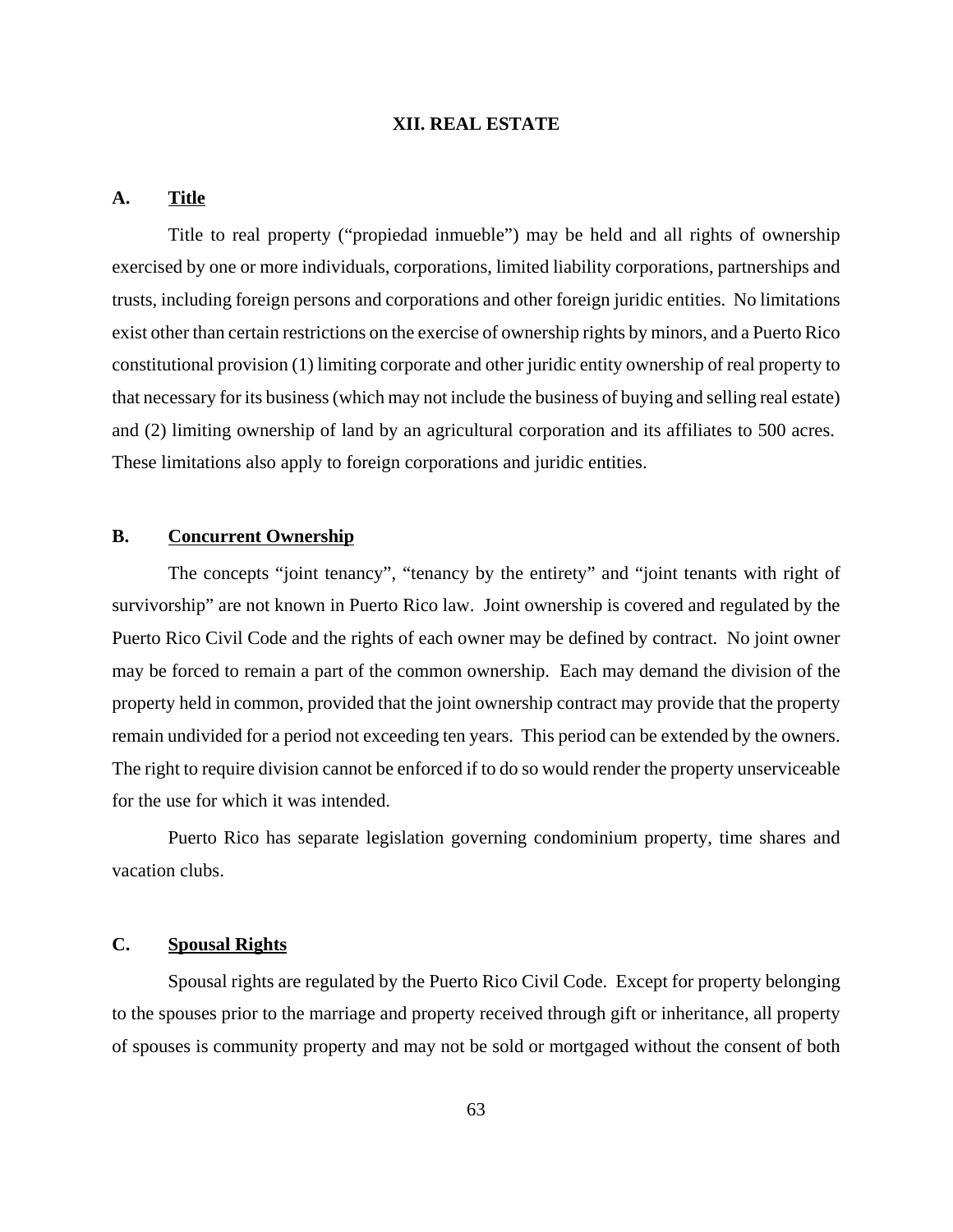spouses. These rights may be altered pursuant to a pre-nuptial agreement. In the absence of such an agreement, all property is divided evenly between the spouses, or the surviving spouse and the heirs of the deceased spouse upon divorce or death. In the event of one spouse's death the survivor acquires title to his/her one-half share as a matter of right and not through inheritance.

Common law marriages and other similar partnerships are not recognized by Puerto Rico law. In such cases, in the event of death or separation, and in the absence of a contract, the parties are only entitled to the property each contributed to the relationship.

# **D. Purchase and Sale of Real Property**

Puerto Rico has not adopted Article 2 of the U.S. Uniform Commercial Code. Contracts of sale are governed by the Puerto Rico Civil and Commercial Codes.

By a contract of purchase and sale one party agrees to deliver a specified thing and the other to pay a specified price in money or otherwise. The sale is perfected if the parties have agreed on the thing to be sold and the price to be paid, even without delivery or payment. If the object of the sale is real property the sale must be evidenced by a public deed before a notary public and must be recorded in the Registry of the Property to be binding upon third parties. Stamp fees are due on the deed and recording fees are due upon presentation for record. In addition the Notary is entitled to fees prescribed by law. In the absence of agreement to the contrary, the seller selects the notary and pays the stamp fees on the original deed and the buyer pays the notarial fees, the fees on the certified copy of the deed and the costs of recording. See E below.

Except in the case of residential housing developments which are subject to strict rules for protection of purchasers enforced by the Puerto Rico Department of Consumer Affairs (DACO)\* no special requirements for real estate purchase contracts or options to purchase exist other than those mentioned above.

**(1) Protection from fraud** with respect to purchase/sale contracts is provided by Puerto Rico Civil Code provisions which specify that the seller warrants to the buyer the legal and peaceful possession of the thing sold and that no hidden faults of defects exist. The Code further provides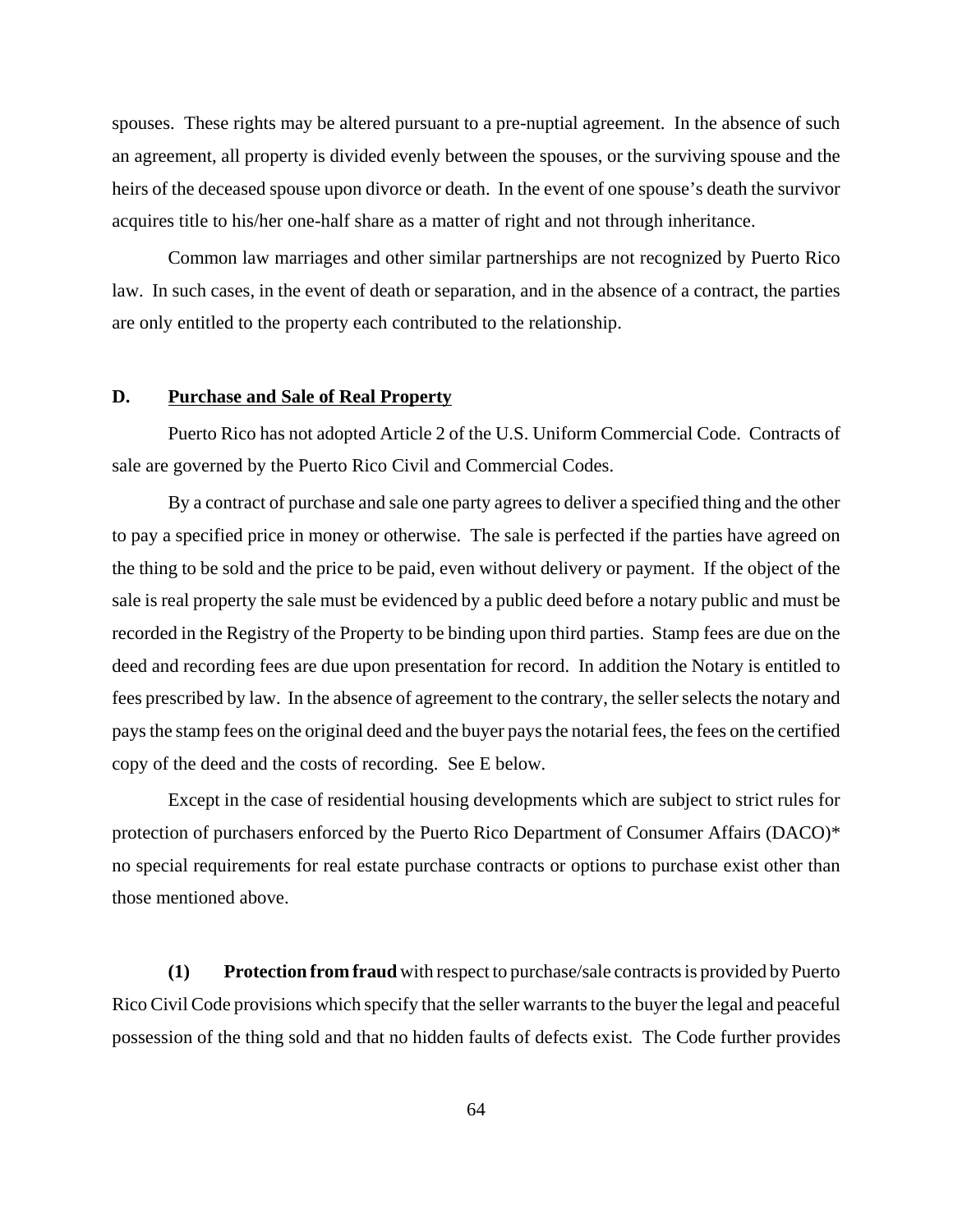that persons guilty of fraud, negligence or delay or other violations of the Code are liable for losses or damages caused thereby. Consumers can seek protection and advice from DACO should they feel their rights have been violated. Article 1802 of the Civil Code of Puerto Rico, 1930 edition, provides that persons, including all juridic entities, who in fulfilling their obligations are guilty of fraud, negligence or delay, and those who violate contractual clauses, shall be liable for any loss or damage caused thereby. Concurrent negligence of the aggrieved party results in a reduction of the indemnity due, but does not eliminate the liability.

## **E. Taxes Due with Respect to Real Property Sale/Purchase/Lease**

**(1)** Internal Revenue Stamps (IRS) are cancelled on each original public deed and on each certified copy thereof, based on the value of the transactions as stated in the deed or in the case of leases on the stipulated rent for the full term of the lease and renewals as follows:

| <b>Deed Value</b> | <b>IRS Original Deed</b>                                            | <b>IRS Per Certified Copy</b>                                       |
|-------------------|---------------------------------------------------------------------|---------------------------------------------------------------------|
| $$1 - $250$       | \$0.50                                                              | \$0.20                                                              |
| $$251 - $500$     | \$1.00                                                              | \$0.50                                                              |
| \$501-\$1,000     | \$2.00                                                              | \$1.00                                                              |
| \$1,000-\$5,000   | \$2.00 first \$1,000 and .50 each<br>additional \$1,000 or fraction | \$1.00 first \$1,000 and .20 each<br>additional \$1,000 or fraction |
| Over \$5,000      | \$2.00 first \$1,000 and .50 each<br>additional \$1,000 or fraction | \$1.00 first \$1,000 and .50 each<br>additional \$1,000 or fraction |

**(2)** A Bar Association of Puerto Rico (BAR) \$1 stamp is cancelled on each original deed and on each certified copy and a Legal Aid Society (LAS) stamp is also cancelled on deeds as follows:

| <b>BAR: Deed Value</b> | <b>Original Deed</b> | <b>Per Certified Copy</b> |
|------------------------|----------------------|---------------------------|
| Any Value              | \$1.00               | \$1.00                    |
| <b>LAS: Deed Value</b> |                      |                           |
|                        | <b>Original Deed</b> | <b>Per Certified Copy</b> |
|                        |                      |                           |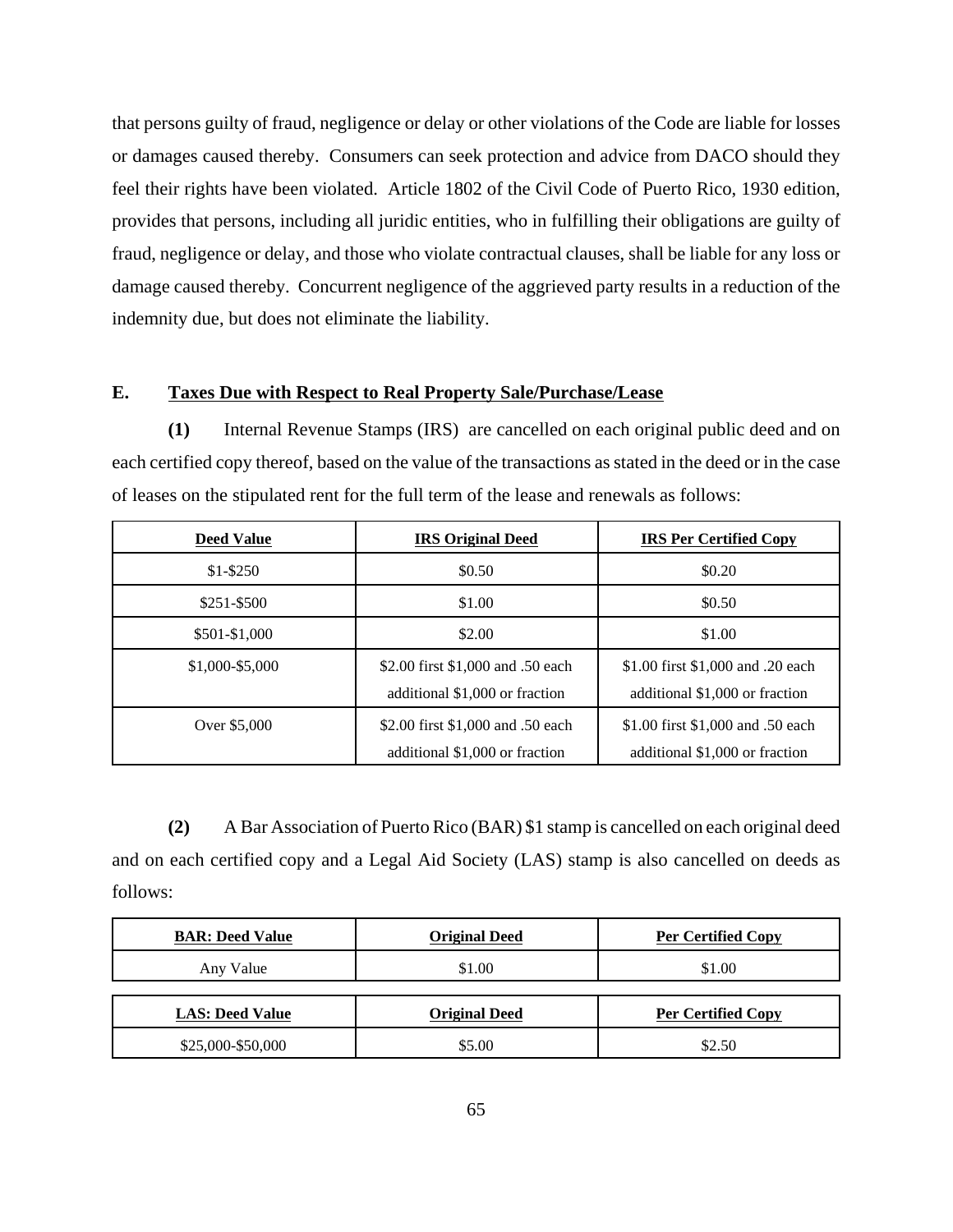| Over \$50.000 | \$5.00 first \$50,000 and each  | \$2.50 first \$50,000 and each  |  |
|---------------|---------------------------------|---------------------------------|--|
|               | additional \$50,000 or fraction | additional \$50,000 or fraction |  |

There is also a \$3 Legal Aid Society Stamp cancelled on each notarial affidavit.

For recording of documents in the Registry of Property, including leases, conveyances, mortgages and cancellations of mortgages, charges are based on the amount of the transaction stated in the document, provided that the value for leases is fixed at stipulated rent for the first twelve years of the lease, or total rent to be paid, whichever is less, as follows:

| <b>Value</b>       | <b>Stamp Fee</b>                    |
|--------------------|-------------------------------------|
| $$1,000$ or less   | \$2.00                              |
| $$1,001 - $25,000$ | \$2.00 each \$1,000 or fraction     |
| Over \$25,000      | \$50 first \$25,000 and \$4.00 each |
|                    | additional \$1,000 or fraction      |

There is also a standard filing fee of \$10.50 for any document filed in the Registry.

#### **F. Public Deeds**

**Public deeds** for real estate sales, mortgages, long term leases, trusts, wills and certain other documents are prepared by a notary public who participates in the signing of the deed, must certify that he personally knows the parties, or has assured himself of their identify through approved means, and has a responsibility to all parties to the deed to orient them on the legal consequences of the document and is responsible for seeing that stamp fees are paid and stamps cancelled and for recording the deed in the appropriate registry, which is required in order to bind third parties. Notaries cannot represent title insurers or act as brokers for the transaction.

Only lawyers may qualify to be notaries and must pass a special examination administered by the Puerto Rico Supreme Court in order to qualify. Notaries are responsible for the validity of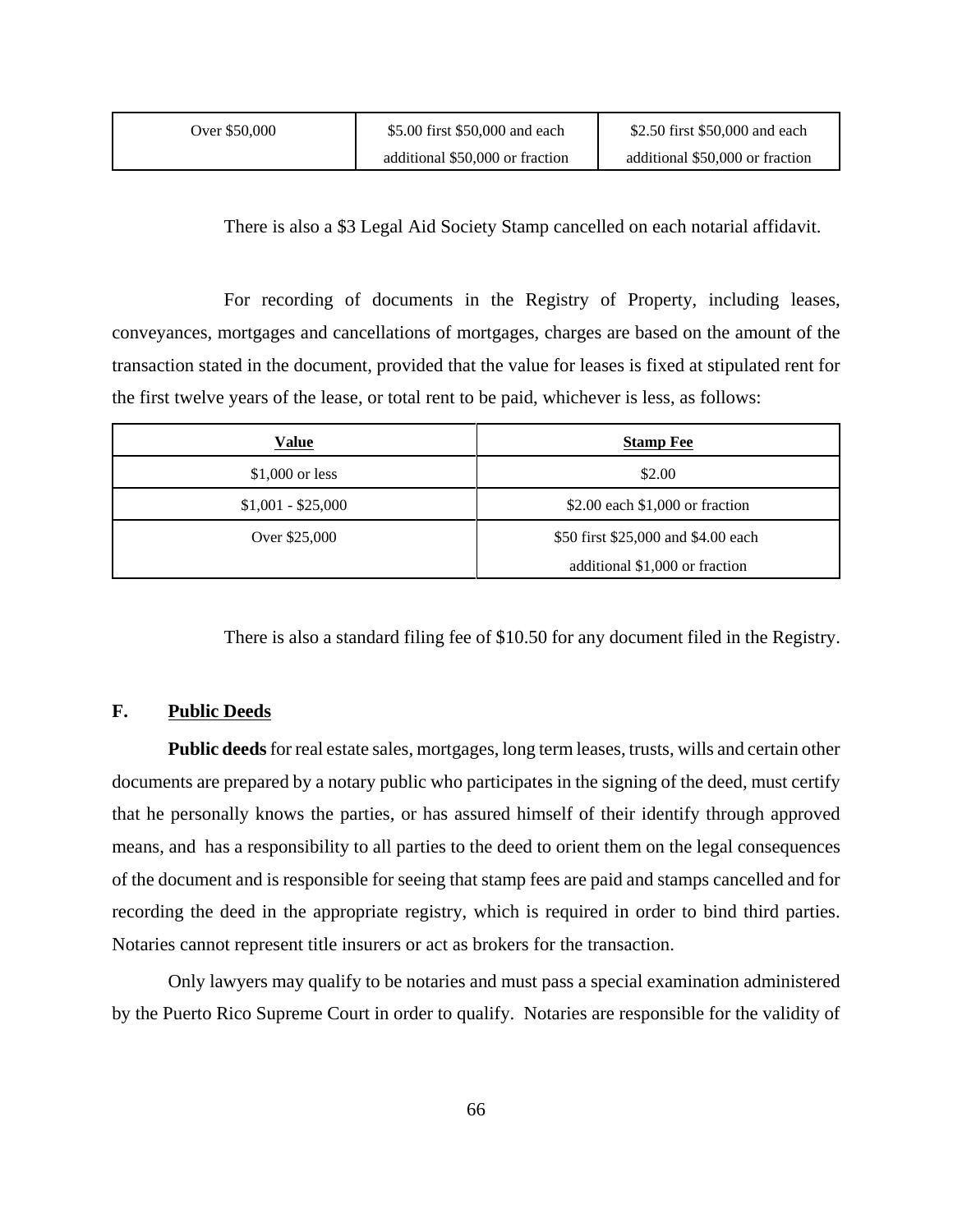documents authorized by them, including deeds and sworn statements and may be sued for damages caused as well as sanctioned by the Supreme Court for failure to act properly.

#### **G. Deeds executed Outside of Puerto Rico**

**Deeds of conveyance of Puerto Rico** real property may be executed outside of Puerto Rico provided they comply with requirements of form and content of the jurisdiction where the document is signed or with those of Puerto Rico and, provided further that the document is then protocolized by a Puerto Rico notary. Protocolization serves to convert the foreign document into a Puerto Rico public deed which is suitable for recording in the Registry of the Property. The same stamp fees must be paid on the document and certified copies thereof as would have been paid had the document been originally executed as a public deed in Puerto Rico.

In order for a deed executed in a foreign country (not the United States), which conforms substantially with the formalities required for a public deed under the Puerto Rico notarial law, to be valid in Puerto Rico the deed must be authenticated by the appropriate government official of the foreign country, whose signature must then be authenticated by a U.S. embassy or consular officer or, if the country has adhered to the Convention Abolishing the Requirement of Legalization for Foreign Public Documents, by certificate of apostille issued by the foreign country's designated officer, and must also be protocolized in Puerto Rico.

Fees for notaries are fixed by law: for deeds involving less than \$10,000 the fee cannot exceed \$100; from \$10,001 to \$500,000 the fees is 1% of the value of the transaction; if in excess of \$500,000, fee is 1% for the first \$500,000, plus .5% of the excess over \$500,000.

# **H. Title Insurance**

**Title insurance** is recommended for all real estate transactions. This is due primarily to delays in recording of deeds in the Registry. The cost of title insurance is normally bourne by the buyer or borrower.

#### **I. Real Property Taxes**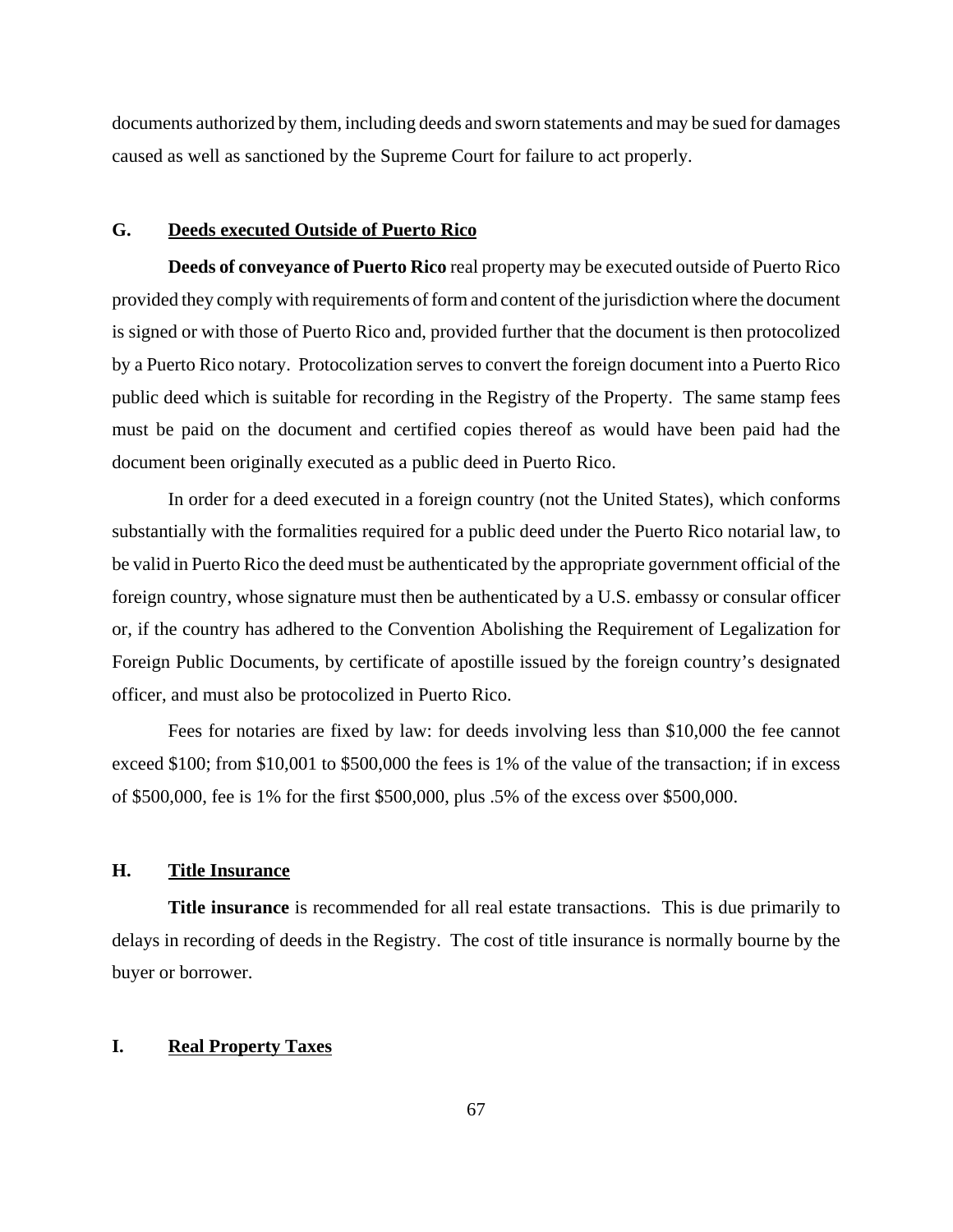**Real property taxes** in the case of a sale/purchase are usually allocated in the deed so that those taxes due up to the sale date are paid by the seller and those due thereafter by the buyer. Taxes are billed annually as of July 1 which is the beginning of the government fiscal year. Taxes for the current fiscal year are prorated between seller and buyer.

## **J. Closing Procedures**

**(1) Public deeds** must be used for sales, mortgages, long term leases for 6 years or more and trusts. Deed content, notaries and costs involved in deeds are discussed above.

**(2) Bills of sale** are used only for non real property transactions. However, there are no statutory requirements for bills of sale in Puerto Rico. The Civil Code covers perfection of a sale. See D above. A simple statement signed by the parties reciting the delivery of the thing sold and receipt of the purchase price is useful as evidence of the transaction.

**(3) Mortgages** on real (immovable) property must be constituted by public deed which must be recorded to create a valid lien on the property. A mortgage in which the mortgager's recourse is limited to the mortgaged property is valid. Mortgages with no recourse to the mortgagor are valid. Mortgages may be constituted to secure a direct obligation or a mortgage note payable to the mortgagee or to bearer. Title to the mortgaged property remains with the mortgagor. Future advances up to amount of the lien are allowed if provided for in the mortgage. Open-end mortgages are not provided for. Upon satisfaction, a deed of cancellation is required which must be recorded. For a discussion of public deeds, stamp fees and recording fees payable, see E and F above.

**(4) Closing statements** are not provided for under Puerto Rico law. Federal law does require closing statements for federally guaranteed mortgage loans. As a practical matter either the seller's or buyer's attorney may prepare a closing statement identifying the transaction and detailing the date, price, down payment and other payments made and allocation of funds to the purchase price and other required disbursements due from seller and buyer.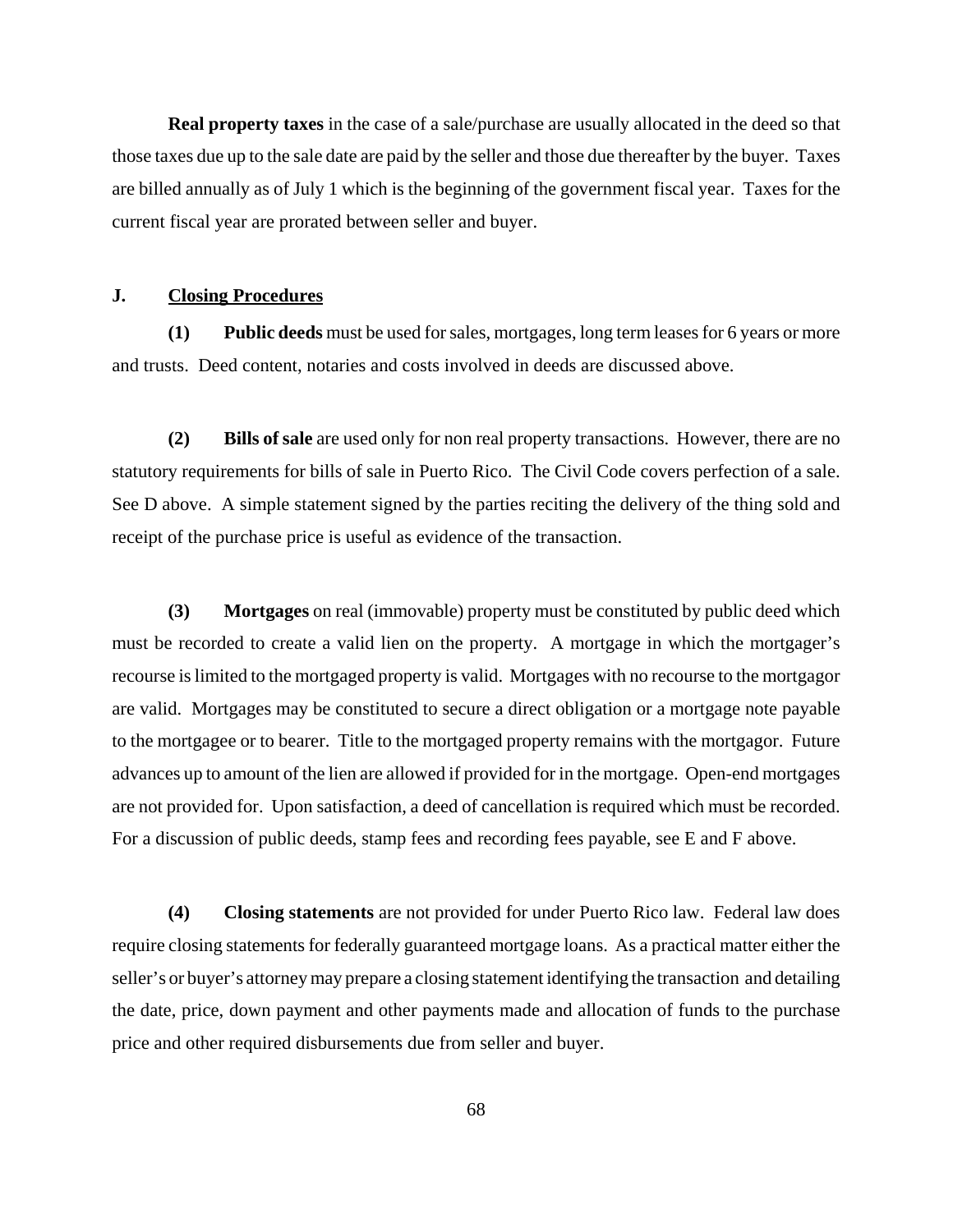# **(5) Foreclosures**

Although statute providing for summary foreclosure proceedings exists, most foreclosures are generally made by ordinary proceedings similar to foreclosures in equity.

Foreclosure sales are by public auction with statutory and judicial notice requirements. The mortgagee may bid at a foreclosure sale.

Guide to Doing Business in PR DRAFT 05-30-07(revised).wpd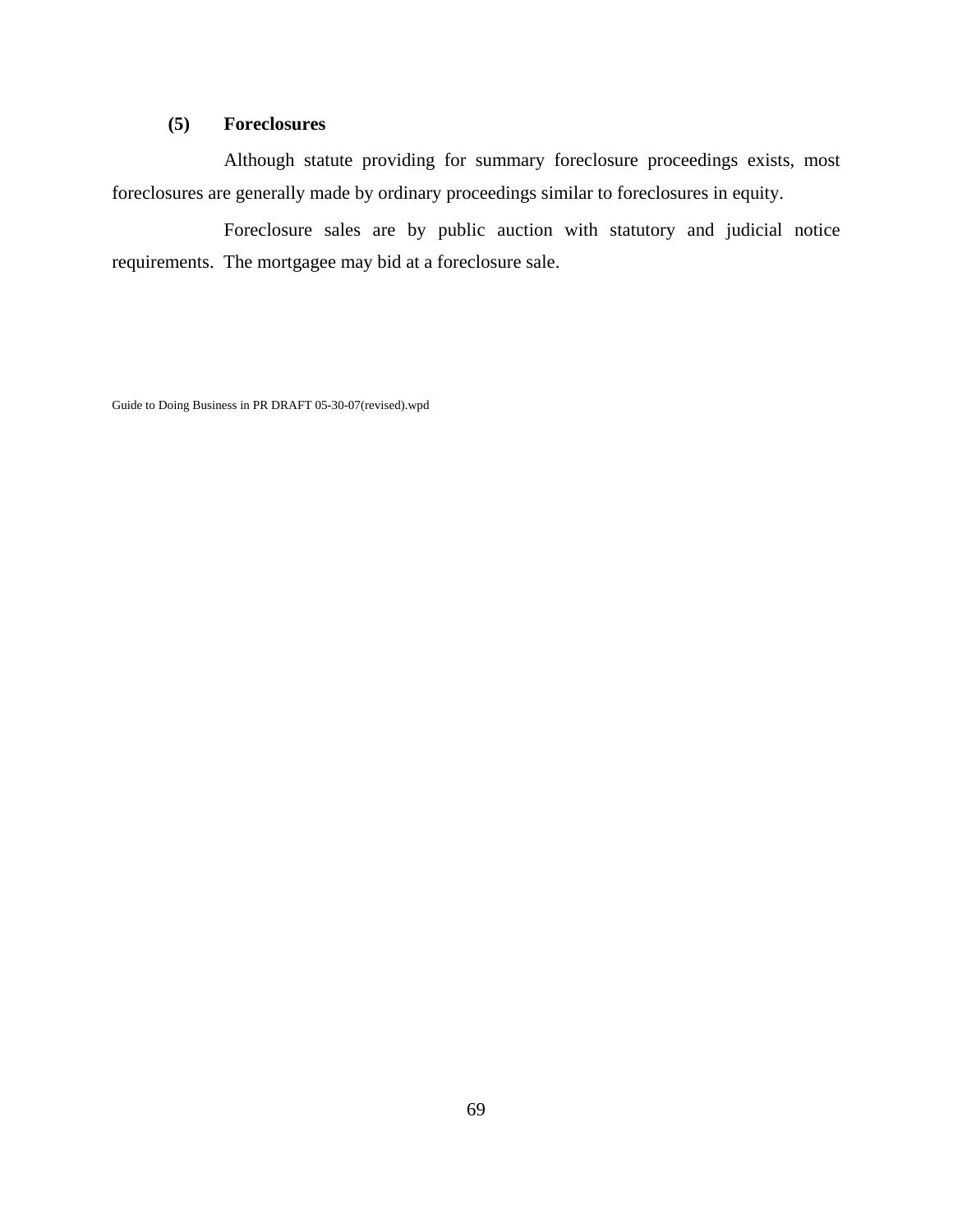**APPENDIX A**

# PUERTO RICO PRINCIPAL ECONOMIC DEVELOPMENT AND BUSINESS ASSISTANCE AGENCIES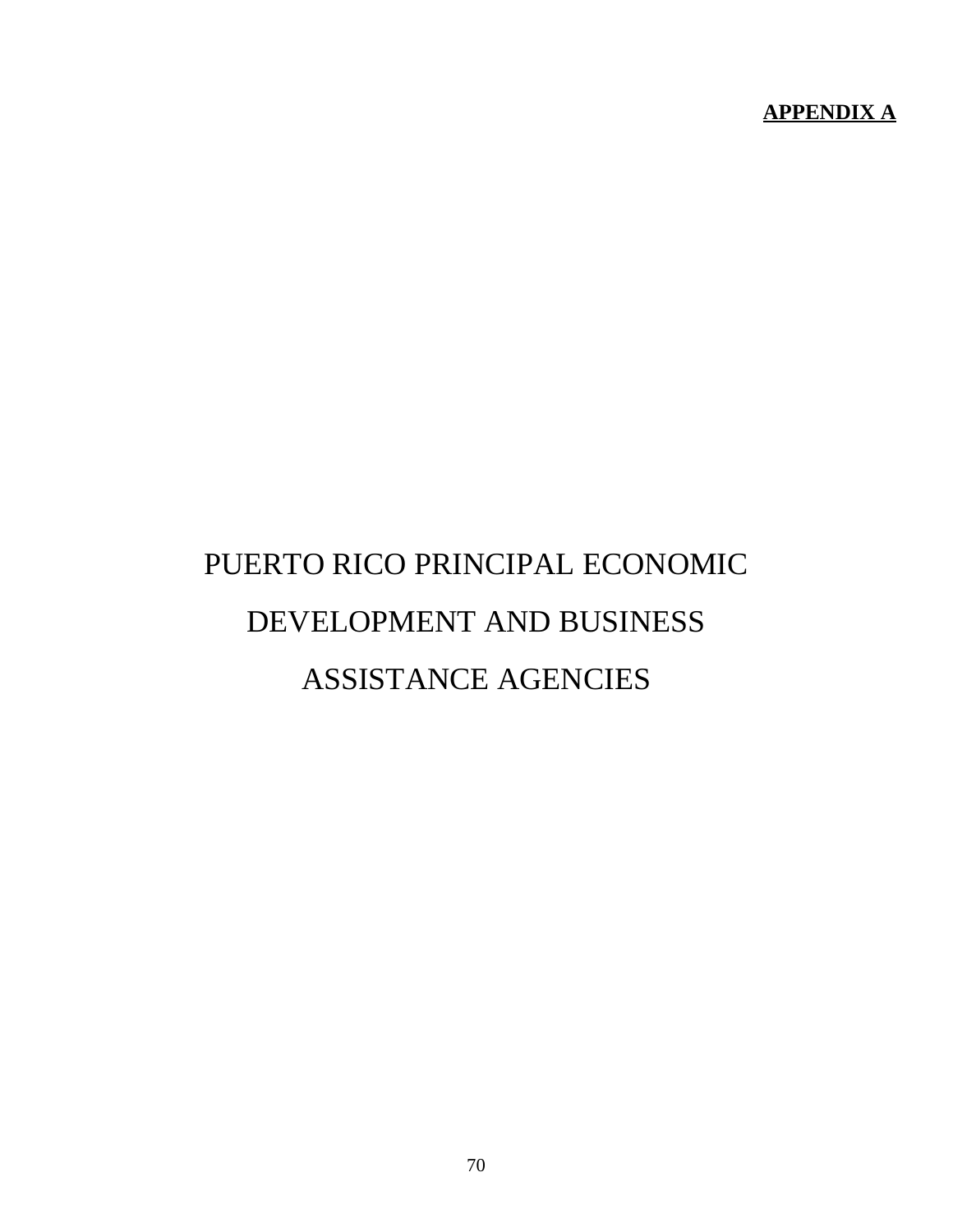| <b>COMPANY</b>                          | <b>ADDRESS</b>                                      | <b>TELEPHONE/</b> | <b>EMAIL</b>                              | <b>WEBSITE</b>          |
|-----------------------------------------|-----------------------------------------------------|-------------------|-------------------------------------------|-------------------------|
|                                         |                                                     | <b>FAX NUMBER</b> |                                           |                         |
| PUERTO RICO                             | #355 FD Roosevelt Avenue                            | Tel. 787-758-4747 | executivedirector@pridco.com <sup>1</sup> | www.pridco.com          |
| <b>INDUSTRIAL</b><br><b>DEVELOPMENT</b> | Suite 404                                           | Fax 787-764-1415  |                                           |                         |
| COMPANY (PRIDCO)                        | Hato Rey, PR 00918                                  |                   |                                           |                         |
|                                         |                                                     |                   |                                           |                         |
| <b>DEPARTMENT OF</b>                    | PO Box 9023271                                      | Tel. 787-722-2121 | marcasemail@estado.gobierno.pr            | www.estado.gobierno.pr/ |
| <b>STATE</b>                            | San Juan, PR 00901                                  | Fax 787-725-7303  |                                           | marcas                  |
| Registry of Marks and                   |                                                     |                   |                                           |                         |
| <b>Commercial Names</b>                 |                                                     |                   |                                           |                         |
| <b>DEPARTMENT OF</b>                    | PO Box 9023271                                      | Tel. 787-722-2121 | corpemail@estado.gobierno.pr              | www.estado.gobierno.pr/ |
| <b>STATE</b>                            | San Juan, PR 00901                                  | Fax 787-725-7303  |                                           | corporaciones           |
| Registry of                             |                                                     |                   |                                           |                         |
| Corporations                            |                                                     |                   |                                           |                         |
|                                         |                                                     |                   |                                           |                         |
| <b>DEPARTMENT OF</b><br><b>CONSUMER</b> | Physical Address:                                   | Tel. 787-722-7555 | servicio@daco.gobierno.pr                 | www.daco.gobierno.pr    |
| <b>AFFAIRS (DACO)</b>                   | Ave. José De Diego Pda. 22                          | Fax 787-726-0077  |                                           |                         |
|                                         | Centro Gubernamental<br>Minillas, Edif. Norte, Piso |                   |                                           |                         |
|                                         | $\overline{4}$                                      |                   |                                           |                         |
|                                         | San Juan, PR 00940-1059                             |                   |                                           |                         |
|                                         |                                                     |                   |                                           |                         |
|                                         | Postal Address:                                     |                   |                                           |                         |
|                                         | Apartado 41059                                      |                   |                                           |                         |
|                                         | Minillas Station                                    |                   |                                           |                         |
|                                         | Santurce, PR 00940                                  |                   |                                           |                         |
|                                         |                                                     |                   |                                           |                         |
| <b>GOVERNMENT</b>                       | Physical Address:                                   | Tel. 787-641-4300 | amontoto@bde.gobierno.pr <sup>2</sup>     | www.bdepr.prg           |
| <b>DEVELOPMENT</b><br><b>BANK</b> (GDB) | Calle Aldebarán #638                                | Fax 787-724-4733  |                                           |                         |
|                                         | Urb. Altaminra                                      |                   |                                           |                         |
|                                         | San Juan, PR 00922-2134                             |                   |                                           |                         |
|                                         |                                                     |                   |                                           |                         |
|                                         | <b>Postal Address:</b>                              |                   |                                           |                         |
|                                         | PO Box 2134                                         |                   |                                           |                         |
|                                         | Río Piedras, PR 00922                               |                   |                                           |                         |
| <b>ENVIRONMENTAL</b>                    | Physical Address:                                   | Tel. 787-767-8181 | carloswlopez@jca.gobierno.pr <sup>3</sup> | www.jca.gobierno.pr     |
| <b>QUALITY BOARD</b>                    | 431 Ave. Ponce de León                              | Fax 787-767-4861  |                                           |                         |
| (EQB)                                   | Edif. National Plaza                                |                   |                                           |                         |
|                                         | Hato Rey, PR 00917                                  |                   |                                           |                         |
|                                         |                                                     |                   |                                           |                         |
|                                         | Postal Address:                                     |                   |                                           |                         |
|                                         | PO Box 11488                                        |                   |                                           |                         |
|                                         | San Juan, PR 00910                                  |                   |                                           |                         |
|                                         |                                                     |                   |                                           |                         |

<sup>&</sup>lt;sup>1</sup> Email of the current executive director of PRIDCO, Boris Jaskille, Esq.<br><sup>2</sup> Email of the President, Mrs. Annette M. Montoto Terrassa, CPA.<br><sup>3</sup> Email of the President, Mr. Carlos W. López.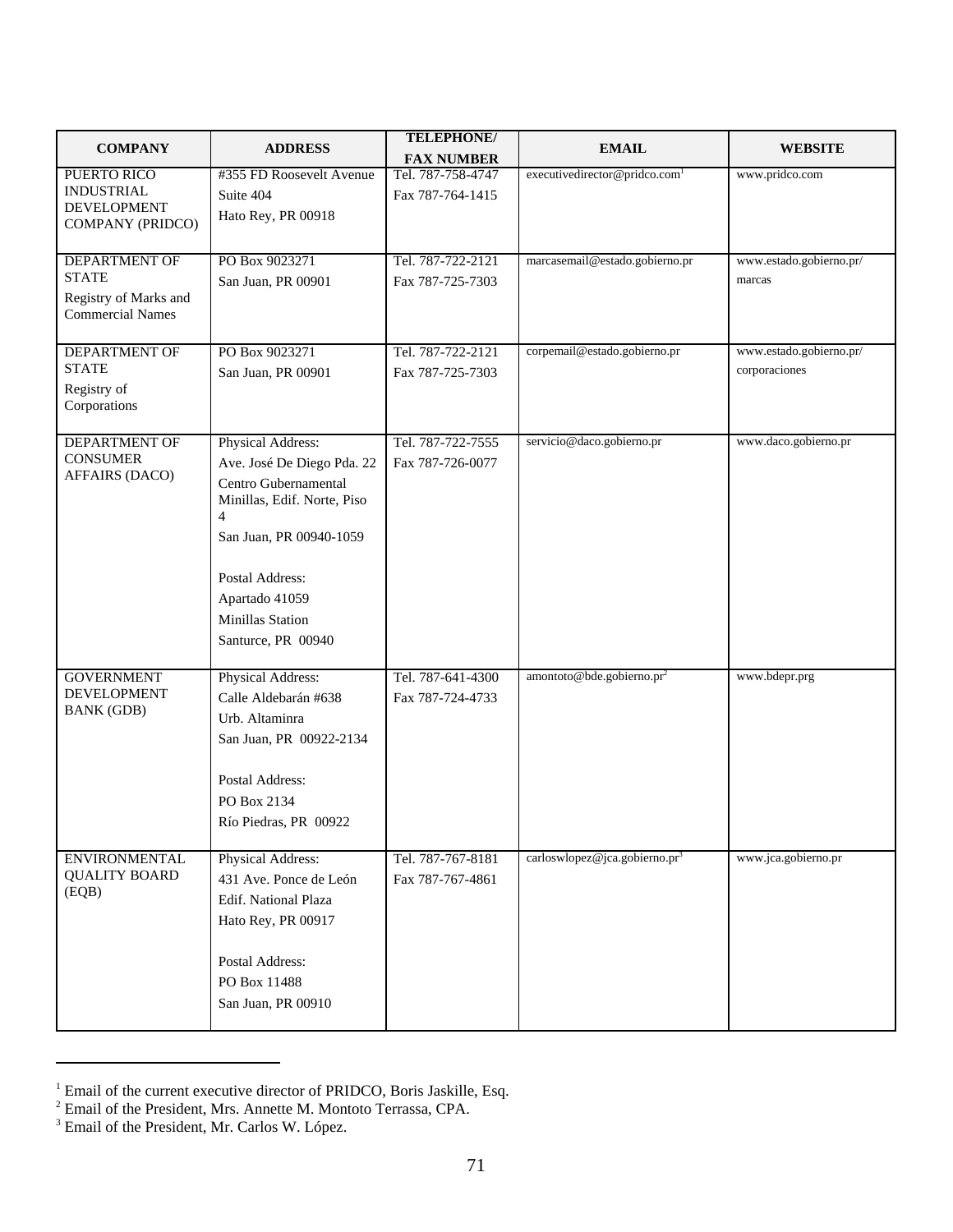| <b>COMPANY</b>           | <b>ADDRESS</b>           | <b>TELEPHONE/</b>                      | <b>EMAIL</b>                           | <b>WEBSITE</b>       |
|--------------------------|--------------------------|----------------------------------------|----------------------------------------|----------------------|
| <b>DEPARTMENT OF</b>     | Physical Address:        | <b>FAX NUMBER</b><br>Tel. 787-724-8774 | jvelez@drna.gobierno.pr <sup>4</sup>   | www.dnra.gobierno.pr |
| <b>NATURAL</b>           | Ave. Muñoz Rivera        | Fax 787-723-4255                       |                                        |                      |
| <b>ENVIRONMENTAL</b>     | Pda. 3, Puerta de Tierra |                                        |                                        |                      |
| <b>RESOURCES (DNER)</b>  | San Juan                 |                                        |                                        |                      |
|                          |                          |                                        |                                        |                      |
|                          | Postal Address:          |                                        |                                        |                      |
|                          | PO Box 9066600           |                                        |                                        |                      |
|                          | Puerta de Tierra Station |                                        |                                        |                      |
|                          | Santurce, PR 00906-6600  |                                        |                                        |                      |
|                          |                          |                                        |                                        |                      |
|                          |                          |                                        |                                        |                      |
| <b>SOLID WASTE</b>       | Physical Address:        | Tel. 787-765-7575                      |                                        | www.ads.gobierno.pr  |
| <b>AUTHORITY (SWA)</b>   | Sector El Cinco          | ó 1-866-732-4252                       |                                        |                      |
|                          | Carr. #8838 Km. 6.3      |                                        |                                        |                      |
|                          | Río Piedras, PR          |                                        |                                        |                      |
|                          |                          |                                        |                                        |                      |
|                          | Postal Address:          |                                        |                                        |                      |
|                          | PO Box 40285             |                                        |                                        |                      |
|                          | San Juan, PR 00940-0285  |                                        |                                        |                      |
|                          |                          |                                        |                                        |                      |
| PUERTO RICO              | Centro Gubernamental     | Tel. 787-723-6200                      |                                        | www.jp.gobierno.pr   |
| PLANNING BOARD<br>(PRPB) | Roberto Sánchez Vilella  | Fax 787-724-3153                       |                                        |                      |
|                          | Apartado 41119           |                                        |                                        |                      |
|                          | San Juan, PR 00940-1119  |                                        |                                        |                      |
| PUBLIC SERVICE           | Physical Address:        | Tel. 787-756-1919                      |                                        | www.csp.gobierno.pr  |
| COMMISSION (PSC)         | Ave. Luis Muñoz Rivera   |                                        |                                        |                      |
|                          | #50 Esquina Prudencio    |                                        |                                        |                      |
|                          | Martínez                 |                                        |                                        |                      |
|                          | Hato Rey                 |                                        |                                        |                      |
|                          | Postal Address:          |                                        |                                        |                      |
|                          | Comisión de Servicio     |                                        |                                        |                      |
|                          | Público                  |                                        |                                        |                      |
|                          | PO Box 190870            |                                        |                                        |                      |
|                          | San Juan, PR 00918       |                                        |                                        |                      |
| <b>COMMISSIONER OF</b>   | Physical Address:        | Tel. 787-723-3131                      | comisionado@ocif.gobierno.pr           | www.ocif.gobierno.pr |
| <b>FINANCIAL</b>         | Edif. Centro Europa      | Fax 787-723-4042                       |                                        |                      |
| <b>INSTITUTIONS</b>      | Ave. Ponce de León 1492  |                                        | alfredop@ocif.gobierno.pr <sup>5</sup> |                      |
|                          | Piso 6                   |                                        |                                        |                      |
|                          | San Juan, PR             |                                        |                                        |                      |
|                          |                          |                                        |                                        |                      |
|                          | Postal Address:          |                                        |                                        |                      |
|                          | PO Box 11855             |                                        |                                        |                      |
|                          | Fernández Juncos Station |                                        |                                        |                      |
|                          | Santurce, PR 00909       |                                        |                                        |                      |
|                          |                          |                                        |                                        |                      |

<sup>&</sup>lt;sup>4</sup> Email of the Secretary of DNER, Mr. Javier Vélez Arrocho.<br><sup>5</sup> Email of the Commissioner, Mr. Alfredo Padilla.